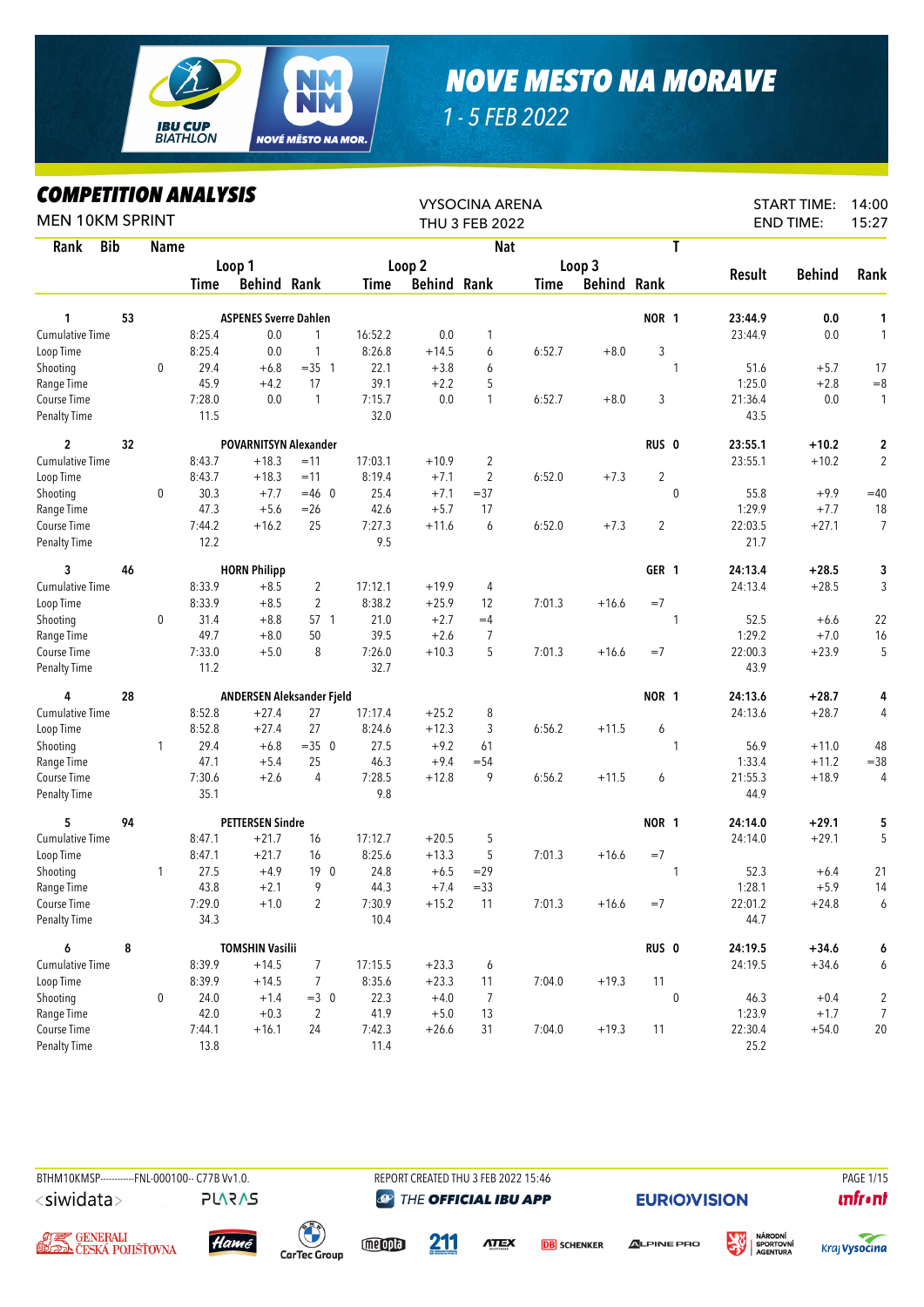| <b>Bib</b><br>Rank     |    | <b>Name</b>    |             |                            |            |         |                    | <b>Nat</b>     |             |                    |                  | T              |               |               |                |
|------------------------|----|----------------|-------------|----------------------------|------------|---------|--------------------|----------------|-------------|--------------------|------------------|----------------|---------------|---------------|----------------|
|                        |    |                |             | Loop 1                     |            |         | Loop <sub>2</sub>  |                |             | Loop 3             |                  |                |               |               |                |
|                        |    |                | <b>Time</b> | <b>Behind Rank</b>         |            | Time    | <b>Behind Rank</b> |                | <b>Time</b> | <b>Behind Rank</b> |                  |                | <b>Result</b> | <b>Behind</b> | Rank           |
| 7                      | 35 |                |             | <b>STRELOW Justus</b>      |            |         |                    |                |             |                    | GER 0            |                | 24:21.4       | +36.5         | 7              |
| <b>Cumulative Time</b> |    |                | 8:39.1      | $+13.7$                    | 5          | 17:11.2 | $+19.0$            | 3              |             |                    |                  |                | 24:21.4       | $+36.5$       | $\overline{7}$ |
| Loop Time              |    |                | 8:39.1      | $+13.7$                    | 5          | 8:32.1  | $+19.8$            | 8              | 7:10.2      | $+25.5$            | 23               |                |               |               |                |
| Shooting               |    | $\mathbf 0$    | 22.6        | 0.0                        | $1\quad0$  | 23.9    | $+5.6$             | 21             |             |                    |                  | $\mathbf{0}$   | 46.6          | $+0.7$        | 3              |
| Range Time             |    |                | 41.7        | 0.0                        | 1          | 41.4    | $+4.5$             | 12             |             |                    |                  |                | 1:23.1        | $+0.9$        | 4              |
| Course Time            |    |                | 7:45.5      | $+17.5$                    | 26         | 7:41.0  | $+25.3$            | 29             | 7:10.2      | $+25.5$            | 23               |                | 22:36.7       | $+1:00.3$     | 23             |
| <b>Penalty Time</b>    |    |                | 11.9        |                            |            | 9.7     |                    |                |             |                    |                  |                | 21.6          |               |                |
| 8                      | 86 |                |             | <b>PERVUSHIN Mikhail</b>   |            |         |                    |                |             |                    | RUS <sub>1</sub> |                | 24:22.3       | $+37.4$       | 8              |
| Cumulative Time        |    |                | 9:03.5      | $+38.1$                    | 42         | 17:15.8 | $+23.6$            | 7              |             |                    |                  |                | 24:22.3       | $+37.4$       | 8              |
| Loop Time              |    |                | 9:03.5      | $+38.1$                    | 42         | 8:12.3  | 0.0                | 1              | 7:06.5      | $+21.8$            | 15               |                |               |               |                |
| Shooting               |    | $\mathbf{1}$   | 31.8        | $+9.2$                     | $=60$ 0    | 22.8    | $+4.5$             | $=12$          |             |                    |                  | 1              | 54.6          | $+8.7$        | 30             |
| Range Time             |    |                | 50.7        | $+9.0$                     | 62         | 39.9    | $+3.0$             | 8              |             |                    |                  |                | 1:30.6        | $+8.4$        | 22             |
| Course Time            |    |                | 7:38.8      | $+10.8$                    | 14         | 7:22.6  | $+6.9$             | $\overline{2}$ | 7:06.5      | $+21.8$            | 15               |                | 22:07.9       | $+31.5$       | 9              |
| <b>Penalty Time</b>    |    |                | 34.0        |                            |            | 9.8     |                    |                |             |                    |                  |                | 43.8          |               |                |
| 9                      | 61 |                |             | <b>MIKYSKA Tomas</b>       |            |         |                    |                |             |                    | CZE 1            |                | 24:41.9       | $+57.0$       | 9              |
| Cumulative Time        |    |                | 8:58.9      | $+33.5$                    | 37         | 17:32.2 | $+40.0$            | 14             |             |                    |                  |                | 24:41.9       | $+57.0$       | 9              |
| Loop Time              |    |                | 8:58.9      | $+33.5$                    | 37         | 8:33.3  | $+21.0$            | 9              | 7:09.7      | $+25.0$            | 21               |                |               |               |                |
| Shooting               |    | 1              | 28.0        | $+5.4$                     | $= 22 \ 0$ | 28.7    | $+10.4$            | 69             |             |                    |                  | 1              | 56.8          | $+10.9$       | 47             |
| Range Time             |    |                | 48.2        | $+6.5$                     | 34         | 49.2    | $+12.3$            | $=70$          |             |                    |                  |                | 1:37.4        | $+15.2$       | $= 54$         |
| Course Time            |    |                | 7:37.9      | $+9.9$                     | $=12$      | 7:33.6  | $+17.9$            | 14             | 7:09.7      | $+25.0$            | 21               |                | 22:21.2       | $+44.8$       | 16             |
| <b>Penalty Time</b>    |    |                | 32.8        |                            |            | 10.5    |                    |                |             |                    |                  |                | 43.3          |               |                |
| 10                     | 58 |                |             | <b>BJOENTEGAARD Erlend</b> |            |         |                    |                |             |                    | NOR <sub>2</sub> |                | 24:47.2       | $+1:02.3$     | 10             |
| Cumulative Time        |    |                | 9:28.9      | $+1:03.5$                  | 67         | 17:53.6 | $+1:01.4$          | 23             |             |                    |                  |                | 24:47.2       | $+1:02.3$     | 10             |
| Loop Time              |    |                | 9:28.9      | $+1:03.5$                  | 67         | 8:24.7  | $+12.4$            | $\overline{4}$ | 6:53.6      | $+8.9$             | 4                |                |               |               |                |
| Shooting               |    | $\overline{2}$ | 32.0        | $+9.4$                     | $=63$ 0    | 23.0    | $+4.7$             | 15             |             |                    |                  | $\overline{2}$ | 55.0          | $+9.1$        | 35             |
| Range Time             |    |                | 50.2        | $+8.5$                     | $=52$      | 41.2    | $+4.3$             | 11             |             |                    |                  |                | 1:31.4        | $+9.2$        | 26             |
| Course Time            |    |                | 7:43.3      | $+15.3$                    | $=18$      | 7:33.9  | $+18.2$            | 16             | 6:53.6      | $+8.9$             | 4                |                | 22:10.8       | $+34.4$       | 11             |
| <b>Penalty Time</b>    |    |                | 55.4        |                            |            | 9.6     |                    |                |             |                    |                  |                | 1:05.0        |               |                |
| 11                     | 11 |                |             | <b>RANTA Jaakko</b>        |            |         |                    |                |             |                    | FIN 0            |                | 24:47.9       | $+1:03.0$     | 11             |
| <b>Cumulative Time</b> |    |                | 8:51.1      | $+25.7$                    | $= 23$     | 17:25.0 | $+32.8$            | 10             |             |                    |                  |                | 24:47.9       | $+1:03.0$     | 11             |
| Loop Time              |    |                | 8:51.1      | $+25.7$                    | $= 23$     | 8:33.9  | $+21.6$            | 10             | 7:22.9      | $+38.2$            | 45               |                |               |               |                |
| Shooting               |    | 0              | 24.5        | $+1.9$                     | $=6$ 0     | 22.6    | $+4.3$             | 10             |             |                    |                  | $\mathbf{0}$   | 47.1          | $+1.2$        | 4              |
| Range Time             |    |                | 43.1        | $+1.4$                     | 5          | 39.3    | $+2.4$             | 6              |             |                    |                  |                | 1:22.4        | $+0.2$        | $\overline{c}$ |
| Course Time            |    |                | 7:57.1      | $+29.1$                    | $=62$      | 7:44.5  | $+28.8$            | $=36$          | 7:22.9      | $+38.2$            | 45               |                | 23:04.5       | $+1:28.1$     | 45             |
| <b>Penalty Time</b>    |    |                | 10.9        |                            |            | 10.1    |                    |                |             |                    |                  |                | 21.0          |               |                |
| 11                     | 81 |                |             | <b>NASYKO Denys</b>        |            |         |                    |                |             |                    | UKR 0            |                | 24:47.9       | $+1:03.0$     | 11             |
| <b>Cumulative Time</b> |    |                | 8:44.5      | $+19.1$                    | 15         | 17:25.2 | $+33.0$            | 11             |             |                    |                  |                | 24:47.9       | $+1:03.0$     | 11             |
| Loop Time              |    |                | 8:44.5      | $+19.1$                    | 15         | 8:40.7  | $+28.4$            | 16             | 7:22.7      | $+38.0$            | 44               |                |               |               |                |
| Shooting               |    | 0              | 23.3        | $+0.7$                     | $2\quad0$  | 22.5    | $+4.2$             | 9              |             |                    |                  | $\mathbf{0}$   | 45.9          | 0.0           | $\mathbf{1}$   |
| Range Time             |    |                | 42.3        | $+0.6$                     | 4          | 41.0    | $+4.1$             | 10             |             |                    |                  |                | 1:23.3        | $+1.1$        | 5              |
| Course Time            |    |                | 7:51.2      | $+23.2$                    | 48         | 7:50.0  | $+34.3$            | 49             | 7:22.7      | $+38.0$            | 44               |                | 23:03.9       | $+1:27.5$     | 43             |
| Penalty Time           |    |                | 11.0        |                            |            | 9.7     |                    |                |             |                    |                  |                | 20.7          |               |                |
| 13                     | 29 |                |             | <b>STEGMAYR Gabriel</b>    |            |         |                    |                |             |                    | SWE 0            |                | 24:48.4       | $+1:03.5$     | 13             |
| <b>Cumulative Time</b> |    |                | 8:48.6      | $+23.2$                    | $=19$      | 17:28.1 | $+35.9$            | 12             |             |                    |                  |                | 24:48.4       | $+1:03.5$     | 13             |
| Loop Time              |    |                | 8:48.6      | $+23.2$                    | $=19$      | 8:39.5  | $+27.2$            | 13             | 7:20.3      | $+35.6$            | 37               |                |               |               |                |
| Shooting               |    | 0              | 28.4        | $+5.8$                     | 270        | 25.5    | $+7.2$             | $=39$          |             |                    |                  | $\mathbf 0$    | 54.0          | $+8.1$        | 27             |
| Range Time             |    |                | 47.8        | $+6.1$                     | 31         | 43.7    | $+6.8$             | $= 27$         |             |                    |                  |                | 1:31.5        | $+9.3$        | 27             |
| Course Time            |    |                | 7:49.2      | $+21.2$                    | 39         | 7:45.4  | $+29.7$            | 40             | 7:20.3      | $+35.6$            | 37               |                | 22:54.9       | $+1:18.5$     | $38\,$         |
| Penalty Time           |    |                | 11.6        |                            |            | 10.4    |                    |                |             |                    |                  |                | 22.0          |               |                |
| 14                     | 72 |                |             | <b>TULATSIN Ivan</b>       |            |         |                    |                |             |                    | BLR 1            |                | 24:48.9       | $+1:04.0$     | 14             |
| <b>Cumulative Time</b> |    |                | 8:41.3      | $+15.9$                    | 9          | 17:35.1 | $+42.9$            | 15             |             |                    |                  |                | 24:48.9       | $+1:04.0$     | 14             |
| Loop Time              |    |                | 8:41.3      | $+15.9$                    | 9          | 8:53.8  | $+41.5$            | 22             | 7:13.8      | $+29.1$            | 26               |                |               |               |                |
| Shooting               |    | $\mathbf 0$    | 26.0        | $+3.4$                     | $12-1$     | 22.9    | $+4.6$             | 14             |             |                    |                  | 1              | 48.9          | $+3.0$        | 8              |
| Range Time             |    |                | 44.4        | $+2.7$                     | $=11$      | 38.6    | $+1.7$             | $=$ 3          |             |                    |                  |                | 1:23.0        | $+0.8$        | 3              |
| Course Time            |    |                | 7:46.3      | $+18.3$                    | 31         | 7:40.8  | $+25.1$            | 27             | 7:13.8      | $+29.1$            | 26               |                | 22:40.9       | $+1:04.5$     | 26             |
| Penalty Time           |    |                | 10.6        |                            |            | 34.4    |                    |                |             |                    |                  |                | 45.0          |               |                |

BTHM10KMSP-----------FNL-000100-- C77B Vv1.0. REPORT CREATED THU 3 FEB 2022 15:46 PAGE 2015 <siwidata>

**PLARAS** 

**@** THE OFFICIAL IBU APP

**EURIO)VISION** 

姿







meona

211

**ATEX DB** SCHENKER

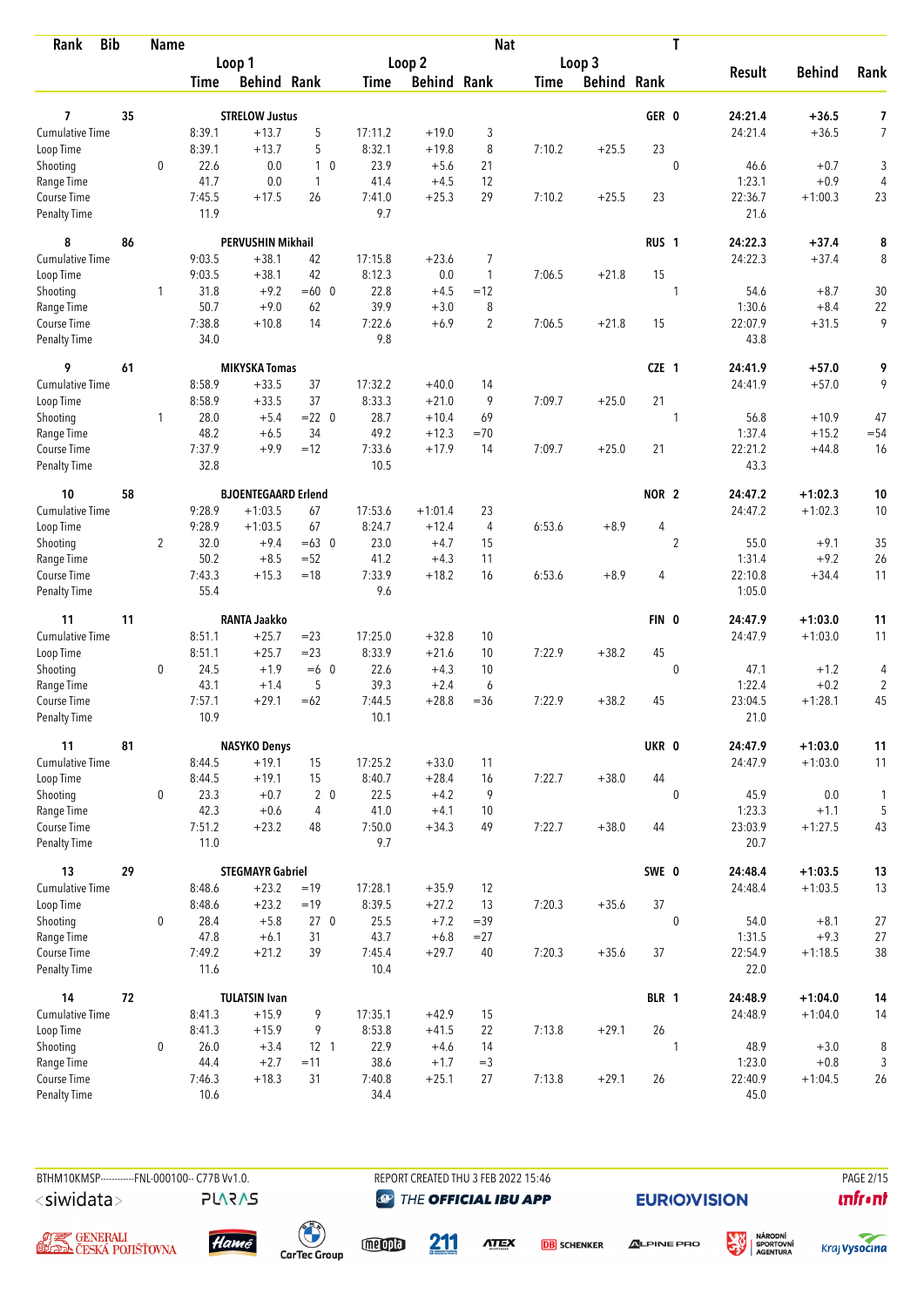| <b>Bib</b><br>Rank           |                  | <b>Name</b>    |                  |                                       |                 |                |                      | <b>Nat</b>       |             |                    |                  | $\mathbf T$      |                 |                    |                |
|------------------------------|------------------|----------------|------------------|---------------------------------------|-----------------|----------------|----------------------|------------------|-------------|--------------------|------------------|------------------|-----------------|--------------------|----------------|
|                              |                  |                |                  | Loop 1                                |                 |                | Loop 2               |                  |             | Loop 3             |                  |                  |                 |                    |                |
|                              |                  |                | <b>Time</b>      | <b>Behind Rank</b>                    |                 | Time           | <b>Behind Rank</b>   |                  | <b>Time</b> | <b>Behind Rank</b> |                  |                  | <b>Result</b>   | <b>Behind</b>      | Rank           |
| 15                           | 19               |                |                  | <b>ZINGERLE David</b>                 |                 |                |                      |                  |             |                    | ITA 1            |                  | 24:49.8         | $+1:04.9$          | 15             |
| Cumulative Time              |                  |                | 8:47.8           | $+22.4$                               | 17              | 17:44.5        | $+52.3$              | 20               |             |                    |                  |                  | 24:49.8         | $+1:04.9$          | 15             |
| Loop Time                    |                  |                | 8:47.8           | $+22.4$                               | 17              | 8:56.7         | $+44.4$              | 28               | 7:05.3      | $+20.6$            | 13               |                  |                 |                    |                |
| Shooting                     |                  | $\mathbf 0$    | 28.3             | $+5.7$                                | $= 25$ 1        | 26.3           | $+8.0$               | $=47$            |             |                    |                  | 1                | 54.7            | $+8.8$             | $= 31$         |
| Range Time                   |                  |                | 45.2             | $+3.5$                                | 15              | 45.9           | $+9.0$               | 50               |             |                    |                  |                  | 1:31.1          | $+8.9$             | 25             |
| Course Time                  |                  |                | 7:50.6           | $+22.6$                               | 45              | 7:37.5         | $+21.8$              | 18               | 7:05.3      | $+20.6$            | 13               |                  | 22:33.4         | $+57.0$            | 21             |
| <b>Penalty Time</b>          |                  |                | 12.0             |                                       |                 | 33.3           |                      |                  |             |                    |                  |                  | 45.3            |                    |                |
| 16                           | $\boldsymbol{2}$ |                |                  | <b>DALE Johannes</b>                  |                 |                |                      |                  |             |                    | NOR <sub>3</sub> |                  | 24:52.0         | $+1:07.1$          | 16             |
| <b>Cumulative Time</b>       |                  |                | 8:34.0           | $+8.6$                                | 3               | 18:07.3        | $+1:15.1$            | 28               |             |                    |                  |                  | 24:52.0         | $+1:07.1$          | 16             |
| Loop Time                    |                  |                | 8:34.0           | $+8.6$                                | 3               | 9:33.3         | $+1:21.0$            | $=63$            | 6:44.7      | 0.0                |                  |                  |                 |                    |                |
| Shooting                     |                  | 0              | 30.9             | $+8.3$                                | 50 <sub>3</sub> | 30.4           | $+12.1$              | 80               |             |                    |                  | 3                | 1:01.3          | $+15.4$            | $=67$          |
| Range Time                   |                  |                | 50.5             | $+8.8$                                | $= 56$          | 50.0           | $+13.1$              | 79               |             |                    |                  |                  | 1:40.5          | $+18.3$            | $=69$          |
| Course Time                  |                  |                | 7:31.3           | $+3.3$                                | 6               | 7:23.4         | $+7.7$               | $=$ 3            | 6:44.7      | 0.0                | 1                |                  | 21:39.4         | $+3.0$             | $\overline{2}$ |
| <b>Penalty Time</b>          |                  |                | 12.2             |                                       |                 | 1:19.9         |                      |                  |             |                    |                  |                  | 1:32.1          |                    |                |
| 17                           | 75               |                |                  | <b>TKALENKO Ruslan</b>                |                 |                |                      |                  |             |                    | UKR <sub>2</sub> |                  | 24:54.8         | $+1:09.9$          | 17             |
| <b>Cumulative Time</b>       |                  |                | 8:39.6           | $+14.2$                               | 6               | 17:49.9        | $+57.7$              | 21               |             |                    |                  |                  | 24:54.8         | $+1:09.9$          | 17             |
| Loop Time                    |                  |                | 8:39.6           | $+14.2$                               | 6               | 9:10.3         | $+58.0$              | 36               | 7:04.9      | $+20.2$            | 12               |                  |                 |                    |                |
| Shooting                     |                  | $\mathbf 0$    | 28.2             | $+5.6$                                | 24 2            | 25.5           | $+7.2$               | $=39$            |             |                    |                  | $\boldsymbol{2}$ | 53.7            | $+7.8$             | 24             |
| Range Time                   |                  |                | 46.0             | $+4.3$                                | 18              | 42.9           | $+6.0$               | 21               |             |                    |                  |                  | 1:28.9          | $+6.7$             | 15             |
| Course Time                  |                  |                | 7:43.3           | $+15.3$                               | $=18$           | 7:33.8         | $+18.1$              | 15               | 7:04.9      | $+20.2$            | 12               |                  | 22:22.0         | $+45.6$            | 17             |
| <b>Penalty Time</b>          |                  |                | 10.3             |                                       |                 | 53.6           |                      |                  |             |                    |                  |                  | 1:03.9          |                    |                |
| 18                           | 60               |                |                  | <b>SHAMAEV Dmitrii</b>                |                 |                |                      |                  |             |                    | <b>ROU 1</b>     |                  | 24:55.5         | $+1:10.6$          | 18             |
| Cumulative Time              |                  |                | 8:43.9           | $+18.5$                               | 13              | 17:40.1        | $+47.9$              | 17               |             |                    |                  |                  | 24:55.5         | $+1:10.6$          | 18             |
| Loop Time                    |                  |                | 8:43.9           | $+18.5$                               | 13              | 8:56.2         | $+43.9$              | 27               | 7:15.4      | $+30.7$            | 29               |                  |                 |                    |                |
| Shooting                     |                  | 0              | 24.0             | $+1.4$                                | $=3 \quad 1$    | 24.2           | $+5.9$               | $=23$            |             |                    |                  | 1                | 48.3            | $+2.4$             | $\overline{7}$ |
| Range Time                   |                  |                | 42.2             | $+0.5$                                | 3               | 42.8           | $+5.9$               | $=19$            |             |                    |                  |                  | 1:25.0          | $+2.8$             | $=8$           |
| Course Time                  |                  |                | 7:51.1           | $+23.1$                               | 47              | 7:39.9         | $+24.2$              | 25               | 7:15.4      | $+30.7$            | 29               |                  | 22:46.4         | $+1:10.0$          | 32             |
| <b>Penalty Time</b>          |                  |                | 10.6             |                                       |                 | 33.5           |                      |                  |             |                    |                  |                  | 44.1            |                    |                |
| 19                           | 48               |                |                  | <b>BRAUNHOFER Patrick</b>             |                 |                |                      |                  |             |                    | ITA 0            |                  | 24:55.8         | $+1:10.9$          | 19             |
| <b>Cumulative Time</b>       |                  |                | 8:43.3           | $+17.9$                               | 10              | 17:23.5        | $+31.3$              | 9                |             |                    |                  |                  | 24:55.8         | $+1:10.9$          | 19             |
| Loop Time                    |                  |                | 8:43.3           | $+17.9$                               | 10              | 8:40.2         | $+27.9$              | 15               | 7:32.3      | $+47.6$            | $=55$            |                  |                 |                    |                |
| Shooting                     |                  | 0              | 29.2             | $+6.6$                                | 33 0            | 25.6           | $+7.3$               | $=42$            |             |                    |                  | $\mathbf{0}$     | 54.9            | $+9.0$             | $= 33$         |
| Range Time                   |                  |                | 48.5             | $+6.8$                                | 38              | 46.1           | $+9.2$               | $= 51$           |             |                    |                  |                  | 1:34.6          | $+12.4$            | 43             |
| Course Time                  |                  |                | 7:43.6           | $+15.6$                               | 22              | 7:43.7         | $+28.0$              | 35               | 7:32.3      | $+47.6$            | $= 55$           |                  | 22:59.6         | $+1:23.2$          | 41             |
| <b>Penalty Time</b>          |                  |                | 11.2             |                                       |                 | 10.4           |                      |                  |             |                    |                  |                  | 21.6            |                    |                |
| 20                           | 12               |                |                  | <b>BOCHARNIKOV Sergey</b>             |                 |                |                      |                  |             |                    | BLR 2            |                  | 24:58.7         | $+1:13.8$          | 20             |
| <b>Cumulative Time</b>       |                  |                | 8:57.1           | $+31.7$                               | 33              | 17:43.6        | $+51.4$              | 19               |             |                    |                  |                  | 24:58.7         | $+1:13.8$          | 20             |
| Loop Time                    |                  |                | 8:57.1           | $+31.7$                               | 33              | 8:46.5         | $+34.2$              | 18               | 7:15.1      | $+30.4$            | 28               |                  |                 |                    |                |
| Shooting                     |                  | $\mathbf{1}$   | 24.5             | $+1.9$                                | $=6$ 1          | 25.2           | $+6.9$               | 34               |             |                    |                  | $\overline{2}$   | 49.8            | $+3.9$             | 12             |
| Range Time                   |                  |                | 43.5             | $+1.8$                                | 8               | 42.8           | $+5.9$               | $=19$            |             |                    |                  |                  | 1:26.3          | $+4.1$             | 10             |
| Course Time                  |                  |                | 7:37.9           | $+9.9$                                | $=12$           | 7:27.9         | $+12.2$              | $=7$             | 7:15.1      | $+30.4$            | 28               |                  | 22:20.9         | $+44.5$            | 15             |
| Penalty Time                 |                  |                | 35.7             |                                       |                 | 35.8           |                      |                  |             |                    |                  |                  | 1:11.5          |                    |                |
| 21                           | 56               |                |                  | <b>AUSEYENKA Ilya</b>                 |                 |                |                      |                  |             |                    | BLR 0            |                  | 25:01.7         | $+1:16.8$          | 21             |
| <b>Cumulative Time</b>       |                  |                | 8:48.6           | $+23.2$                               | $=19$           | 17:29.7        | $+37.5$              | 13               |             |                    |                  |                  | 25:01.7         | $+1:16.8$          | 21             |
| Loop Time                    |                  |                | 8:48.6           | $+23.2$                               | $=19$           | 8:41.1         | $+28.8$              | 17               | 7:32.0      | $+47.3$            | 54               |                  |                 |                    |                |
| Shooting                     |                  | 0              | 27.2             | $+4.6$                                | $=17$ 0         | 23.6           | $+5.3$               | 19               |             |                    |                  | $\mathbf 0$      | 50.8            | $+4.9$             | 14             |
| Range Time                   |                  |                | 46.7             | $+5.0$                                | 21              | 43.6           | $+6.7$               | $= 25$           |             |                    |                  |                  | 1:30.3          | $+8.1$             | $=19$          |
| Course Time<br>Penalty Time  |                  |                | 7:50.5<br>11.4   | $+22.5$                               | 44              | 7:46.1<br>11.4 | $+30.4$              | 42               | 7:32.0      | $+47.3$            | 54               |                  | 23:08.6<br>22.8 | $+1:32.2$          | 48             |
|                              |                  |                |                  |                                       |                 |                |                      |                  |             |                    |                  |                  |                 |                    |                |
| 22<br><b>Cumulative Time</b> | 34               |                |                  | <b>CRNKOVIC Kresimir</b><br>$+1:05.0$ |                 |                |                      |                  |             |                    | CRO <sub>2</sub> |                  | 25:02.0         | $+1:17.1$          | ${\bf 22}$     |
|                              |                  |                | 9:30.4<br>9:30.4 | $+1:05.0$                             | 69<br>69        | 18:00.6        | $+1:08.4$<br>$+17.9$ | 25               |             |                    | 9                |                  | 25:02.0         | $+1:17.1$          | 22             |
| Loop Time                    |                  |                |                  |                                       |                 | 8:30.2<br>27.2 | $+8.9$               | $\overline{7}$   | 7:01.4      | $+16.7$            |                  |                  |                 |                    |                |
| Shooting                     |                  | $\overline{2}$ | 29.8<br>49.0     | $+7.2$<br>$+7.3$                      | $=40$ 0<br>42   | 46.1           | $+9.2$               | $= 57$<br>$= 51$ |             |                    |                  | $\overline{2}$   | 57.0<br>1:35.1  | $+11.1$<br>$+12.9$ | 49<br>44       |
| Range Time<br>Course Time    |                  |                | 7:43.8           | $+15.8$                               | 23              | 7:34.6         | $+18.9$              | 17               | 7:01.4      | $+16.7$            | 9                |                  | 22:19.8         | $+43.4$            | 14             |
| Penalty Time                 |                  |                | 57.6             |                                       |                 | 9.5            |                      |                  |             |                    |                  |                  | 1:07.1          |                    |                |
|                              |                  |                |                  |                                       |                 |                |                      |                  |             |                    |                  |                  |                 |                    |                |

BTHM10KMSP-----------FNL-000100-- C77B Vv1.0. REPORT CREATED THU 3 FEB 2022 15:46 PAGE 3/15 <siwidata>

**@** THE OFFICIAL IBU APP

**EURIO)VISION** 







**PLARAS** 

 $\begin{pmatrix} 1 \\ 1 \end{pmatrix}$ <br>CarTec Group

meona

211 **ATEX** 

**DB** SCHENKER

**ALPINE PRO** 



溪

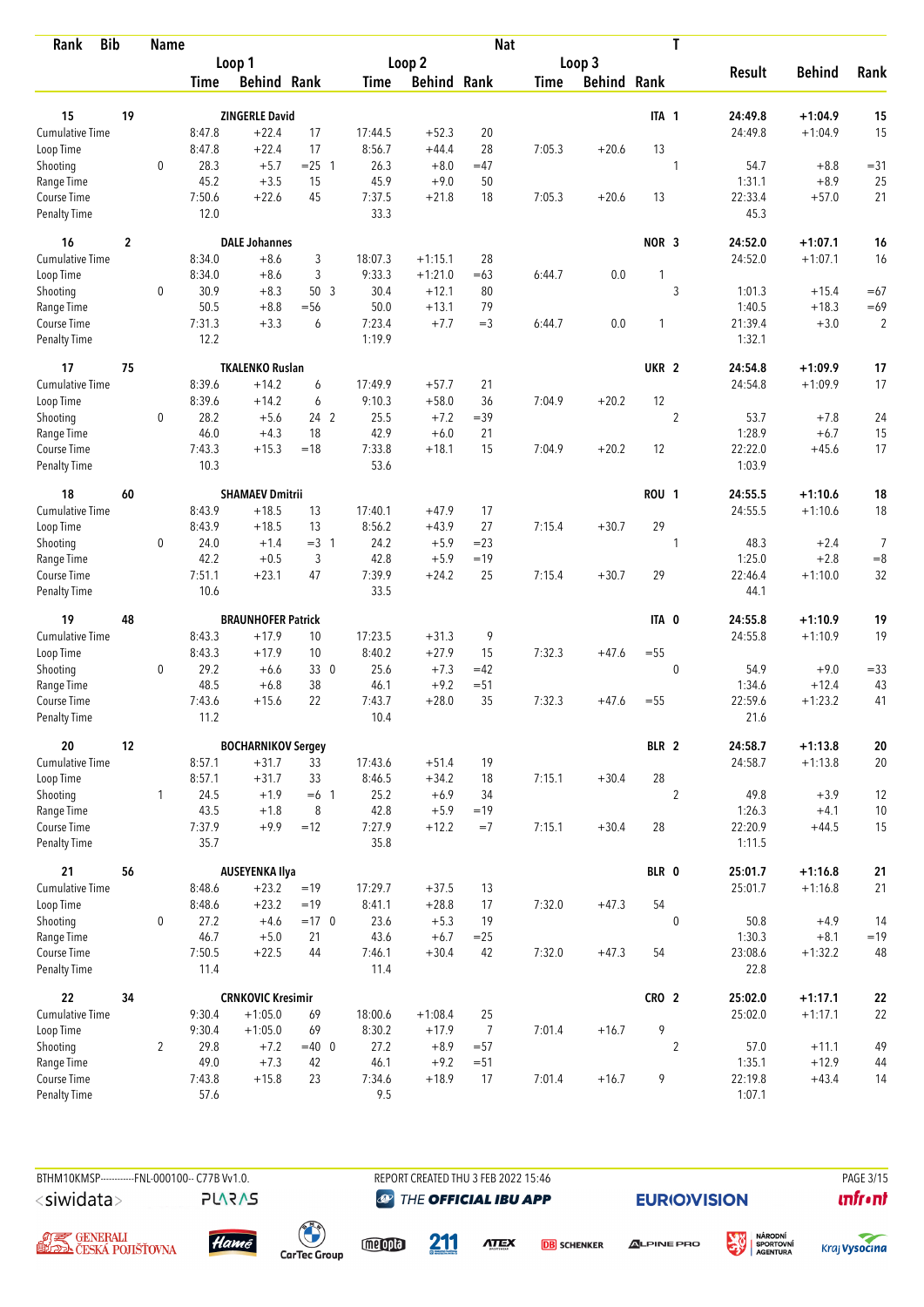| <b>Bib</b><br>Rank          |    | <b>Name</b>  |                |                                  |                |                  |                    | <b>Nat</b>   |             |                    |                  | $\mathbf T$    |                   |                      |          |
|-----------------------------|----|--------------|----------------|----------------------------------|----------------|------------------|--------------------|--------------|-------------|--------------------|------------------|----------------|-------------------|----------------------|----------|
|                             |    |              |                | Loop 1                           |                |                  | Loop <sub>2</sub>  |              |             | Loop 3             |                  |                |                   |                      |          |
|                             |    |              | <b>Time</b>    | <b>Behind Rank</b>               |                | Time             | <b>Behind Rank</b> |              | <b>Time</b> | <b>Behind Rank</b> |                  |                | <b>Result</b>     | <b>Behind</b>        | Rank     |
|                             |    |              |                |                                  |                |                  |                    |              |             |                    |                  |                |                   |                      |          |
| 23                          | 44 |              |                | <b>TRUSH Vitaliy</b>             |                |                  |                    |              |             |                    | UKR 0            |                | 25:05.8           | $+1:20.9$            | 23       |
| Cumulative Time             |    |              | 8:43.7         | $+18.3$                          | $=11$          | 17:39.4          | $+47.2$            | 16           |             |                    | 49               |                | 25:05.8           | $+1:20.9$            | 23       |
| Loop Time                   |    |              | 8:43.7         | $+18.3$                          | $=11$          | 8:55.7           | $+43.4$            | 26           | 7:26.4      | $+41.7$            |                  |                |                   |                      |          |
| Shooting                    |    | $\mathbf 0$  | 26.2<br>44.4   | $+3.6$<br>$+2.7$                 | 130<br>$=11$   | 33.5             | $+15.2$            | $= 97$<br>96 |             |                    |                  | $\mathbf{0}$   | 59.8<br>1:37.7    | $+13.9$              | 59       |
| Range Time<br>Course Time   |    |              | 7:48.2         | $+20.2$                          | 37             | 53.3<br>7:51.4   | $+16.4$<br>$+35.7$ | 50           | 7:26.4      | $+41.7$            | 49               |                | 23:06.0           | $+15.5$<br>$+1:29.6$ | 57<br>46 |
| <b>Penalty Time</b>         |    |              | 11.1           |                                  |                | 11.0             |                    |              |             |                    |                  |                | 22.1              |                      |          |
| 24                          | 16 |              |                | <b>PITZER Lucas</b>              |                |                  |                    |              |             |                    | AUT <sub>1</sub> |                | 25:07.4           | $+1:22.5$            | 24       |
| Cumulative Time             |    |              | 8:48.2         | $+22.8$                          | 18             | 17:52.6          | $+1:00.4$          | 22           |             |                    |                  |                | 25:07.4           | $+1:22.5$            | 24       |
| Loop Time                   |    |              | 8:48.2         | $+22.8$                          | 18             | 9:04.4           | $+52.1$            | 31           | 7:14.8      | $+30.1$            | 27               |                |                   |                      |          |
| Shooting                    |    | 0            | 34.8           | $+12.2$                          | 81 1           | 28.9             | $+10.6$            | $=70$        |             |                    |                  | 1              | 1:03.7            | $+17.8$              | 76       |
| Range Time                  |    |              | 52.6           | $+10.9$                          | $=73$          | 47.5             | $+10.6$            | 62           |             |                    |                  |                | 1:40.1            | $+17.9$              | $=66$    |
| Course Time                 |    |              | 7:45.6         | $+17.6$                          | 27             | 7:44.5           | $+28.8$            | $= 36$       | 7:14.8      | $+30.1$            | 27               |                | 22:44.9           | $+1:08.5$            | 30       |
| <b>Penalty Time</b>         |    |              | 10.0           |                                  |                | 32.4             |                    |              |             |                    |                  |                | 42.4              |                      |          |
| 25                          | 57 |              |                | <b>HASILLA Tomas</b>             |                |                  |                    |              |             |                    | SVK 1            |                | 25:13.5           | $+1:28.6$            | 25       |
| <b>Cumulative Time</b>      |    |              | 9:13.8         | $+48.4$                          | 54             | 17:53.8          | $+1:01.6$          | 24           |             |                    |                  |                | 25:13.5           | $+1:28.6$            | 25       |
| Loop Time                   |    |              | 9:13.8         | $+48.4$                          | 54             | 8:40.0           | $+27.7$            | 14           | 7:19.7      | $+35.0$            | $= 34$           |                |                   |                      |          |
| Shooting                    |    | 1            | 31.3           | $+8.7$                           | $= 550$        | 26.1             | $+7.8$             | $=45$        |             |                    |                  | 1              | 57.4              | $+11.5$              | $=52$    |
| Range Time                  |    |              | 50.5           | $+8.8$                           | $=$ 56         | 46.2             | $+9.3$             | 53           |             |                    |                  |                | 1:36.7            | $+14.5$              | 50       |
| Course Time                 |    |              | 7:50.1         | $+22.1$                          | 43             | 7:43.5           | $+27.8$            | 34           | 7:19.7      | $+35.0$            | $= 34$           |                | 22:53.3           | $+1:16.9$            | 36       |
| <b>Penalty Time</b>         |    |              | 33.2           |                                  |                | 10.3             |                    |              |             |                    |                  |                | 43.5              |                      |          |
| 26                          | 77 |              |                | <b>BUTA George</b>               |                |                  |                    |              |             |                    | ROU 0            |                | 25:13.8           | $+1:28.9$            | 26       |
| Cumulative Time             |    |              | 8:54.9         | $+29.5$                          | 31             | 17:42.8          | $+50.6$            | 18           |             |                    |                  |                | 25:13.8           | $+1:28.9$            | 26       |
| Loop Time                   |    |              | 8:54.9         | $+29.5$                          | 31             | 8:47.9           | $+35.6$            | 20           | 7:31.0      | $+46.3$            | 51               |                |                   |                      |          |
| Shooting                    |    | 0            | 27.9           | $+5.3$                           | 210            | 24.2             | $+5.9$             | $=23$        |             |                    |                  | $\mathbf 0$    | 52.1              | $+6.2$               | $=19$    |
| Range Time                  |    |              | 48.8           | $+7.1$                           | 41             | 45.1             | $+8.2$             | 46           |             |                    |                  |                | 1:33.9            | $+11.7$              | 41       |
| Course Time                 |    |              | 7:54.5         | $+26.5$                          | $= 57$         | 7:51.6           | $+35.9$            | 51           | 7:31.0      | $+46.3$            | 51               |                | 23:17.1           | $+1:40.7$            | 52       |
| <b>Penalty Time</b>         |    |              | 11.6           |                                  |                | 11.2             |                    |              |             |                    |                  |                | 22.8              |                      |          |
| 27                          | 62 |              |                | <b>MUKHAMEDZIANOV Ilnaz</b>      |                |                  |                    |              |             |                    | RUS <sub>3</sub> |                | 25:16.2           | $+1:31.3$            | 27       |
| <b>Cumulative Time</b>      |    |              | 9:01.4         | $+36.0$                          | 39             | 18:06.3          | $+1:14.1$          | 27           |             |                    |                  |                | 25:16.2           | $+1:31.3$            | 27       |
| Loop Time                   |    |              | 9:01.4         | $+36.0$                          | 39             | 9:04.9           | $+52.6$            | 32           | 7:09.9      | $+25.2$            | 22               |                |                   |                      |          |
| Shooting                    |    | $\mathbf{1}$ | 33.2           | $+10.6$                          | $=74$ 2        | 27.7             | $+9.4$             | $=63$        |             |                    |                  | 3              | 1:00.9            | $+15.0$              | $=63$    |
| Range Time                  |    |              | 50.6           | $+8.9$                           | $= 58$         | 46.8             | $+9.9$             | 57           |             |                    |                  |                | 1:37.4            | $+15.2$              | $= 54$   |
| Course Time                 |    |              | 7:35.5         | $+7.5$                           | 10             | 7:23.4           | $+7.7$             | $=$ 3        | 7:09.9      | $+25.2$            | 22               |                | 22:08.8           | $+32.4$              | 10       |
| <b>Penalty Time</b>         |    |              | 35.3           |                                  |                | 54.7             |                    |              |             |                    |                  |                | 1:30.0            |                      |          |
| 28                          | 39 |              |                | <b>BOGETVEIT Haavard Gutuboe</b> |                |                  |                    |              |             |                    | NOR 4            |                | 25:19.1           | $+1:34.2$            | 28       |
| <b>Cumulative Time</b>      |    |              | 8:52.1         | $+26.7$                          | 26             | 18:23.9          | $+1:31.7$          | 39           |             |                    |                  |                | 25:19.1           | $+1:34.2$            | 28       |
| Loop Time                   |    |              | 8:52.1         | $+26.7$                          | 26             | 9:31.8           | $+1:19.5$          | 60           | 6:55.2      | $+10.5$            | 5                |                |                   |                      |          |
| Shooting                    |    | $\mathbf{1}$ | 29.8           | $+7.2$                           | $=40.3$        | 27.3             | $+9.0$             | 59           |             |                    |                  | 4              | 57.2              | $+11.3$              | 51       |
| Range Time                  |    |              | 47.3           | $+5.6$                           | $=26$          | 44.9             | $+8.0$             | 44           |             |                    |                  |                | 1:32.2            | $+10.0$              | $30\,$   |
| Course Time<br>Penalty Time |    |              | 7:31.6<br>33.2 | $+3.6$                           | $\overline{7}$ | 7:27.9<br>1:19.0 | $+12.2$            | $=7$         | 6:55.2      | $+10.5$            | 5                |                | 21:54.7<br>1:52.2 | $+18.3$              | 3        |
| 28                          | 47 |              |                | <b>BRANDT Oskar</b>              |                |                  |                    |              |             |                    | SWE 3            |                | 25:19.1           | $+1:34.2$            | 28       |
| <b>Cumulative Time</b>      |    |              | 8:53.9         | $+28.5$                          | 30             | 18:10.7          | $+1:18.5$          | 32           |             |                    |                  |                | 25:19.1           | $+1:34.2$            | 28       |
| Loop Time                   |    |              | 8:53.9         | $+28.5$                          | 30             | 9:16.8           | $+1:04.5$          | 41           | 7:08.4      | $+23.7$            | 19               |                |                   |                      |          |
| Shooting                    |    | $\mathbf{1}$ | 31.1           | $+8.5$                           | $=52$ 2        | 28.9             | $+10.6$            | $=70$        |             |                    |                  | 3              | 1:00.0            | $+14.1$              | 60       |
| Range Time                  |    |              | 49.8           | $+8.1$                           | 51             | 49.2             | $+12.3$            | $=70$        |             |                    |                  |                | 1:39.0            | $+16.8$              | $=63$    |
| Course Time                 |    |              | 7:30.4         | $+2.4$                           | 3              | 7:32.9           | $+17.2$            | 12           | 7:08.4      | $+23.7$            | 19               |                | 22:11.7           | $+35.3$              | 12       |
| Penalty Time                |    |              | 33.7           |                                  |                | 54.7             |                    |              |             |                    |                  |                | 1:28.4            |                      |          |
| 30                          | 49 |              |                | <b>LESIUK Taras</b>              |                |                  |                    |              |             |                    | UKR <sub>2</sub> |                | 25:30.8           | $+1:45.9$            | $30\,$   |
| <b>Cumulative Time</b>      |    |              | 8:51.9         | $+26.5$                          | 25             | 18:09.8          | $+1:17.6$          | 30           |             |                    |                  |                | 25:30.8           | $+1:45.9$            | 30       |
| Loop Time                   |    |              | 8:51.9         | $+26.5$                          | 25             | 9:17.9           | $+1:05.6$          | $=45$        | 7:21.0      | $+36.3$            | 40               |                |                   |                      |          |
| Shooting                    |    | $\mathbf 0$  | 29.0           | $+6.4$                           | 32 2           | 25.6             | $+7.3$             | $=42$        |             |                    |                  | $\overline{2}$ | 54.7              | $+8.8$               | $= 31$   |
| Range Time                  |    |              | 46.4           | $+4.7$                           | 19             | 44.0             | $+7.1$             | 31           |             |                    |                  |                | 1:30.4            | $+8.2$               | 21       |
| Course Time                 |    |              | 7:54.4         | $+26.4$                          | $=55$          | 7:39.7           | $+24.0$            | 23           | 7:21.0      | $+36.3$            | 40               |                | 22:55.1           | $+1:18.7$            | 39       |
| Penalty Time                |    |              | 11.1           |                                  |                | 54.2             |                    |              |             |                    |                  |                | 1:05.3            |                      |          |

BTHM10KMSP-----------FNL-000100-- C77B Vv1.0. REPORT CREATED THU 3 FEB 2022 15:46 PAGE 4/15 <siwidata>

**@** THE OFFICIAL IBU APP

**ATEX** 

**EURIO)VISION** 

溪





A <del>și C</del>enerali<br>**Ceská polišťovna** 



**PLARAS** 

 $\begin{pmatrix} 1 \\ 1 \end{pmatrix}$ <br>CarTec Group meona

211

**DB** SCHENKER

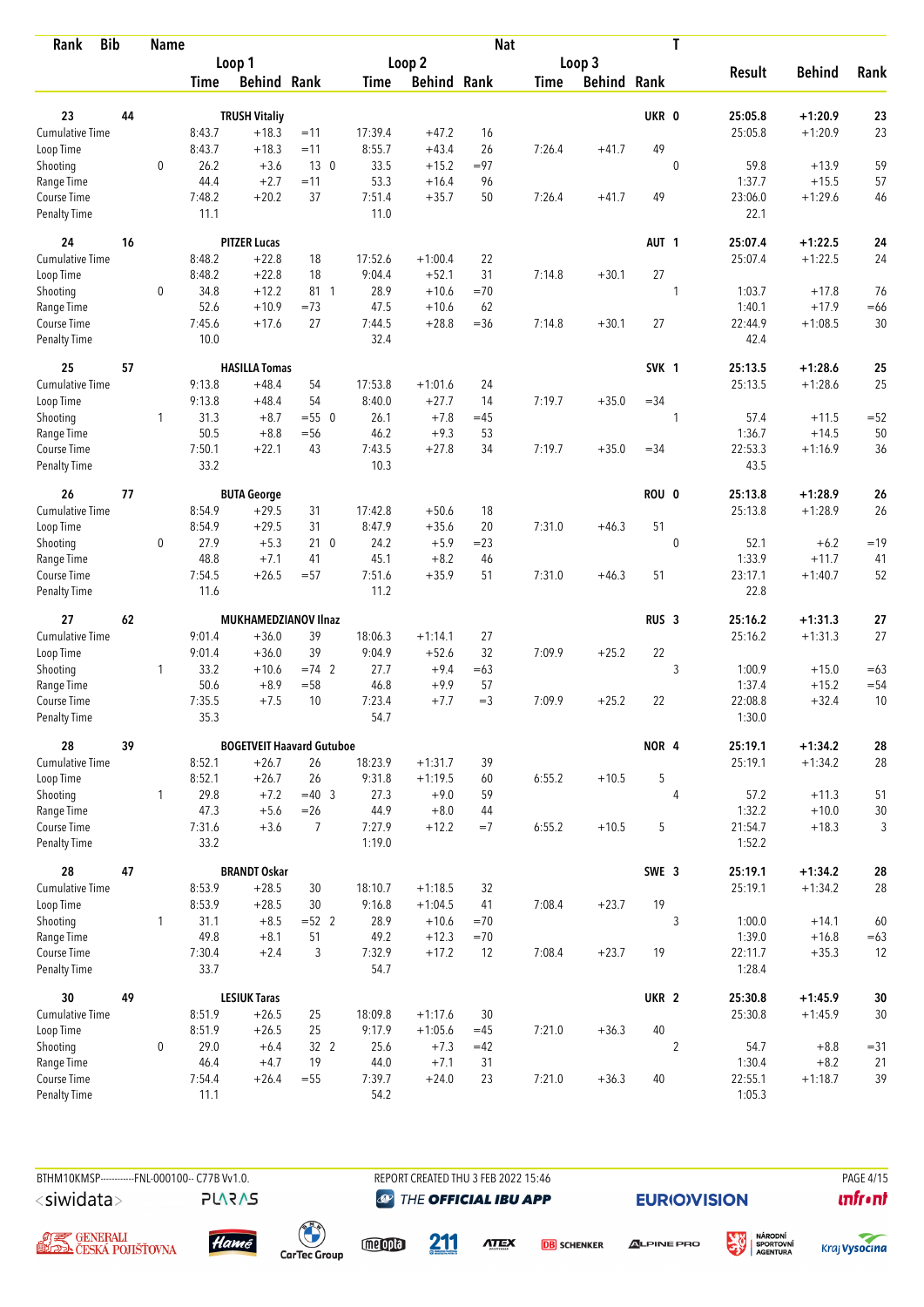| <b>Bib</b><br>Rank                 |    | <b>Name</b>    |                |                           |                 |                |                    | <b>Nat</b> |             |             |                  | T                |                   |               |            |
|------------------------------------|----|----------------|----------------|---------------------------|-----------------|----------------|--------------------|------------|-------------|-------------|------------------|------------------|-------------------|---------------|------------|
|                                    |    |                |                | Loop 1                    |                 |                | Loop 2             |            |             | Loop 3      |                  |                  |                   |               |            |
|                                    |    |                | Time           | <b>Behind Rank</b>        |                 | Time           | <b>Behind Rank</b> |            | <b>Time</b> | Behind Rank |                  |                  | <b>Result</b>     | <b>Behind</b> | Rank       |
| 31                                 | 37 |                |                | <b>WIESTNER Serafin</b>   |                 |                |                    |            |             |             | SUI <sub>2</sub> |                  | 25:32.1           | $+1:47.2$     | 31         |
| <b>Cumulative Time</b>             |    |                | 9:11.0         | $+45.6$                   | 48              | 18:15.2        | $+1:23.0$          | 34         |             |             |                  |                  | 25:32.1           | $+1:47.2$     | 31         |
| Loop Time                          |    |                | 9:11.0         | $+45.6$                   | 48              | 9:04.2         | $+51.9$            | 30         | 7:16.9      | $+32.2$     | 30               |                  |                   |               |            |
| Shooting                           |    | 1              | 24.6           | $+2.0$                    | 8 <sub>1</sub>  | 23.4           | $+5.1$             | 17         |             |             |                  | $\overline{2}$   | 48.0              | $+2.1$        | 6          |
| Range Time                         |    |                | 43.4           | $+1.7$                    | 7               | 43.6           | $+6.7$             | $=25$      |             |             |                  |                  | 1:27.0            | $+4.8$        | 11         |
| Course Time                        |    |                | 7:53.3         | $+25.3$                   | 54              | 7:47.2         | $+31.5$            | $=44$      | 7:16.9      | $+32.2$     | 30               |                  | 22:57.4           | $+1:21.0$     | $40\,$     |
| <b>Penalty Time</b>                |    |                | 34.3           |                           |                 | 33.4           |                    |            |             |             |                  |                  | 1:07.7            |               |            |
| 31                                 | 84 |                |                | <b>DORFER Matthias</b>    |                 |                |                    |            |             |             | GER <sub>3</sub> |                  | 25:32.1           | $+1:47.2$     | 31         |
| Cumulative Time                    |    |                | 8:59.2         | $+33.8$                   | 38              | 18:24.1        | $+1:31.9$          | 40         |             |             |                  |                  | 25:32.1           | $+1:47.2$     | 31         |
| Loop Time                          |    |                | 8:59.2         | $+33.8$                   | 38              | 9:24.9         | $+1:12.6$          | $= 53$     | 7:08.0      | $+23.3$     | 18               |                  |                   |               |            |
| Shooting                           |    | $\mathbf{1}$   | 25.3           | $+2.7$                    | 10 <sub>2</sub> | 30.0           | $+11.7$            | $=74$      |             |             |                  | 3                | 55.3              | $+9.4$        | $= 37$     |
| Range Time                         |    |                | 43.3           | $+1.6$                    | 6               | 49.6           | $+12.7$            | 75         |             |             |                  |                  | 1:32.9            | $+10.7$       | 34         |
| Course Time                        |    |                | 7:42.4         | $+14.4$                   | 17              | 7:39.8         | $+24.1$            | 24         | 7:08.0      | $+23.3$     | 18               |                  | 22:30.2           | $+53.8$       | 19         |
| <b>Penalty Time</b>                |    |                | 33.5           |                           |                 | 55.5           |                    |            |             |             |                  |                  | 1:29.0            |               |            |
| 33                                 | 68 |                |                | <b>LEITINGER Nikolaus</b> |                 |                |                    |            |             |             | AUT <sub>2</sub> |                  | 25:37.2           | $+1:52.3$     | 33         |
| <b>Cumulative Time</b>             |    |                | 8:44.1         | $+18.7$                   | 14              | 18:17.8        | $+1:25.6$          | 36         |             |             |                  |                  | 25:37.2           | $+1:52.3$     | 33         |
| Loop Time                          |    |                | 8:44.1         | $+18.7$                   | 14              | 9:33.7         | $+1:21.4$          | 65         | 7:19.4      | $+34.7$     | 33               |                  |                   |               |            |
| Shooting                           |    | $\mathbf 0$    | 31.6           | $+9.0$                    | 58 2            | 32.6           | $+14.3$            | 94         |             |             |                  | $\boldsymbol{2}$ | 1:04.3            | $+18.4$       | 80         |
| Range Time                         |    |                | 50.4           | $+8.7$                    | $= 54$          | 51.1           | $+14.2$            | $= 86$     |             |             |                  |                  | 1:41.5            | $+19.3$       | 73         |
| Course Time<br><b>Penalty Time</b> |    |                | 7:43.4<br>10.3 | $+15.4$                   | 20              | 7:47.2<br>55.4 | $+31.5$            | $=44$      | 7:19.4      | $+34.7$     | 33               |                  | 22:50.0<br>1:05.7 | $+1:13.6$     | 33         |
| 34                                 | 43 |                |                | <b>DYUSSENOV Asset</b>    |                 |                |                    |            |             |             | KAZ <sub>3</sub> |                  | 25:37.5           | $+1:52.6$     | 34         |
| Cumulative Time                    |    |                | 8:57.8         | $+32.4$                   | 35              | 18:30.8        | $+1:38.6$          | 44         |             |             |                  |                  | 25:37.5           | $+1:52.6$     | 34         |
| Loop Time                          |    |                | 8:57.8         | $+32.4$                   | 35              | 9:33.0         | $+1:20.7$          | 62         | 7:06.7      | $+22.0$     | 16               |                  |                   |               |            |
| Shooting                           |    | $\mathbf{1}$   | 31.3           | $+8.7$                    | $= 55$ 2        | 31.4           | $+13.1$            | 87         |             |             |                  | 3                | 1:02.7            | $+16.8$       | 73         |
| Range Time                         |    |                | 49.3           | $+7.6$                    | 46              | 52.1           | $+15.2$            | 93         |             |             |                  |                  | 1:41.4            | $+19.2$       | 72         |
| Course Time                        |    |                | 7:37.7         | $+9.7$                    | 11              | 7:43.1         | $+27.4$            | $= 32$     | 7:06.7      | $+22.0$     | 16               |                  | 22:27.5           | $+51.1$       | 18         |
| <b>Penalty Time</b>                |    |                | 30.8           |                           |                 | 57.8           |                    |            |             |             |                  |                  | 1:28.6            |               |            |
| 35                                 | 26 |                |                | <b>CERVENKA Vaclav</b>    |                 |                |                    |            |             |             | USA 1            |                  | 25:41.0           | $+1:56.1$     | 35         |
| Cumulative Time                    |    |                | 9:22.4         | $+57.0$                   | 64              | 18:15.1        | $+1:22.9$          | 33         |             |             |                  |                  | 25:41.0           | $+1:56.1$     | 35         |
| Loop Time                          |    |                | 9:22.4         | $+57.0$                   | 64              | 8:52.7         | $+40.4$            | 21         | 7:25.9      | $+41.2$     | 48               |                  |                   |               |            |
| Shooting                           |    | 1              | 28.7           | $+6.1$                    | $= 29$ 0        | 25.5           | $+7.2$             | $=39$      |             |             |                  | 1                | 54.3              | $+8.4$        | 29         |
| Range Time                         |    |                | 48.4           | $+6.7$                    | $= 35$          | 44.6           | $+7.7$             | $= 38$     |             |             |                  |                  | 1:33.0            | $+10.8$       | 35         |
| Course Time                        |    |                | 8:00.1         | $+32.1$                   | 65              | 7:58.1         | $+42.4$            | 61         | 7:25.9      | $+41.2$     | 48               |                  | 23:24.1           | $+1:47.7$     | 55         |
| <b>Penalty Time</b>                |    |                | 33.9           |                           |                 | 10.0           |                    |            |             |             |                  |                  | 43.9              |               |            |
| 36                                 | 90 |                |                | <b>MOLINARI Michele</b>   |                 |                |                    |            |             |             | ITA 1            |                  | 25:41.4           | $+1:56.5$     | 36         |
| Cumulative Time                    |    |                | 9:20.6         | $+55.2$                   | 62              | 18:08.0        | $+1:15.8$          | 29         |             |             |                  |                  | 25:41.4           | $+1:56.5$     | 36         |
| Loop Time                          |    |                | 9:20.6         | $+55.2$                   | 62              | 8:47.4         | $+35.1$            | 19         | 7:33.4      | $+48.7$     | 58               |                  |                   |               |            |
| Shooting                           |    | $\mathbf{1}$   | 26.7           | $+4.1$                    | $= 14$ 0        | 24.7           | $+6.4$             | 28         |             |             |                  | 1                | 51.5              | $+5.6$        | 16         |
| Range Time<br>Course Time          |    |                | 45.4           | $+3.7$                    | 16              | 44.1           | $+7.2$             | 32         |             |             |                  |                  | 1:29.5            | $+7.3$        | 17         |
| Penalty Time                       |    |                | 7:59.7<br>35.5 | $+31.7$                   | 64              | 7:53.0<br>10.3 | $+37.3$            | 52         | 7:33.4      | $+48.7$     | 58               |                  | 23:26.1<br>45.8   | $+1:49.7$     | 56         |
| 37                                 | 22 |                |                | <b>SCHMUCK Dominic</b>    |                 |                |                    |            |             |             | GER 3            |                  | 25:42.9           | $+1:58.0$     | $37\,$     |
| <b>Cumulative Time</b>             |    |                | 9:38.5         | $+1:13.1$                 | 77              | 18:32.6        | $+1:40.4$          | 48         |             |             |                  |                  | 25:42.9           | $+1:58.0$     | 37         |
| Loop Time                          |    |                | 9:38.5         | $+1:13.1$                 | 77              | 8:54.1         | $+41.8$            | 24         | 7:10.3      | $+25.6$     | 24               |                  |                   |               |            |
| Shooting                           |    | $\overline{2}$ | 27.0           | $+4.4$                    | 16 <sub>1</sub> | 25.1           | $+6.8$             | $=32$      |             |             |                  | 3                | 52.1              | $+6.2$        | $=19$      |
| Range Time                         |    |                | 46.8           | $+5.1$                    | $= 22$          | 43.5           | $+6.6$             | 24         |             |             |                  |                  | 1:30.3            | $+8.1$        | $=19$      |
| Course Time                        |    |                | 7:52.9         | $+24.9$                   | 50              | 7:37.8         | $+22.1$            | 19         | 7:10.3      | $+25.6$     | 24               |                  | 22:41.0           | $+1:04.6$     | 27         |
| Penalty Time                       |    |                | 58.8           |                           |                 | 32.8           |                    |            |             |             |                  |                  | 1:31.6            |               |            |
| 38                                 | 88 |                |                | <b>STALDER Gion</b>       |                 |                |                    |            |             |             | SUI <sub>1</sub> |                  | 25:44.4           | $+1:59.5$     | ${\bf 38}$ |
| <b>Cumulative Time</b>             |    |                | 8:55.3         | $+29.9$                   | 32              | 18:05.3        | $+1:13.1$          | 26         |             |             |                  |                  | 25:44.4           | $+1:59.5$     | $38\,$     |
| Loop Time                          |    |                | 8:55.3         | $+29.9$                   | 32              | 9:10.0         | $+57.7$            | 35         | 7:39.1      | $+54.4$     | $=67$            |                  |                   |               |            |
| Shooting                           |    | $\mathbf 0$    | 29.3           | $+6.7$                    | 34 1            | 22.7           | $+4.4$             | 11         |             |             |                  | 1                | 52.0              | $+6.1$        | 18         |
| Range Time                         |    |                | 48.4           | $+6.7$                    | $= 35$          | 42.3           | $+5.4$             | 15         |             |             |                  |                  | 1:30.7            | $+8.5$        | 23         |
| Course Time                        |    |                | 7:54.8         | $+26.8$                   | 59              | 7:53.4         | $+37.7$            | 54         | 7:39.1      | $+54.4$     | $=67$            |                  | 23:27.3           | $+1:50.9$     | 58         |
| <b>Penalty Time</b>                |    |                | 12.1           |                           |                 | 34.3           |                    |            |             |             |                  |                  | 46.4              |               |            |

BTHM10KMSP-----------FNL-000100-- C77B Vv1.0. REPORT CREATED THU 3 FEB 2022 15:46 PAGE 5/15 <siwidata>

**PLARAS** 

**@** THE OFFICIAL IBU APP

**EURIO)VISION** 

溪





A <del>și C</del>enerali<br>**Ceská polišťovna** 



 $\begin{pmatrix} 1 \\ 1 \end{pmatrix}$ <br>CarTec Group

meona 211

**ATEX DB** SCHENKER



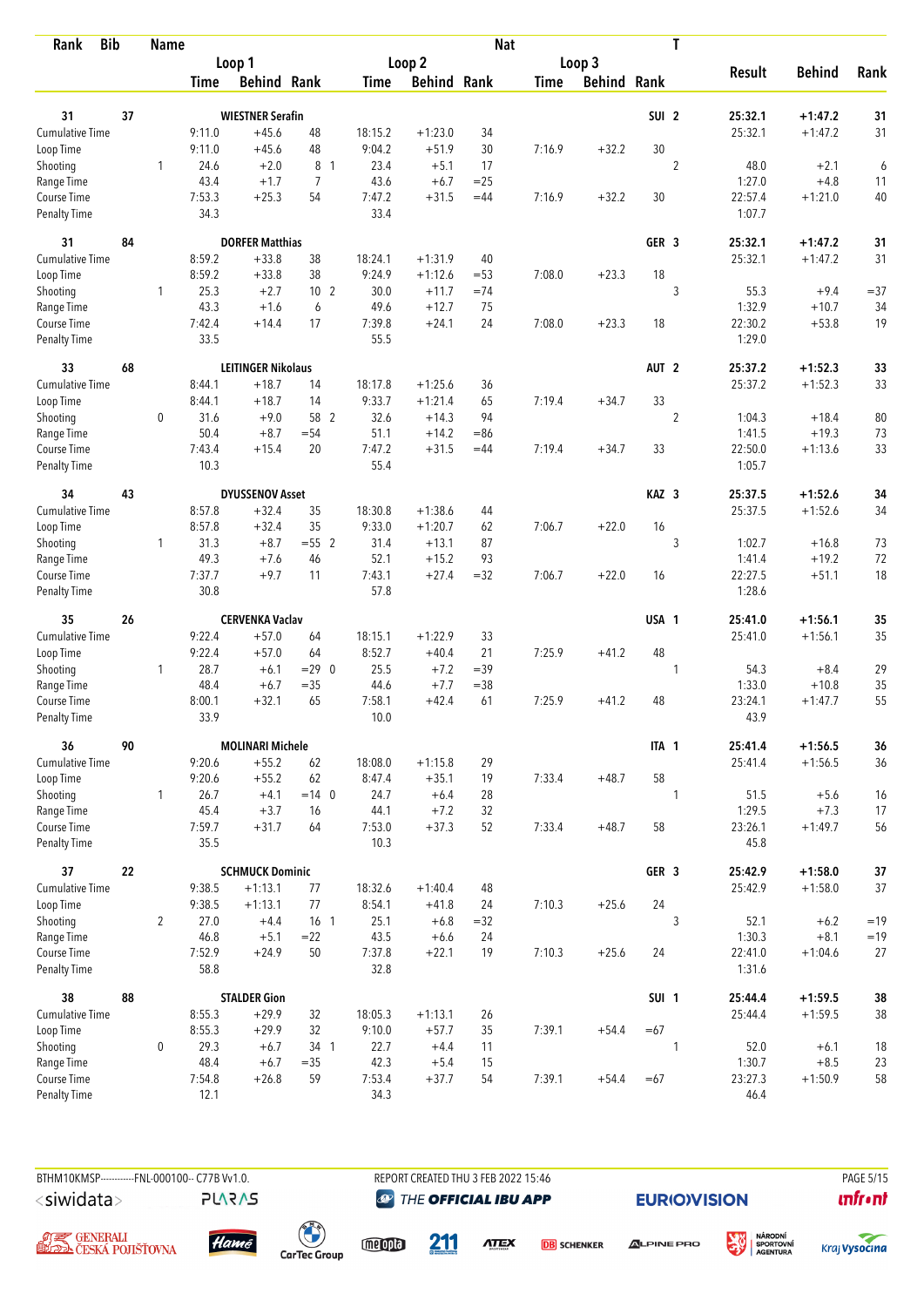| <b>Bib</b><br>Rank          |    | <b>Name</b>    |                |                                    |                 |                |                    | <b>Nat</b>     |             |                    |                  | $\mathbf T$    |                 |               |                  |
|-----------------------------|----|----------------|----------------|------------------------------------|-----------------|----------------|--------------------|----------------|-------------|--------------------|------------------|----------------|-----------------|---------------|------------------|
|                             |    |                |                | Loop 1                             |                 |                | Loop <sub>2</sub>  |                |             | Loop 3             |                  |                |                 |               |                  |
|                             |    |                | <b>Time</b>    | <b>Behind Rank</b>                 |                 | Time           | <b>Behind Rank</b> |                | <b>Time</b> | <b>Behind Rank</b> |                  |                | <b>Result</b>   | <b>Behind</b> | Rank             |
| 39                          | 17 |                |                | <b>PUCHIANU Cornel</b>             |                 |                |                    |                |             |                    | ROU <sub>4</sub> |                | 25:48.9         | $+2:04.0$     | 39               |
| Cumulative Time             |    |                | 8:40.9         | $+15.5$                            | 8               | 18:47.4        | $+1:55.2$          | 60             |             |                    |                  |                | 25:48.9         | $+2:04.0$     | 39               |
| Loop Time                   |    |                | 8:40.9         | $+15.5$                            | 8               | 10:06.5        | $+1:54.2$          | 91             | 7:01.5      | $+16.8$            | 10               |                |                 |               |                  |
| Shooting                    |    | $\mathbf 0$    | 26.7           | $+4.1$                             | $= 14$ 4        | 27.4           | $+9.1$             | 60             |             |                    |                  | 4              | 54.1            | $+8.2$        | 28               |
| Range Time                  |    |                | 47.3           | $+5.6$                             | $=26$           | 49.7           | $+12.8$            | 76             |             |                    |                  |                | 1:37.0          | $+14.8$       | $= 52$           |
| Course Time                 |    |                | 7:41.5         | $+13.5$                            | 16              | 7:33.4         | $+17.7$            | 13             | 7:01.5      | $+16.8$            | 10               |                | 22:16.4         | $+40.0$       | 13               |
| <b>Penalty Time</b>         |    |                | 12.1           |                                    |                 | 1:43.4         |                    |                |             |                    |                  |                | 1:55.5          |               |                  |
| 40                          | 50 |                |                | <b>MUSTONEN Joni</b>               |                 |                |                    |                |             |                    | FIN <sub>3</sub> |                | 25:49.0         | $+2:04.1$     | 40               |
| Cumulative Time             |    |                | 9:33.3         | $+1:07.9$                          | 72              | 18:27.3        | $+1:35.1$          | 41             |             |                    |                  |                | 25:49.0         | $+2:04.1$     | 40               |
| Loop Time                   |    |                | 9:33.3         | $+1:07.9$                          | 72              | 8:54.0         | $+41.7$            | 23             | 7:21.7      | $+37.0$            | 41               |                |                 |               |                  |
| Shooting                    |    | $\overline{2}$ | 32.8           | $+10.2$                            | $=67$ 1         | 24.8           | $+6.5$             | $=29$          |             |                    |                  | 3              | 57.7            | $+11.8$       | 56               |
| Range Time                  |    |                | 51.5           | $+9.8$                             | $=68$           | 43.9           | $+7.0$             | $=29$          |             |                    |                  |                | 1:35.4          | $+13.2$       | $=45$            |
| Course Time                 |    |                | 7:45.9         | $+17.9$                            | 28              | 7:38.1         | $+22.4$            | 20             | 7:21.7      | $+37.0$            | 41               |                | 22:45.7         | $+1:09.3$     | 31               |
| <b>Penalty Time</b>         |    |                | 55.9           |                                    |                 | 32.0           |                    |                |             |                    |                  |                | 1:27.9          |               |                  |
| 41                          | 21 |                |                | <b>IVANOV Dmitrii</b>              |                 |                |                    |                |             |                    | RUS <sub>2</sub> |                | 25:49.4         | $+2:04.5$     | 41               |
| <b>Cumulative Time</b>      |    |                | 8:49.4         | $+24.0$                            | 21              | 18:23.6        | $+1:31.4$          | 38             |             |                    |                  |                | 25:49.4         | $+2:04.5$     | 41               |
| Loop Time                   |    |                | 8:49.4         | $+24.0$                            | 21              | 9:34.2         | $+1:21.9$          | 67             | 7:25.8      | $+41.1$            | 47               |                |                 |               |                  |
| Shooting                    |    | $\mathbf 0$    | 31.7           | $+9.1$                             | 59 2            | 30.9           | $+12.6$            | 82             |             |                    |                  | $\overline{c}$ | 1:02.6          | $+16.7$       | 72               |
| Range Time                  |    |                | 49.1           | $+7.4$                             | $=43$           | 49.1           | $+12.2$            | 69             |             |                    |                  |                | 1:38.2          | $+16.0$       | $= 59$           |
| Course Time                 |    |                | 7:47.8         | $+19.8$                            | 36              | 7:46.9         | $+31.2$            | 43             | 7:25.8      | $+41.1$            | 47               |                | 23:00.5         | $+1:24.1$     | 42               |
| <b>Penalty Time</b>         |    |                | 12.5           |                                    |                 | 58.2           |                    |                |             |                    |                  |                | 1:10.7          |               |                  |
| 42                          | 55 |                |                | <b>CLAUDE Emilien</b>              |                 |                |                    |                |             |                    | FRA 3            |                | 25:52.1         | $+2:07.2$     | 42               |
| Cumulative Time             |    |                | 8:38.4         | $+13.0$                            | 4               | 18:31.9        | $+1:39.7$          | 45             |             |                    |                  |                | 25:52.1         | $+2:07.2$     | 42               |
| Loop Time                   |    |                | 8:38.4         | $+13.0$                            | 4               | 9:53.5         | $+1:41.2$          | 86             | 7:20.2      | $+35.5$            | 36               |                |                 |               |                  |
| Shooting                    |    | 0              | 33.2           | $+10.6$                            | $=74$ 3         | 27.2           | $+8.9$             | $= 57$         |             |                    |                  | 3              | 1:00.5          | $+14.6$       | 62               |
| Range Time                  |    |                | 51.5           | $+9.8$                             | $=68$           | 47.4           | $+10.5$            | 61             |             |                    |                  |                | 1:38.9          | $+16.7$       | 62               |
| Course Time                 |    |                | 7:35.1         | $+7.1$                             | 9               | 7:43.1         | $+27.4$            | $= 32$         | 7:20.2      | $+35.5$            | 36               |                | 22:38.4         | $+1:02.0$     | 24               |
| <b>Penalty Time</b>         |    |                | 11.8           |                                    |                 | 1:23.0         |                    |                |             |                    |                  |                | 1:34.8          |               |                  |
| 43                          | 73 |                |                | <b>PANCERZ Przemyslaw</b>          |                 |                |                    |                |             |                    | <b>POL 1</b>     |                | 25:55.3         | $+2:10.4$     | 43               |
| Cumulative Time             |    |                | 9:02.4         | $+37.0$                            | 41              | 18:20.3        | $+1:28.1$          | 37             |             |                    |                  |                | 25:55.3         | $+2:10.4$     | 43               |
| Loop Time                   |    |                | 9:02.4         | $+37.0$                            | 41              | 9:17.9         | $+1:05.6$          | $=45$          | 7:35.0      | $+50.3$            | $=61$            |                |                 |               |                  |
| Shooting                    |    | 0              | 31.8           | $+9.2$                             | $=60$ 1         | 23.8           | $+5.5$             | 20             |             |                    |                  | 1              | 55.6            | $+9.7$        | 39               |
| Range Time                  |    |                | 50.6           | $+8.9$                             | $= 58$          | 42.7           | $+5.8$             | 18             |             |                    |                  |                | 1:33.3          | $+11.1$       | 37               |
| Course Time                 |    |                | 8:01.5         | $+33.5$                            | 67              | 8:00.0         | $+44.3$            | 64             | 7:35.0      | $+50.3$            | $=61$            |                | 23:36.5         | $+2:00.1$     | 64               |
| <b>Penalty Time</b>         |    |                | 10.3           |                                    |                 | 35.2           |                    |                |             |                    |                  |                | 45.5            |               |                  |
| 44                          | 4  |                |                | <b>BOURGEOIS REPUBLIQUE Martin</b> |                 |                |                    |                |             |                    | FRA 1            |                | 25:55.7         | $+2:10.8$     | 44               |
| <b>Cumulative Time</b>      |    |                | 8:53.5         | $+28.1$                            | 29              | 18:16.6        | $+1:24.4$          | 35             |             |                    |                  |                | 25:55.7         | $+2:10.8$     | 44               |
| Loop Time                   |    |                | 8:53.5         | $+28.1$                            | 29              | 9:23.1         | $+1:10.8$          | 51             | 7:39.1      | $+54.4$            | $=67$            |                |                 |               |                  |
| Shooting                    |    | 0              | 31.1           | $+8.5$                             | $= 52 \quad 1$  | 31.1           | $+12.8$            | 83             |             |                    |                  | 1              | 1:02.3          | $+16.4$       | 70               |
| Range Time                  |    |                | 50.2           | $+8.5$                             | $= 52$          | 48.8           | $+11.9$            | $=67$          |             |                    |                  |                | 1:39.0          | $+16.8$       | $=63$            |
| Course Time<br>Penalty Time |    |                | 7:51.3<br>12.0 | $+23.3$                            | 49              | 8:01.7<br>32.6 | $+46.0$            | 68             | 7:39.1      | $+54.4$            | $=67$            |                | 23:32.1<br>44.6 | $+1:55.7$     | 62               |
| 45                          | 30 |                |                | <b>AOLAID Marten</b>               |                 |                |                    |                |             |                    | EST 0            |                | 25:56.1         | $+2:11.2$     | 45               |
| <b>Cumulative Time</b>      |    |                | 9:12.9         | $+47.5$                            | $= 51$          | 18:10.5        | $+1:18.3$          | 31             |             |                    |                  |                | 25:56.1         | $+2:11.2$     | 45               |
| Loop Time                   |    |                | 9:12.9         | $+47.5$                            | $= 51$          | 8:57.6         | $+45.3$            | 29             | 7:45.6      | $+1:00.9$          | 74               |                |                 |               |                  |
| Shooting                    |    | 0              | 28.9           | $+6.3$                             | 310             | 26.0           | $+7.7$             | 44             |             |                    |                  | $\mathbf 0$    | 54.9            | $+9.0$        | $= 33$           |
| Range Time                  |    |                | 48.1           | $+6.4$                             | $=32$           | 44.4           | $+7.5$             | $= 35$         |             |                    |                  |                | 1:32.5          | $+10.3$       | $= 32$           |
| Course Time                 |    |                | 8:13.5         | $+45.5$                            | 86              | 8:03.2         | $+47.5$            | $=70$          | 7:45.6      | $+1:00.9$          | 74               |                | 24:02.3         | $+2:25.9$     | 79               |
| Penalty Time                |    |                | 11.3           |                                    |                 | 10.0           |                    |                |             |                    |                  |                | 21.3            |               |                  |
| 46                          | 41 |                |                | <b>FRATZSCHER Lucas</b>            |                 |                |                    |                |             |                    | GER 4            |                | 25:58.5         | $+2:13.6$     | 46               |
| <b>Cumulative Time</b>      |    |                | 9:01.7         | $+36.3$                            | 40              | 18:38.8        | $+1:46.6$          | $= 53$         |             |                    |                  |                | 25:58.5         | $+2:13.6$     | 46               |
| Loop Time                   |    |                | 9:01.7         | $+36.3$                            | 40              | 9:37.1         | $+1:24.8$          | 70             | 7:19.7      | $+35.0$            | $= 34$           |                |                 |               |                  |
| Shooting                    |    | 1              | 27.7           | $+5.1$                             | 20 <sub>3</sub> | 19.7           | $+1.4$             | $\overline{2}$ |             |                    |                  | 4              | 47.4            | $+1.5$        | 5                |
| Range Time                  |    |                | 46.6           | $+4.9$                             | 20              | 36.9           | 0.0                | $\overline{1}$ |             |                    |                  |                | 1:23.5          | $+1.3$        | $\boldsymbol{6}$ |
| Course Time                 |    |                | 7:41.4         | $+13.4$                            | 15              | 7:40.9         | $+25.2$            | 28             | 7:19.7      | $+35.0$            | $= 34$           |                | 22:42.0         | $+1:05.6$     | 28               |
| Penalty Time                |    |                | 33.7           |                                    |                 | 1:19.3         |                    |                |             |                    |                  |                | 1:53.0          |               |                  |

BTHM10KMSP-----------FNL-000100-- C77B Vv1.0. REPORT CREATED THU 3 FEB 2022 15:46 PAGE 6/15 <siwidata>

**@** THE OFFICIAL IBU APP

**EURIO)VISION** 

溪

 $\mathbf{u}$ front





**PLARAS** 

 $\begin{pmatrix} 1 \\ 1 \end{pmatrix}$ <br>CarTec Group meona

211

**ATEX DB** SCHENKER



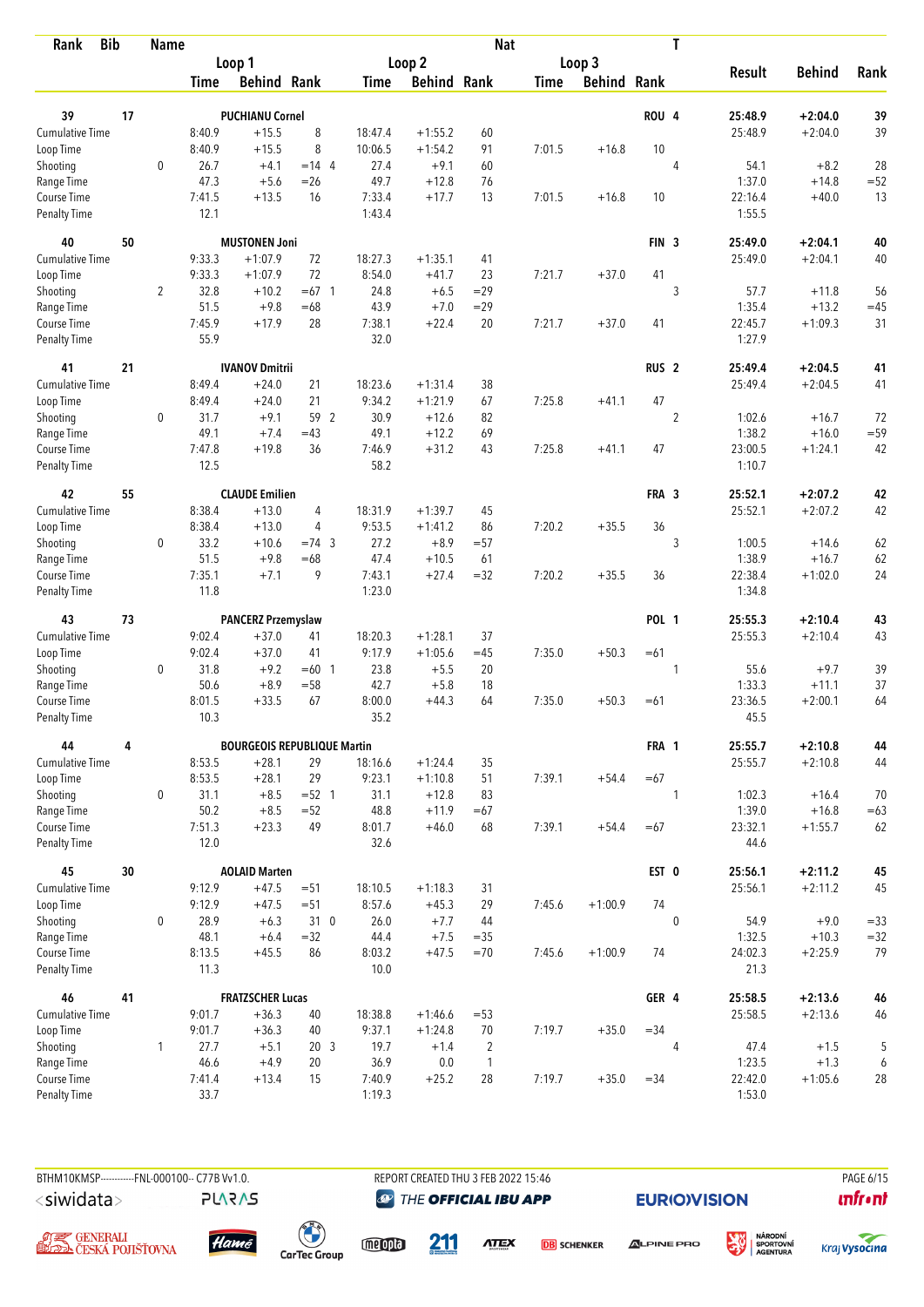| <b>Bib</b><br>Rank          |     | <b>Name</b>    |                |                                   |            |                |                    | <b>Nat</b> |             |                    |                  | T              |                    |                        |          |
|-----------------------------|-----|----------------|----------------|-----------------------------------|------------|----------------|--------------------|------------|-------------|--------------------|------------------|----------------|--------------------|------------------------|----------|
|                             |     |                |                | Loop 1                            |            |                | Loop 2             |            |             | Loop 3             |                  |                |                    |                        |          |
|                             |     |                | Time           | <b>Behind Rank</b>                |            | Time           | <b>Behind Rank</b> |            | <b>Time</b> | <b>Behind Rank</b> |                  |                | <b>Result</b>      | <b>Behind</b>          | Rank     |
| 46                          | 92  |                |                | <b>MANEK Ondrej</b>               |            |                |                    |            |             |                    | CZE 1            |                | 25:58.5            | $+2:13.6$              | 46       |
| <b>Cumulative Time</b>      |     |                | 9:09.8         | $+44.4$                           | 46         | 18:27.4        | $+1:35.2$          | 42         |             |                    |                  |                | 25:58.5            | $+2:13.6$              | 46       |
| Loop Time                   |     |                | 9:09.8         | $+44.4$                           | 46         | 9:17.6         | $+1:05.3$          | 44         | 7:31.1      | $+46.4$            | 52               |                |                    |                        |          |
| Shooting                    |     | $\mathbf 0$    | 35.9           | $+13.3$                           | $= 85$ 1   | 32.2           | $+13.9$            | 92         |             |                    |                  | 1              | 1:08.1             | $+22.2$                | 91       |
| Range Time                  |     |                | 54.4           | $+12.7$                           | 81         | 51.4           | $+14.5$            | $= 89$     |             |                    |                  |                | 1:45.8             | $+23.6$                | 86       |
| Course Time                 |     |                | 8:05.1         | $+37.1$                           | $=75$      | 7:53.2         | $+37.5$            | 53         | 7:31.1      | $+46.4$            | 52               |                | 23:29.4            | $+1:53.0$              | 60       |
| <b>Penalty Time</b>         |     |                | 10.3           |                                   |            | 33.0           |                    |            |             |                    |                  |                | 43.3               |                        |          |
| 48                          | 18  |                |                | <b>POSTL Thomas</b>               |            |                |                    |            |             |                    | AUT <sub>3</sub> |                | 26:00.1            | $+2:15.2$              | 48       |
| Cumulative Time             |     |                | 9:33.8         | $+1:08.4$                         | 73         | 18:41.9        | $+1:49.7$          | 55         |             |                    |                  |                | 26:00.1            | $+2:15.2$              | 48       |
| Loop Time                   |     |                | 9:33.8         | $+1:08.4$                         | 73         | 9:08.1         | $+55.8$            | 34         | 7:18.2      | $+33.5$            | 32               |                |                    |                        |          |
| Shooting                    |     | $\overline{2}$ | 34.2           | $+11.6$                           | 80 1       | 31.3           | $+13.0$            | $= 84$     |             |                    |                  | 3              | 1:05.5             | $+19.6$                | 85       |
| Range Time                  |     |                | 52.8           | $+11.1$                           | 75         | 49.2           | $+12.3$            | $=70$      |             |                    |                  |                | 1:42.0             | $+19.8$                | 74       |
| Course Time                 |     |                | 7:46.8         | $+18.8$                           | 32         | 7:45.1         | $+29.4$            | $= 38$     | 7:18.2      | $+33.5$            | 32               |                | 22:50.1            | $+1:13.7$              | 34       |
| <b>Penalty Time</b>         |     |                | 54.2           |                                   |            | 33.8           |                    |            |             |                    |                  |                | 1:28.0             |                        |          |
| 49                          | 103 |                |                | <b>GUIRAUD POILLOT Theo</b>       |            |                |                    |            |             |                    | FRA 2            |                | 26:00.3            | $+2:15.4$              | 49       |
| Cumulative Time             |     |                | 9:04.9         | $+39.5$                           | 44         | 18:38.2        | $+1:46.0$          | 52         |             |                    |                  |                | 26:00.3            | $+2:15.4$              | 49       |
| Loop Time                   |     |                | 9:04.9         | $+39.5$                           | 44         | 9:33.3         | $+1:21.0$          | $=63$      | 7:22.1      | $+37.4$            | $=42$            |                |                    |                        |          |
| Shooting                    |     | $\mathbf 0$    | 38.2<br>56.6   | $+15.6$                           | 96 2<br>91 | 32.3<br>51.7   | $+14.0$            | 93<br>92   |             |                    |                  | $\overline{c}$ | 1:10.5             | $+24.6$<br>$+26.1$     | 94       |
| Range Time<br>Course Time   |     |                | 7:57.1         | $+14.9$<br>$+29.1$                | $=62$      | 7:45.1         | $+14.8$<br>$+29.4$ | $= 38$     | 7:22.1      | $+37.4$            | $=42$            |                | 1:48.3<br>23:04.3  | $+1:27.9$              | 91<br>44 |
| <b>Penalty Time</b>         |     |                | 11.2           |                                   |            | 56.5           |                    |            |             |                    |                  |                | 1:07.7             |                        |          |
| 50                          | 6   |                |                | <b>PATRIJUKS Aleksandrs</b>       |            |                |                    |            |             |                    | LAT <sub>2</sub> |                | 26:03.7            | $+2:18.8$              | 50       |
| Cumulative Time             |     |                | 8:58.5         | $+33.1$                           | 36         | 18:32.4        | $+1:40.2$          | 47         |             |                    |                  |                | 26:03.7            | $+2:18.8$              | 50       |
| Loop Time                   |     |                | 8:58.5         | $+33.1$                           | 36         | 9:33.9         | $+1:21.6$          | 66         | 7:31.3      | $+46.6$            | 53               |                |                    |                        |          |
| Shooting                    |     | 0              | 28.0           | $+5.4$                            | $= 22$ 2   | 27.1           | $+8.8$             | 56         |             |                    |                  | $\overline{2}$ | 55.2               | $+9.3$                 | 36       |
| Range Time                  |     |                | 46.8           | $+5.1$                            | $=22$      | 46.3           | $+9.4$             | $= 54$     |             |                    |                  |                | 1:33.1             | $+10.9$                | 36       |
| Course Time                 |     |                | 8:01.8         | $+33.8$                           | 69         | 7:54.0         | $+38.3$            | 55         | 7:31.3      | $+46.6$            | 53               |                | 23:27.1            | $+1:50.7$              | 57       |
| <b>Penalty Time</b>         |     |                | 9.9            |                                   |            | 53.6           |                    |            |             |                    |                  |                | 1:03.5             |                        |          |
| 51                          | 24  |                |                | <b>TAMBORNINO Eligius</b>         |            |                |                    |            |             |                    | SUI <sub>3</sub> |                | 26:04.6            | $+2:19.7$              | 51       |
| <b>Cumulative Time</b>      |     |                | 9:11.7         | $+46.3$                           | 50         | 18:47.1        | $+1:54.9$          | 59         |             |                    |                  |                | 26:04.6            | $+2:19.7$              | 51       |
| Loop Time                   |     |                | 9:11.7         | $+46.3$                           | 50         | 9:35.4         | $+1:23.1$          | 69         | 7:17.5      | $+32.8$            | 31               |                |                    |                        |          |
| Shooting                    |     | 1              | 29.4           | $+6.8$                            | $=35$ 2    | 32.9           | $+14.6$            | 96         |             |                    |                  | 3              | 1:02.4             | $+16.5$                | 71       |
| Range Time                  |     |                | 49.5           | $+7.8$                            | $=47$      | 50.6           | $+13.7$            | 82         |             |                    |                  |                | 1:40.1             | $+17.9$                | $=66$    |
| Course Time                 |     |                | 7:47.4         | $+19.4$                           | 33         | 7:47.9         | $+32.2$            | 47         | 7:17.5      | $+32.8$            | 31               |                | 22:52.8            | $+1:16.4$              | 35       |
| <b>Penalty Time</b>         |     |                | 34.8           |                                   |            | 56.9           |                    |            |             |                    |                  |                | 1:31.7             |                        |          |
| 52                          | 14  |                |                | <b>CAPPELLARI Daniele</b>         |            |                |                    |            |             |                    | ITA 4            |                | 26:06.0            | $+2:21.1$              | 52       |
| Cumulative Time             |     |                | 10:01.7        | $+1:36.3$                         | 93         | 18:56.5        | $+2:04.3$          | 64         |             |                    |                  |                | 26:06.0            | $+2:21.1$              | 52       |
| Loop Time                   |     |                | 10:01.7        | $+1:36.3$                         | 93         | 8:54.8         | $+42.5$            | 25         | 7:09.5      | $+24.8$            | 20               |                |                    |                        |          |
| Shooting                    |     | 3              | 30.0           | $+7.4$<br>$+5.9$                  | $=42$ 1    | 21.0<br>40.4   | $+2.7$             | $=4$<br>9  |             |                    |                  | $\overline{4}$ | 51.0               | $+5.1$<br>$+5.8$       | 15<br>13 |
| Range Time<br>Course Time   |     |                | 47.6<br>7:47.5 | $+19.5$                           | 30<br>34   | 7:41.6         | $+3.5$<br>$+25.9$  | 30         | 7:09.5      | $+24.8$            | 20               |                | 1:28.0<br>22:38.6  | $+1:02.2$              | 25       |
| Penalty Time                |     |                | 1:26.6         |                                   |            | 32.8           |                    |            |             |                    |                  |                | 1:59.4             |                        |          |
| 53                          | 83  |                |                | <b>ABRAHAM Ludek</b>              |            |                |                    |            |             |                    | CZE 2            |                | 26:06.9            | $+2:22.0$              | 53       |
| Cumulative Time             |     |                | 9:37.6         | $+1:12.2$                         | 75         | 18:55.1        | $+2:02.9$          | 63         |             |                    |                  |                | 26:06.9            | $+2:22.0$              | 53       |
| Loop Time                   |     |                | 9:37.6         | $+1:12.2$                         | 75         | 9:17.5         | $+1:05.2$          | 43         | 7:11.8      | $+27.1$            | 25               |                |                    |                        |          |
| Shooting                    |     | $\mathbf{1}$   | 36.6           | $+14.0$                           | $= 89$ 1   | 27.7           | $+9.4$             | $=63$      |             |                    |                  | $\overline{2}$ | 1:04.4             | $+18.5$                | $= 81$   |
| Range Time                  |     |                | 56.4           | $+14.7$                           | 89         | 46.9           | $+10.0$            | 58         |             |                    |                  |                | 1:43.3             | $+21.1$                | 79       |
| Course Time<br>Penalty Time |     |                | 8:07.1<br>34.1 | $+39.1$                           | 81         | 7:57.8<br>32.8 | $+42.1$            | 60         | 7:11.8      | $+27.1$            | 25               |                | 23:16.7<br>1:06.9  | $+1:40.3$              | 51       |
|                             |     |                |                |                                   |            |                |                    |            |             |                    |                  |                |                    |                        |          |
| 54<br>Cumulative Time       | 5   |                | 9:20.9         | <b>PASHCHENKO Petr</b><br>$+55.5$ | 63         | 19:01.6        | $+2:09.4$          | 68         |             |                    | RUS <sub>5</sub> |                | 26:07.6<br>26:07.6 | $+2:22.7$<br>$+2:22.7$ | 54<br>54 |
| Loop Time                   |     |                | 9:20.9         | $+55.5$                           | 63         | 9:40.7         | $+1:28.4$          | 75         | 7:06.0      | $+21.3$            | 14               |                |                    |                        |          |
| Shooting                    |     | $\overline{2}$ | 33.0           | $+10.4$                           | 69 3       | 27.9           | $+9.6$             | 67         |             |                    |                  | 5              | 1:01.0             | $+15.1$                | 65       |
| Range Time                  |     |                | 49.2           | $+7.5$                            | 45         | 47.3           | $+10.4$            | 60         |             |                    |                  |                | 1:36.5             | $+14.3$                | 49       |
| Course Time                 |     |                | 7:30.9         | $+2.9$                            | 5          | 7:30.4         | $+14.7$            | 10         | 7:06.0      | $+21.3$            | 14               |                | 22:07.3            | $+30.9$                | 8        |
| Penalty Time                |     |                | 1:00.8         |                                   |            | 1:23.0         |                    |            |             |                    |                  |                | 2:23.8             |                        |          |

BTHM10KMSP-----------FNL-000100-- C77B Vv1.0. REPORT CREATED THU 3 FEB 2022 15:46 PAGE 7/15 <siwidata>

**@** THE OFFICIAL IBU APP

211

**EURIO)VISION** 

溪

 $\mathbf{u}$ front





**PLARAS** 

 $\begin{pmatrix} 1 \\ 1 \end{pmatrix}$ <br>CarTec Group

meona

**ATEX** 

**DB** SCHENKER



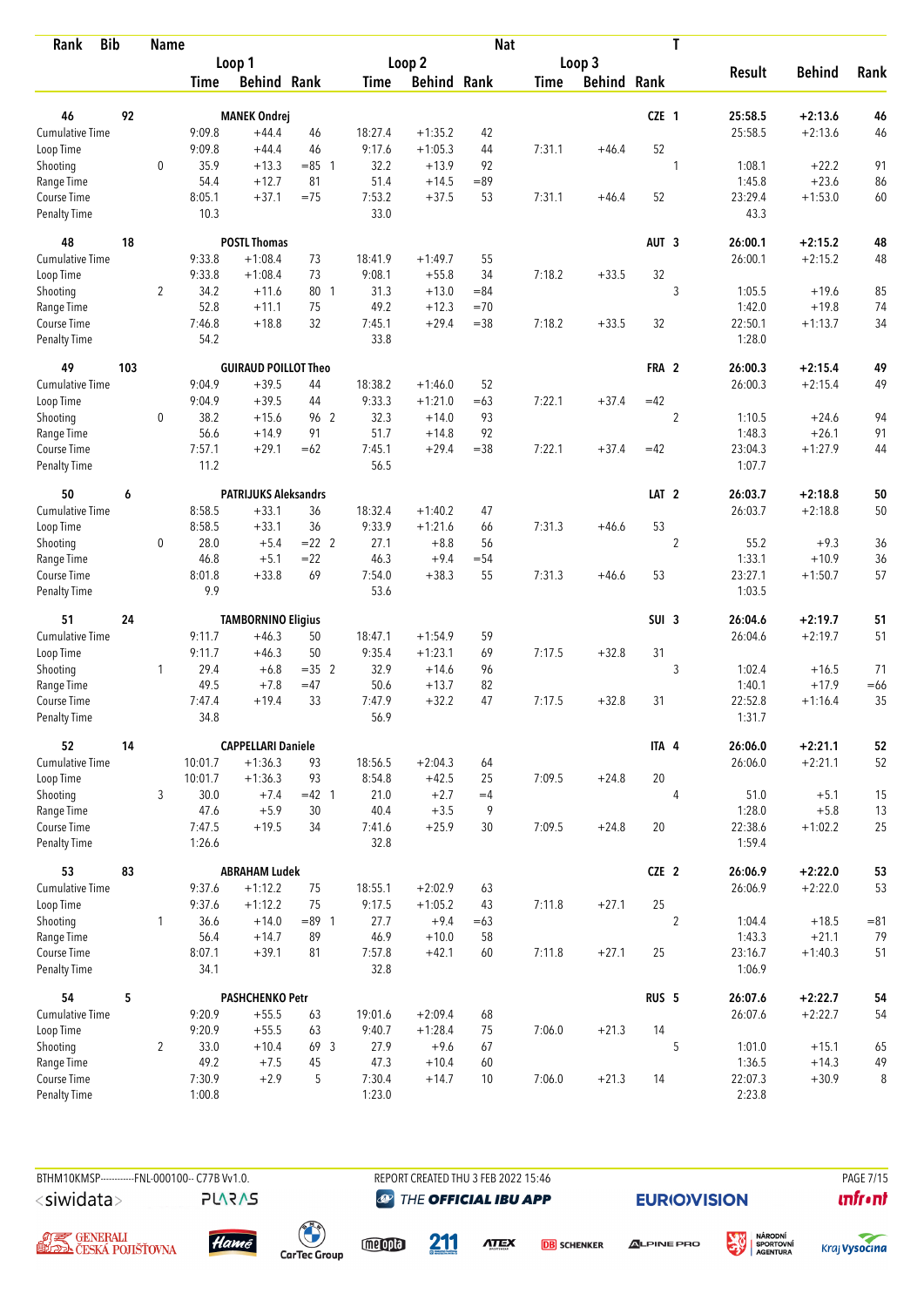| <b>Bib</b><br>Rank                 |     | <b>Name</b>    |                |                               |                    |                |                     | <b>Nat</b> |             |                    |                  | T              |                 |                        |              |
|------------------------------------|-----|----------------|----------------|-------------------------------|--------------------|----------------|---------------------|------------|-------------|--------------------|------------------|----------------|-----------------|------------------------|--------------|
|                                    |     |                |                | Loop 1                        |                    |                | Loop 2              |            |             | Loop 3             |                  |                |                 |                        |              |
|                                    |     |                | <b>Time</b>    | <b>Behind Rank</b>            |                    | <b>Time</b>    | <b>Behind Rank</b>  |            | <b>Time</b> | <b>Behind Rank</b> |                  |                | <b>Result</b>   | <b>Behind</b>          | Rank         |
|                                    |     |                |                |                               |                    |                |                     |            |             |                    |                  |                |                 |                        |              |
| 55<br>Cumulative Time              | 23  |                |                | <b>TACHIZAKI Mikito</b>       |                    |                |                     |            |             |                    | <b>JPN 1</b>     |                | 26:17.4         | $+2:32.5$              | 55           |
|                                    |     |                | 9:13.3         | $+47.9$                       | 53                 | 18:38.8        | $+1:46.6$           | $=53$      |             |                    |                  |                | 26:17.4         | $+2:32.5$              | 55           |
| Loop Time                          |     | 0              | 9:13.3<br>28.7 | $+47.9$                       | 53<br>$= 29$ 1     | 9:25.5<br>20.2 | $+1:13.2$<br>$+1.9$ | 55         | 7:38.6      | $+53.9$            | 66               |                | 49.0            | $+3.1$                 | 9            |
| Shooting                           |     |                | 48.7           | $+6.1$<br>$+7.0$              | 40                 | 42.2           | $+5.3$              | 3<br>14    |             |                    |                  | 1              | 1:30.9          | $+8.7$                 | 24           |
| Range Time<br>Course Time          |     |                | 8:12.4         | $+44.4$                       | 84                 | 8:08.7         | $+53.0$             | 78         | 7:38.6      | $+53.9$            | 66               |                | 23:59.7         | $+2:23.3$              | 76           |
| <b>Penalty Time</b>                |     |                | 12.2           |                               |                    | 34.6           |                     |            |             |                    |                  |                | 46.8            |                        |              |
| 56                                 | 36  |                |                | NEDZA-KUBINIEC Andrzej        |                    |                |                     |            |             |                    | POL <sub>2</sub> |                | 26:18.5         | $+2:33.6$              | 56           |
| <b>Cumulative Time</b>             |     |                | 9:12.9         | $+47.5$                       | $= 51$             | 18:27.9        | $+1:35.7$           | 43         |             |                    |                  |                | 26:18.5         | $+2:33.6$              | 56           |
| Loop Time                          |     |                | 9:12.9         | $+47.5$                       | $= 51$             | 9:15.0         | $+1:02.7$           | 39         | 7:50.6      | $+1:05.9$          | 81               |                |                 |                        |              |
| Shooting                           |     | 1              | 25.1           | $+2.5$                        | 9 1                | 24.5           | $+6.2$              | 27         |             |                    |                  | $\overline{2}$ | 49.7            | $+3.8$                 | 11           |
| Range Time                         |     |                | 44.7           | $+3.0$                        | 13                 | 43.2           | $+6.3$              | 22         |             |                    |                  |                | 1:27.9          | $+5.7$                 | 12           |
| Course Time                        |     |                | 7:53.2         | $+25.2$                       | 53                 | 7:55.3         | $+39.6$             | 58         | 7:50.6      | $+1:05.9$          | 81               |                | 23:39.1         | $+2:02.7$              | 65           |
| Penalty Time                       |     |                | 35.0           |                               |                    | 36.5           |                     |            |             |                    |                  |                | 1:11.5          |                        |              |
| 57                                 | 3   |                |                | <b>RASTIC Damir</b>           |                    |                |                     |            |             |                    | SRB <sub>2</sub> |                | 26:19.7         | $+2:34.8$              | 57           |
| <b>Cumulative Time</b>             |     |                | 8:57.5         | $+32.1$                       | 34                 | 18:45.9        | $+1:53.7$           | 57         |             |                    |                  |                | 26:19.7         | $+2:34.8$              | 57           |
| Loop Time                          |     |                | 8:57.5         | $+32.1$                       | 34                 | 9:48.4         | $+1:36.1$           | 82         | 7:33.8      | $+49.1$            | 59               |                |                 |                        |              |
| Shooting                           |     | 0              | 37.2           | $+14.6$                       | 92 2               | 38.7           | $+20.4$             | 105        |             |                    |                  | $\overline{c}$ | 1:16.0          | $+30.1$                | 104          |
| Range Time                         |     |                | 56.5           | $+14.8$                       | 90                 | 56.5           | $+19.6$             | 101        |             |                    |                  |                | 1:53.0          | $+30.8$                | 99           |
| Course Time                        |     |                | 7:50.0         | $+22.0$                       | $=41$              | 7:54.9         | $+39.2$             | 57         | 7:33.8      | $+49.1$            | 59               |                | 23:18.7         | $+1:42.3$              | 54           |
| <b>Penalty Time</b>                |     |                | 11.0           |                               |                    | 57.0           |                     |            |             |                    |                  |                | 1:08.0          |                        |              |
| 58                                 | 113 |                |                | <b>KAISER Simon</b>           |                    |                |                     |            |             |                    | GER 4            |                | 26:22.2         | $+2:37.3$              | 58           |
| <b>Cumulative Time</b>             |     |                | 9:11.4         | $+46.0$                       | 49                 | 19:01.8        | $+2:09.6$           | 69         |             |                    |                  |                | 26:22.2         | $+2:37.3$              | 58           |
| Loop Time                          |     |                | 9:11.4         | $+46.0$                       | 49                 | 9:50.4         | $+1:38.1$           | 83         | 7:20.4      | $+35.7$            | 38               |                |                 |                        |              |
| Shooting                           |     | 1              | 36.1           | $+13.5$                       | 87 3               | 30.3           | $+12.0$             | 79         |             |                    |                  | 4              | 1:06.4          | $+20.5$                | $= 87$       |
| Range Time                         |     |                | 53.8           | $+12.1$                       | 78                 | 49.9           | $+13.0$             | 78         |             |                    |                  |                | 1:43.7          | $+21.5$                | 80           |
| Course Time                        |     |                | 7:43.5         | $+15.5$                       | 21                 | 7:39.2         | $+23.5$             | 22         | 7:20.4      | $+35.7$            | 38               |                | 22:43.1         | $+1:06.7$              | 29           |
| <b>Penalty Time</b>                |     |                | 34.1           |                               |                    | 1:21.3         |                     |            |             |                    |                  |                | 1:55.4          |                        |              |
| 59                                 | 97  |                |                | <b>DANUSER Dajan</b>          |                    |                |                     |            |             |                    | SUI <sub>4</sub> |                | 26:23.3         | $+2:38.4$              | 59           |
| <b>Cumulative Time</b>             |     |                | 9:43.4         | $+1:18.0$                     | 81                 | 19:16.3        | $+2:24.1$           | 78         |             |                    |                  |                | 26:23.3         | $+2:38.4$              | 59           |
| Loop Time                          |     |                | 9:43.4         | $+1:18.0$                     | 81                 | 9:32.9         | $+1:20.6$           | 61         | 7:07.0      | $+22.3$            | 17               |                |                 |                        |              |
| Shooting                           |     | $\overline{2}$ | 37.5           | $+14.9$                       | 93 2               | 37.4           | $+19.1$             | 103        |             |                    |                  | 4              | 1:15.0          | $+29.1$                | $=102$       |
| Range Time                         |     |                | 59.4           | $+17.7$                       | $= 96$             | 59.1           | $+22.2$             | 105        |             |                    |                  |                | 1:58.5          | $+36.3$                | 103          |
| Course Time                        |     |                | 7:48.6         | $+20.6$                       | 38                 | 7:40.6         | $+24.9$             | 26         | 7:07.0      | $+22.3$            | 17               |                | 22:36.2         | $+59.8$                | 22           |
| <b>Penalty Time</b>                |     |                | 55.4           |                               |                    | 53.2           |                     |            |             |                    |                  |                | 1:48.6          |                        |              |
| 60                                 | 25  |                |                | <b>KOCIAN Jakub</b>           |                    |                |                     |            |             |                    | CZE 0            |                | 26:24.1         | $+2:39.2$              | $\pmb{60}$   |
| <b>Cumulative Time</b>             |     |                | 9:18.6         | $+53.2$                       | 58                 | 18:35.6        | $+1:43.4$           | 50         |             |                    |                  |                | 26:24.1         | $+2:39.2$              | 60           |
| Loop Time                          |     |                | 9:18.6         | $+53.2$                       | 58                 | 9:17.0         | $+1:04.7$           | 42         | 7:48.5      | $+1:03.8$          | 78               |                |                 |                        |              |
| Shooting                           |     | $\mathbf 0$    | 33.2           | $+10.6$                       | $=74$ 0            | 30.1           | $+11.8$             | $=76$      |             |                    |                  | $\pmb{0}$      | 1:03.3          | $+17.4$                | $=74$        |
| Range Time                         |     |                | 51.9           | $+10.2$                       | 71                 | 50.3           | $+13.4$             | 81         |             |                    |                  |                | 1:42.2          | $+20.0$                | $= 75$       |
| Course Time<br><b>Penalty Time</b> |     |                | 8:15.2<br>11.5 | $+47.2$                       | 89                 | 8:15.6<br>11.1 | $+59.9$             | 83         | 7:48.5      | $+1:03.8$          | 78               |                | 24:19.3<br>22.6 | $+2:42.9$              | 83           |
|                                    | 9   |                |                |                               |                    |                |                     |            |             |                    |                  |                | 26:25.4         |                        |              |
| 61<br><b>Cumulative Time</b>       |     |                | 9:06.7         | <b>USOV Andrei</b><br>$+41.3$ | 45                 | 18:35.4        | $+1:43.2$           | 49         |             |                    | MDA 1            |                | 26:25.4         | $+2:40.5$<br>$+2:40.5$ | $61\,$<br>61 |
| Loop Time                          |     |                | 9:06.7         | $+41.3$                       | 45                 | 9:28.7         | $+1:16.4$           | 57         | 7:50.0      | $+1:05.3$          | 80               |                |                 |                        |              |
|                                    |     | $\mathbf 0$    | 30.3           | $+7.7$                        |                    | 26.7           | $+8.4$              | $=52$      |             |                    |                  |                |                 |                        |              |
| Shooting<br>Range Time             |     |                | 50.4           | $+8.7$                        | $= 46$ 1<br>$= 54$ | 48.0           | $+11.1$             | 65         |             |                    |                  | 1              | 57.1<br>1:38.4  | $+11.2$<br>$+16.2$     | 50           |
| Course Time                        |     |                | 8:05.1         | $+37.1$                       | $=75$              | 8:06.6         | $+50.9$             | 75         | 7:50.0      | $+1:05.3$          | 80               |                | 24:01.7         | $+2:25.3$              | 61<br>$78\,$ |
| <b>Penalty Time</b>                |     |                | 11.2           |                               |                    | 34.1           |                     |            |             |                    |                  |                | 45.3            |                        |              |
| 62                                 | 52  |                |                | <b>VIDMAR Anton</b>           |                    |                |                     |            |             |                    | SLO 2            |                | 26:26.7         | $+2:41.8$              | 62           |
| <b>Cumulative Time</b>             |     |                | 9:03.6         | $+38.2$                       | 43                 | 18:46.5        | $+1:54.3$           | 58         |             |                    |                  |                | 26:26.7         | $+2:41.8$              | 62           |
| Loop Time                          |     |                | 9:03.6         | $+38.2$                       | 43                 | 9:42.9         | $+1:30.6$           | 77         | 7:40.2      | $+55.5$            | 69               |                |                 |                        |              |
| Shooting                           |     | $\mathbf 0$    | 31.1           | $+8.5$                        | $=52$ 2            | 22.8           | $+4.5$              | $=12$      |             |                    |                  | $\overline{2}$ | 53.9            | $+8.0$                 | $=25$        |
| Range Time                         |     |                | 51.3           | $+9.6$                        | 66                 | 44.8           | $+7.9$              | $=42$      |             |                    |                  |                | 1:36.1          | $+13.9$                | 48           |
| Course Time                        |     |                | 8:01.6         | $+33.6$                       | 68                 | 7:57.7         | $+42.0$             | 59         | 7:40.2      | $+55.5$            | 69               |                | 23:39.5         | $+2:03.1$              | 66           |
| <b>Penalty Time</b>                |     |                | 10.7           |                               |                    | 1:00.4         |                     |            |             |                    |                  |                | 1:11.1          |                        |              |



A <del>și C</del>enerali<br>**Ceská polišťovna** 

**PLARAS** 

**@** THE OFFICIAL IBU APP

**EURIO)VISION** 



meona



**ATEX DB** SCHENKER



Kraj **Vysocina** 

 $\mathbf{u}$ front



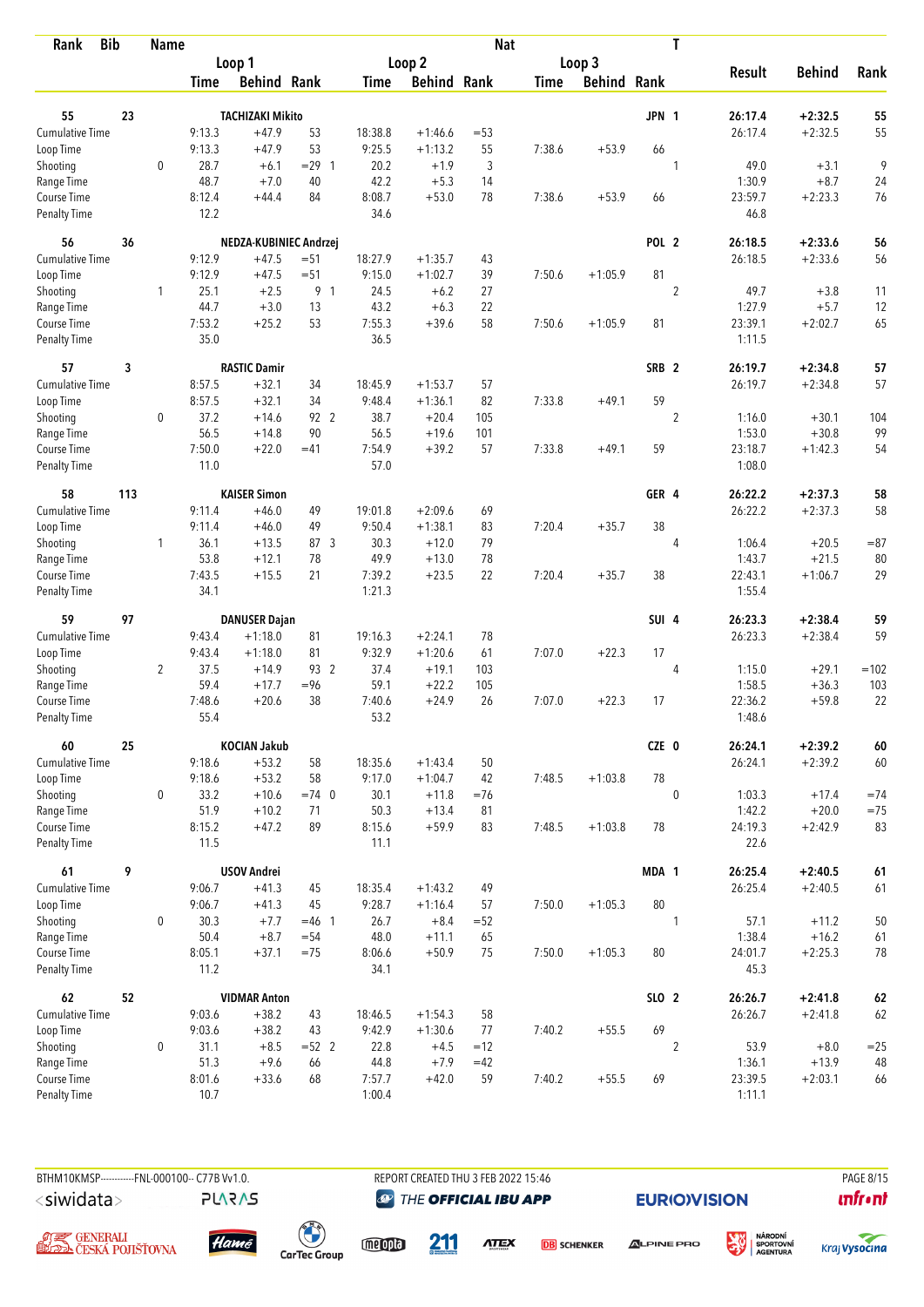| <b>Bib</b><br>Rank          |     | <b>Name</b>    |                |                            |          |                |                    | <b>Nat</b> |             |                    |                  | T              |                   |               |        |
|-----------------------------|-----|----------------|----------------|----------------------------|----------|----------------|--------------------|------------|-------------|--------------------|------------------|----------------|-------------------|---------------|--------|
|                             |     |                |                | Loop 1                     |          |                | Loop <sub>2</sub>  |            |             | Loop 3             |                  |                |                   |               |        |
|                             |     |                | <b>Time</b>    | <b>Behind Rank</b>         |          | Time           | <b>Behind Rank</b> |            | <b>Time</b> | <b>Behind Rank</b> |                  |                | <b>Result</b>     | <b>Behind</b> | Rank   |
| 63                          | 51  |                |                | <b>MEUNIER Ambroise</b>    |          |                |                    |            |             |                    | FRA 4            |                | 26:29.9           | $+2:45.0$     | 63     |
| Cumulative Time             |     |                | 9:36.7         | $+1:11.3$                  | 74       | 19:07.8        | $+2:15.6$          | 73         |             |                    |                  |                | 26:29.9           | $+2:45.0$     | 63     |
| Loop Time                   |     |                | 9:36.7         | $+1:11.3$                  | 74       | 9:31.1         | $+1:18.8$          | 59         | 7:22.1      | $+37.4$            | $=42$            |                |                   |               |        |
| Shooting                    |     | $\overline{2}$ | 33.7           | $+11.1$                    | 78 2     | 26.7           | $+8.4$             | $=52$      |             |                    |                  | 4              | 1:00.4            | $+14.5$       | 61     |
| Range Time                  |     |                | 52.1           | $+10.4$                    | 72       | 45.8           | $+8.9$             | 49         |             |                    |                  |                | 1:37.9            | $+15.7$       | 58     |
| Course Time                 |     |                | 7:46.0         | $+18.0$                    | 29       | 7:45.8         | $+30.1$            | 41         | 7:22.1      | $+37.4$            | $=42$            |                | 22:53.9           | $+1:17.5$     | 37     |
| <b>Penalty Time</b>         |     |                | 58.6           |                            |          | 59.5           |                    |            |             |                    |                  |                | 1:58.1            |               |        |
| 64                          | 96  |                |                | <b>UNTERWEGER Dominic</b>  |          |                |                    |            |             |                    | AUT <sub>2</sub> |                | 26:30.9           | $+2:46.0$     | 64     |
| Cumulative Time             |     |                | 9:25.1         | $+59.7$                    | 65       | 18:45.8        | $+1:53.6$          | 56         |             |                    |                  |                | 26:30.9           | $+2:46.0$     | 64     |
| Loop Time                   |     |                | 9:25.1         | $+59.7$                    | 65       | 9:20.7         | $+1:08.4$          | 49         | 7:45.1      | $+1:00.4$          | 73               |                |                   |               |        |
| Shooting                    |     | 1              | 30.2           | $+7.6$                     | 45 1     | 26.5           | $+8.2$             | 50         |             |                    |                  | $\overline{2}$ | 56.7              | $+10.8$       | $=45$  |
| Range Time                  |     |                | 48.1           | $+6.4$                     | $=32$    | 45.5           | $+8.6$             | 48         |             |                    |                  |                | 1:33.6            | $+11.4$       | 40     |
| Course Time                 |     |                | 8:03.4         | $+35.4$                    | 72       | 8:01.6         | $+45.9$            | 67         | 7:45.1      | $+1:00.4$          | 73               |                | 23:50.1           | $+2:13.7$     | 73     |
| <b>Penalty Time</b>         |     |                | 33.6           |                            |          | 33.6           |                    |            |             |                    |                  |                | 1:07.2            |               |        |
| 65                          | 1   |                |                | <b>SZCZUREK Lukasz</b>     |          |                |                    |            |             |                    | <b>POL 1</b>     |                | 26:31.0           | $+2:46.1$     | 65     |
| Cumulative Time             |     |                | 9:14.3         | $+48.9$                    | 55       | 18:53.6        | $+2:01.4$          | 62         |             |                    |                  |                | 26:31.0           | $+2:46.1$     | 65     |
| Loop Time                   |     |                | 9:14.3         | $+48.9$                    | 55       | 9:39.3         | $+1:27.0$          | $=72$      | 7:37.4      | $+52.7$            | 64               |                |                   |               |        |
| Shooting                    |     | $\mathbf 0$    | 28.3           | $+5.7$                     | $= 25$ 1 | 32.7           | $+14.4$            | 95         |             |                    |                  | 1              | 1:01.1            | $+15.2$       | 66     |
| Range Time                  |     |                | 48.6           | $+6.9$                     | 39       | 51.5           | $+14.6$            | 91         |             |                    |                  |                | 1:40.1            | $+17.9$       | $=66$  |
| Course Time                 |     |                | 8:14.5         | $+46.5$                    | 88       | 8:14.2         | $+58.5$            | 81         | 7:37.4      | $+52.7$            | 64               |                | 24:06.1           | $+2:29.7$     | 80     |
| <b>Penalty Time</b>         |     |                | 11.2           |                            |          | 33.6           |                    |            |             |                    |                  |                | 44.8              |               |        |
| 66                          | 10  |                |                | <b>BOVISI Sandro</b>       |          |                |                    |            |             |                    | SUI <sub>3</sub> |                | 26:32.5           | $+2:47.6$     | 66     |
| Cumulative Time             |     |                | 9:40.6         | $+1:15.2$                  | 78       | 18:59.4        | $+2:07.2$          | 67         |             |                    |                  |                | 26:32.5           | $+2:47.6$     | 66     |
| Loop Time                   |     |                | 9:40.6         | $+1:15.2$                  | 78       | 9:18.8         | $+1:06.5$          | 48         | 7:33.1      | $+48.4$            | 57               |                |                   |               |        |
| Shooting                    |     | $\overline{2}$ | 32.2           | $+9.6$                     | 66 1     | 33.6           | $+15.3$            | 99         |             |                    |                  | 3              | 1:05.8            | $+19.9$       | 86     |
| Range Time                  |     |                | 50.6           | $+8.9$                     | $=58$    | 54.6           | $+17.7$            | 99         |             |                    |                  |                | 1:45.2            | $+23.0$       | 85     |
| Course Time                 |     |                | 7:50.7         | $+22.7$                    | 46       | 7:48.7         | $+33.0$            | 48         | 7:33.1      | $+48.4$            | 57               |                | 23:12.5           | $+1:36.1$     | 49     |
| <b>Penalty Time</b>         |     |                | 59.3           |                            |          | 35.5           |                    |            |             |                    |                  |                | 1:34.8            |               |        |
| 67                          | 101 |                |                | SHYDLOUSKI Anton           |          |                |                    |            |             |                    | BLR 3            |                | 26:33.0           | $+2:48.1$     | 67     |
| <b>Cumulative Time</b>      |     |                | 9:32.4         | $+1:07.0$                  | 71       | 19:12.4        | $+2:20.2$          | 75         |             |                    |                  |                | 26:33.0           | $+2:48.1$     | 67     |
| Loop Time                   |     |                | 9:32.4         | $+1:07.0$                  | 71       | 9:40.0         | $+1:27.7$          | 74         | 7:20.6      | $+35.9$            | 39               |                |                   |               |        |
| Shooting                    |     | $\mathbf{1}$   | 31.0           | $+8.4$                     | 51 2     | 25.1           | $+6.8$             | $=32$      |             |                    |                  | 3              | 56.2              | $+10.3$       | $=43$  |
| Range Time                  |     |                | 49.1           | $+7.4$                     | $=43$    | 43.4           | $+6.5$             | 23         |             |                    |                  |                | 1:32.5            | $+10.3$       | $= 32$ |
| Course Time                 |     |                | 8:09.8         | $+41.8$                    | 82       | 8:00.6         | $+44.9$            | 65         | 7:20.6      | $+35.9$            | 39               |                | 23:31.0           | $+1:54.6$     | 61     |
| <b>Penalty Time</b>         |     |                | 33.5           |                            |          | 56.0           |                    |            |             |                    |                  |                | 1:29.5            |               |        |
| 68                          | 59  |                |                | <b>OBERHAUSER Magnus</b>   |          |                |                    |            |             |                    | AUT <sub>3</sub> |                | 26:37.7           | $+2:52.8$     | 68     |
| <b>Cumulative Time</b>      |     |                | 9:19.3         | $+53.9$                    | 60       | 19:05.4        | $+2:13.2$          | 72         |             |                    |                  |                | 26:37.7           | $+2:52.8$     | 68     |
| Loop Time                   |     |                | 9:19.3         | $+53.9$                    | 60       | 9:46.1         | $+1:33.8$          | 79         | 7:32.3      | $+47.6$            | $=55$            |                |                   |               |        |
| Shooting                    |     | $\mathbf{1}$   | 41.2           | $+18.6$                    | 1022     | 30.7           | $+12.4$            | 81         |             |                    |                  | 3              | 1:11.9            | $+26.0$       | 96     |
| Range Time                  |     |                | 1:01.4         | $+19.7$                    | 104      | 53.0           | $+16.1$            | 95         |             |                    |                  |                | 1:54.4            | $+32.2$       | 101    |
| Course Time<br>Penalty Time |     |                | 7:46.2<br>31.7 | $+18.2$                    | 30       | 7:54.2<br>58.9 | $+38.5$            | 56         | 7:32.3      | $+47.6$            | $=55$            |                | 23:12.7<br>1:30.6 | $+1:36.3$     | 50     |
| 69                          | 13  |                |                | <b>DOTSENKO Andriy</b>     |          |                |                    |            |             |                    | UKR 3            |                | 26:38.2           | $+2:53.3$     | 69     |
| <b>Cumulative Time</b>      |     |                | 8:53.2         | $+27.8$                    | 28       | 19:03.6        | $+2:11.4$          | 71         |             |                    |                  |                | 26:38.2           | $+2:53.3$     | 69     |
| Loop Time                   |     |                | 8:53.2         | $+27.8$                    | 28       | 10:10.4        | $+1:58.1$          | 92         | 7:34.6      | $+49.9$            | 60               |                |                   |               |        |
| Shooting                    |     | 0              | 28.6           | $+6.0$                     | 28 3     | 28.9           | $+10.6$            | $=70$      |             |                    |                  | 3              | 57.5              | $+11.6$       | 55     |
| Range Time                  |     |                | 47.3           | $+5.6$                     | $=26$    | 44.7           | $+7.8$             | $=40$      |             |                    |                  |                | 1:32.0            | $+9.8$        | 29     |
| Course Time                 |     |                | 7:54.5         | $+26.5$                    | $= 57$   | 7:58.4         | $+42.7$            | 62         | 7:34.6      | $+49.9$            | 60               |                | 23:27.5           | $+1:51.1$     | 59     |
| Penalty Time                |     |                | 11.4           |                            |          | 1:27.3         |                    |            |             |                    |                  |                | 1:38.7            |               |        |
| 70                          | 93  |                |                | <b>KARVINEN Otto-Eemil</b> |          |                |                    |            |             |                    | FIN <sub>1</sub> |                | 26:39.6           | $+2:54.7$     | $70\,$ |
| <b>Cumulative Time</b>      |     |                | 9:17.4         | $+52.0$                    | 56       | 18:32.0        | $+1:39.8$          | 46         |             |                    |                  |                | 26:39.6           | $+2:54.7$     | 70     |
| Loop Time                   |     |                | 9:17.4         | $+52.0$                    | 56       | 9:14.6         | $+1:02.3$          | 38         | 8:07.6      | $+1:22.9$          | 99               |                |                   |               |        |
| Shooting                    |     | 1              | 29.6           | $+7.0$                     | $=38$ 0  | 24.3           | $+6.0$             | 25         |             |                    |                  | 1              | 53.9              | $+8.0$        | $=25$  |
| Range Time                  |     |                | 48.4           | $+6.7$                     | $=35$    | 43.9           | $+7.0$             | $=29$      |             |                    |                  |                | 1:32.3            | $+10.1$       | 31     |
| Course Time                 |     |                | 7:53.1         | $+25.1$                    | $=51$    | 8:19.7         | $+1:04.0$          | 89         | 8:07.6      | $+1:22.9$          | 99               |                | 24:20.4           | $+2:44.0$     | 84     |
| Penalty Time                |     |                | 35.9           |                            |          | 11.0           |                    |            |             |                    |                  |                | 46.9              |               |        |



**@** THE OFFICIAL IBU APP

**EURIO)VISION** 

溪

 $\mathbf{u}$ front





**PLARAS** 





**ATEX DB** SCHENKER



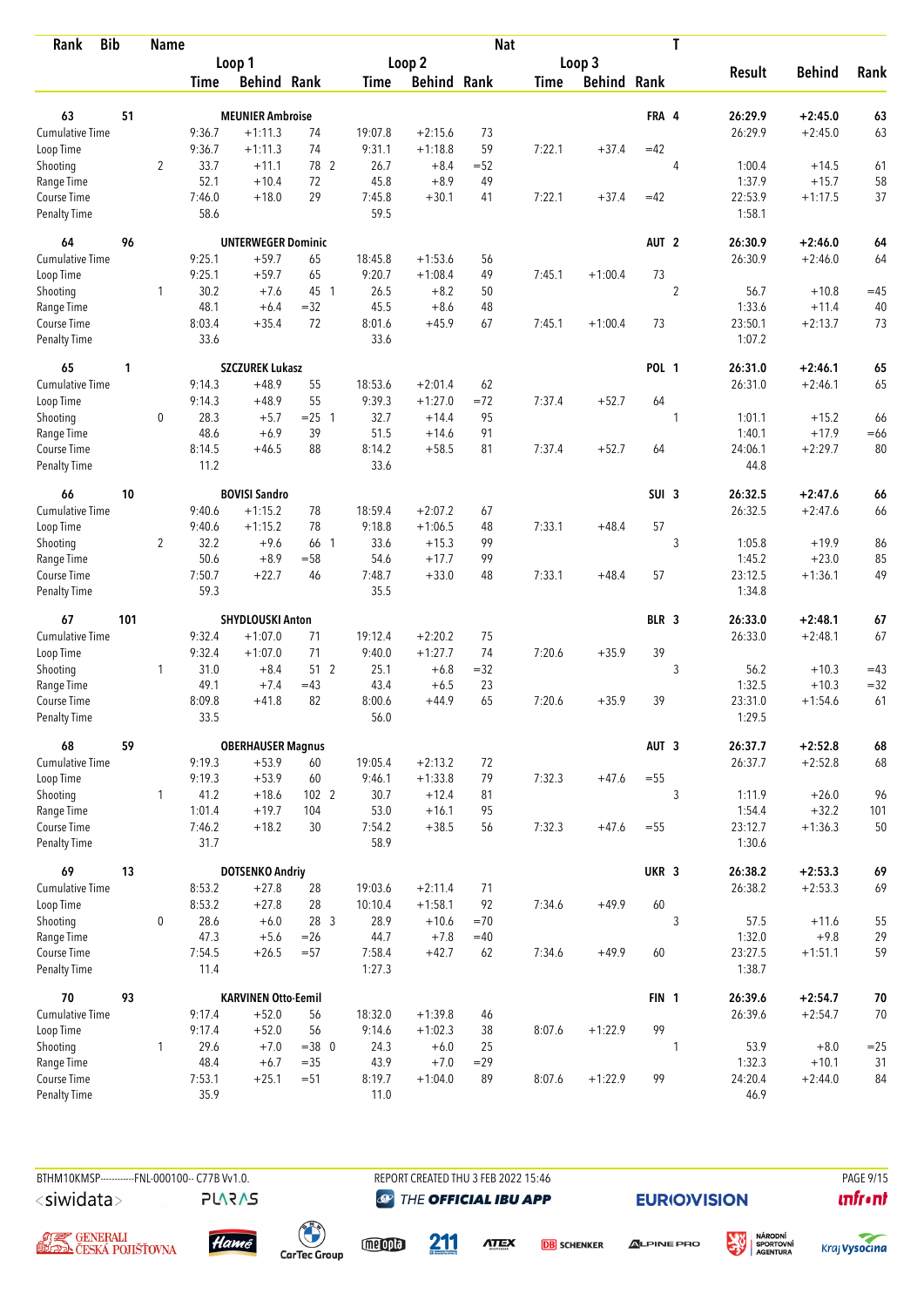| <b>Bib</b><br>Rank                 |     | <b>Name</b>    |                  |                                  |               |                |                    | <b>Nat</b>       |             |                    |                  | T              |                    |                        |                  |
|------------------------------------|-----|----------------|------------------|----------------------------------|---------------|----------------|--------------------|------------------|-------------|--------------------|------------------|----------------|--------------------|------------------------|------------------|
|                                    |     |                |                  | Loop 1                           |               |                | Loop 2             |                  |             | Loop 3             |                  |                |                    |                        |                  |
|                                    |     |                | Time             | <b>Behind Rank</b>               |               | Time           | <b>Behind Rank</b> |                  | <b>Time</b> | <b>Behind Rank</b> |                  |                | <b>Result</b>      | <b>Behind</b>          | Rank             |
| 71                                 | 87  |                |                  | <b>LEVET Damien</b>              |               |                |                    |                  |             |                    | FRA 2            |                | 26:40.8            | $+2:55.9$              | 71               |
| <b>Cumulative Time</b>             |     |                | 9:29.3           | $+1:03.9$                        | 68            | 18:51.2        | $+1:59.0$          | 61               |             |                    |                  |                | 26:40.8            | $+2:55.9$              | 71               |
| Loop Time                          |     |                | 9:29.3           | $+1:03.9$                        | 68            | 9:21.9         | $+1:09.6$          | 50               | 7:49.6      | $+1:04.9$          | 79               |                |                    |                        |                  |
| Shooting                           |     | 1              | 40.8             | $+18.2$                          | 1011          | 24.4           | $+6.1$             | 26               |             |                    |                  | $\overline{c}$ | 1:05.2             | $+19.3$                | 83               |
| Range Time                         |     |                | 1:00.0           | $+18.3$                          | 98            | 44.7           | $+7.8$             | $=40$            |             |                    |                  |                | 1:44.7             | $+22.5$                | 82               |
| Course Time                        |     |                | 7:54.4           | $+26.4$                          | $=55$         | 8:03.6         | $+47.9$            | 72               | 7:49.6      | $+1:04.9$          | 79               |                | 23:47.6            | $+2:11.2$              | $70$             |
| <b>Penalty Time</b>                |     |                | 34.9             |                                  |               | 33.6           |                    |                  |             |                    |                  |                | 1:08.5             |                        |                  |
| 72                                 | 65  |                |                  | <b>BRANDT Viktor</b>             |               |                |                    |                  |             |                    | SWE 2            |                | 26:43.7            | $+2:58.8$              | 72               |
| Cumulative Time                    |     |                | 8:50.6           | $+25.2$                          | 22            | 18:37.6        | $+1:45.4$          | 51               |             |                    |                  |                | 26:43.7            | $+2:58.8$              | 72               |
| Loop Time                          |     |                | 8:50.6           | $+25.2$                          | 22            | 9:47.0         | $+1:34.7$          | 80               | 8:06.1      | $+1:21.4$          | 97               |                |                    |                        |                  |
| Shooting                           |     | 0              | 30.4             | $+7.8$                           | 48 2          | 23.1           | $+4.8$             | 16               |             |                    |                  | $\overline{2}$ | 53.6               | $+7.7$                 | 23               |
| Range Time                         |     |                | 49.5             | $+7.8$                           | $=47$         | 42.4           | $+5.5$             | 16               |             |                    |                  |                | 1:31.9             | $+9.7$                 | 28               |
| Course Time                        |     |                | 7:49.7           | $+21.7$                          | 40            | 8:05.7         | $+50.0$            | 73               | 8:06.1      | $+1:21.4$          | 97               |                | 24:01.5            | $+2:25.1$              | 77               |
| Penalty Time                       |     |                | 11.4             |                                  |               | 58.9           |                    |                  |             |                    |                  |                | 1:10.3             |                        |                  |
| 73                                 | 108 |                |                  | <b>FAUNER Daniele</b>            |               |                |                    |                  |             |                    | ITA 4            |                | 26:48.0            | $+3:03.1$              | 73               |
| <b>Cumulative Time</b>             |     |                | 10:11.2          | $+1:45.8$                        | 97            | 19:22.4        | $+2:30.2$          | 81               |             |                    |                  |                | 26:48.0            | $+3:03.1$              | 73               |
| Loop Time                          |     |                | 10:11.2          | $+1:45.8$                        | 97            | 9:11.2         | $+58.9$            | 37               | 7:25.6      | $+40.9$            | 46               |                |                    |                        |                  |
| Shooting                           |     | 3              | 41.4             | $+18.8$                          | $= 104$ 1     | 31.5           | $+13.2$            | 88               |             |                    |                  | 4              | 1:13.0             | $+27.1$                | 99               |
| Range Time                         |     |                | 59.2             | $+17.5$                          | 95            | 50.7           | $+13.8$            | $=83$            |             |                    |                  |                | 1:49.9             | $+27.7$                | 93               |
| Course Time<br><b>Penalty Time</b> |     |                | 7:53.1<br>1:18.9 | $+25.1$                          | $= 51$        | 7:47.6<br>32.9 | $+31.9$            | 46               | 7:25.6      | $+40.9$            | 46               |                | 23:06.3<br>1:51.8  | $+1:29.9$              | 47               |
| 74                                 | 98  |                |                  | <b>ROMANOV Nikita</b>            |               |                |                    |                  |             |                    | LTU <sub>1</sub> |                | 26:52.1            | $+3:07.2$              | 74               |
| <b>Cumulative Time</b>             |     |                | 9:44.1           | $+1:18.7$                        | 82            | 18:59.2        | $+2:07.0$          | 66               |             |                    |                  |                | 26:52.1            | $+3:07.2$              | 74               |
| Loop Time                          |     |                | 9:44.1           | $+1:18.7$                        | 82            | 9:15.1         | $+1:02.8$          | 40               | 7:52.9      | $+1:08.2$          | 85               |                |                    |                        |                  |
| Shooting                           |     | 1              | 33.1             | $+10.5$                          | $=70$ 0       | 26.3           | $+8.0$             | $=47$            |             |                    |                  | 1              | 59.5               | $+13.6$                | 58               |
| Range Time                         |     |                | 52.6             | $+10.9$                          | $=73$         | 44.4           | $+7.5$             | $= 35$           |             |                    |                  |                | 1:37.0             | $+14.8$                | $= 52$           |
| Course Time                        |     |                | 8:15.8           | $+47.8$                          | 91            | 8:19.1         | $+1:03.4$          | $= 87$           | 7:52.9      | $+1:08.2$          | 85               |                | 24:27.8            | $+2:51.4$              | 86               |
| <b>Penalty Time</b>                |     |                | 35.7             |                                  |               | 11.6           |                    |                  |             |                    |                  |                | 47.3               |                        |                  |
| 75                                 | 45  |                |                  | <b>FOUNTAIN Vinny</b>            |               |                |                    |                  |             |                    | GBR <sub>3</sub> |                | 26:57.7            | $+3:12.8$              | 75               |
| Cumulative Time                    |     |                | 9:55.7           | $+1:30.3$                        | 88            | 19:19.2        | $+2:27.0$          | 80               |             |                    |                  |                | 26:57.7            | $+3:12.8$              | 75               |
| Loop Time                          |     |                | 9:55.7           | $+1:30.3$                        | 88            | 9:23.5         | $+1:11.2$          | 52               | 7:38.5      | $+53.8$            | 65               |                |                    |                        |                  |
| Shooting                           |     | $\overline{2}$ | 37.9             | $+15.3$                          | 95 1          | 29.6           | $+11.3$            | 73               |             |                    |                  | 3              | 1:07.5             | $+21.6$                | 89               |
| Range Time                         |     |                | 58.9             | $+17.2$                          | 94            | 49.2           | $+12.3$            | $=70$            |             |                    |                  |                | 1:48.1             | $+25.9$                | 90               |
| Course Time                        |     |                | 7:56.2           | $+28.2$                          | 61            | 7:59.6         | $+43.9$            | 63               | 7:38.5      | $+53.8$            | 65               |                | 23:34.3            | $+1:57.9$              | 63               |
| <b>Penalty Time</b>                |     |                | 1:00.6           |                                  |               | 34.7           |                    |                  |             |                    |                  |                | 1:35.3             |                        |                  |
| 76                                 | 99  |                |                  | <b>SJOKVIST Henning</b>          |               |                |                    |                  |             |                    | SWE 2            |                | 26:58.0            | $+3:13.1$              | 76               |
| Cumulative Time                    |     |                | 9:51.9           | $+1:26.5$                        | 85            | 18:58.1        | $+2:05.9$          | 65               |             |                    |                  |                | 26:58.0            | $+3:13.1$              | 76               |
| Loop Time                          |     |                | 9:51.9           | $+1:26.5$                        | 85            | 9:06.2         | $+53.9$            | 33               | 7:59.9      | $+1:15.2$          | 92               |                |                    |                        |                  |
| Shooting<br>Range Time             |     | $\overline{2}$ | 30.0<br>49.6     | $+7.4$<br>$+7.9$                 | $=42$ 0<br>49 | 25.3<br>44.6   | $+7.0$<br>$+7.7$   | $= 35$<br>$= 38$ |             |                    |                  | $\overline{2}$ | 55.3<br>1:34.2     | $+9.4$<br>$+12.0$      | $= 37$<br>42     |
| Course Time                        |     |                | 8:02.4           | $+34.4$                          | 70            | 8:10.9         | $+55.2$            | 79               | 7:59.9      | $+1:15.2$          | 92               |                | 24:13.2            | $+2:36.8$              | 81               |
| Penalty Time                       |     |                | 59.9             |                                  |               | 10.7           |                    |                  |             |                    |                  |                | 1:10.6             |                        |                  |
| 77                                 | 40  |                |                  | <b>MISE Edgars</b>               |               |                |                    |                  |             |                    | LAT <sub>1</sub> |                | 27:03.7            | $+3:18.8$              | 77               |
| <b>Cumulative Time</b>             |     |                | 9:19.9           | $+54.5$                          | 61            | 19:03.0        | $+2:10.8$          | 70               |             |                    |                  |                | 27:03.7            | $+3:18.8$              | 77               |
| Loop Time                          |     |                | 9:19.9           | $+54.5$                          | 61            | 9:43.1         | $+1:30.8$          | 78               | 8:00.7      | $+1:16.0$          | 93               |                |                    |                        |                  |
| Shooting                           |     | 0              | 33.1             | $+10.5$                          | $= 70$ 1      | 27.7           | $+9.4$             | $=63$            |             |                    |                  | 1              | 1:00.9             | $+15.0$                | $=63$            |
| Range Time                         |     |                | 54.1             | $+12.4$                          | 79            | 49.8           | $+12.9$            | 77               |             |                    |                  |                | 1:43.9             | $+21.7$                | 81               |
| Course Time<br>Penalty Time        |     |                | 8:13.7<br>12.1   | $+45.7$                          | 87            | 8:15.5<br>37.8 | $+59.8$            | 82               | 8:00.7      | $+1:16.0$          | 93               |                | 24:29.9<br>49.9    | $+2:53.5$              | 90               |
|                                    |     |                |                  |                                  |               |                |                    |                  |             |                    |                  |                |                    |                        |                  |
| 78<br>Cumulative Time              | 79  |                | 9:55.8           | <b>NAKAJIMA Jin</b><br>$+1:30.4$ | 89            | 19:14.1        | $+2:21.9$          | 77               |             |                    | JPN 2            |                | 27:07.9<br>27:07.9 | $+3:23.0$<br>$+3:23.0$ | ${\bf 78}$<br>78 |
| Loop Time                          |     |                | 9:55.8           | $+1:30.4$                        | 89            | 9:18.3         | $+1:06.0$          | 47               | 7:53.8      | $+1:09.1$          | 88               |                |                    |                        |                  |
| Shooting                           |     | $\overline{2}$ | 29.6             | $+7.0$                           | $=38$ 0       | 26.6           | $+8.3$             | 51               |             |                    |                  | 2              | 56.2               | $+10.3$                | $=43$            |
| Range Time                         |     |                | 50.6             | $+8.9$                           | $= 58$        | 47.6           | $+10.7$            | $=63$            |             |                    |                  |                | 1:38.2             | $+16.0$                | $= 59$           |
| Course Time                        |     |                | 8:05.1           | $+37.1$                          | $=75$         | 8:20.2         | $+1:04.5$          | 90               | 7:53.8      | $+1:09.1$          | 88               |                | 24:19.1            | $+2:42.7$              | 82               |
| <b>Penalty Time</b>                |     |                | 1:00.1           |                                  |               | 10.5           |                    |                  |             |                    |                  |                | 1:10.6             |                        |                  |



**@** THE OFFICIAL IBU APP

**EURIO)VISION** 

**unfront** 





**PLARAS** 

meona



**ATEX** 

**DB** SCHENKER

**ALPINE PRO** 



溪

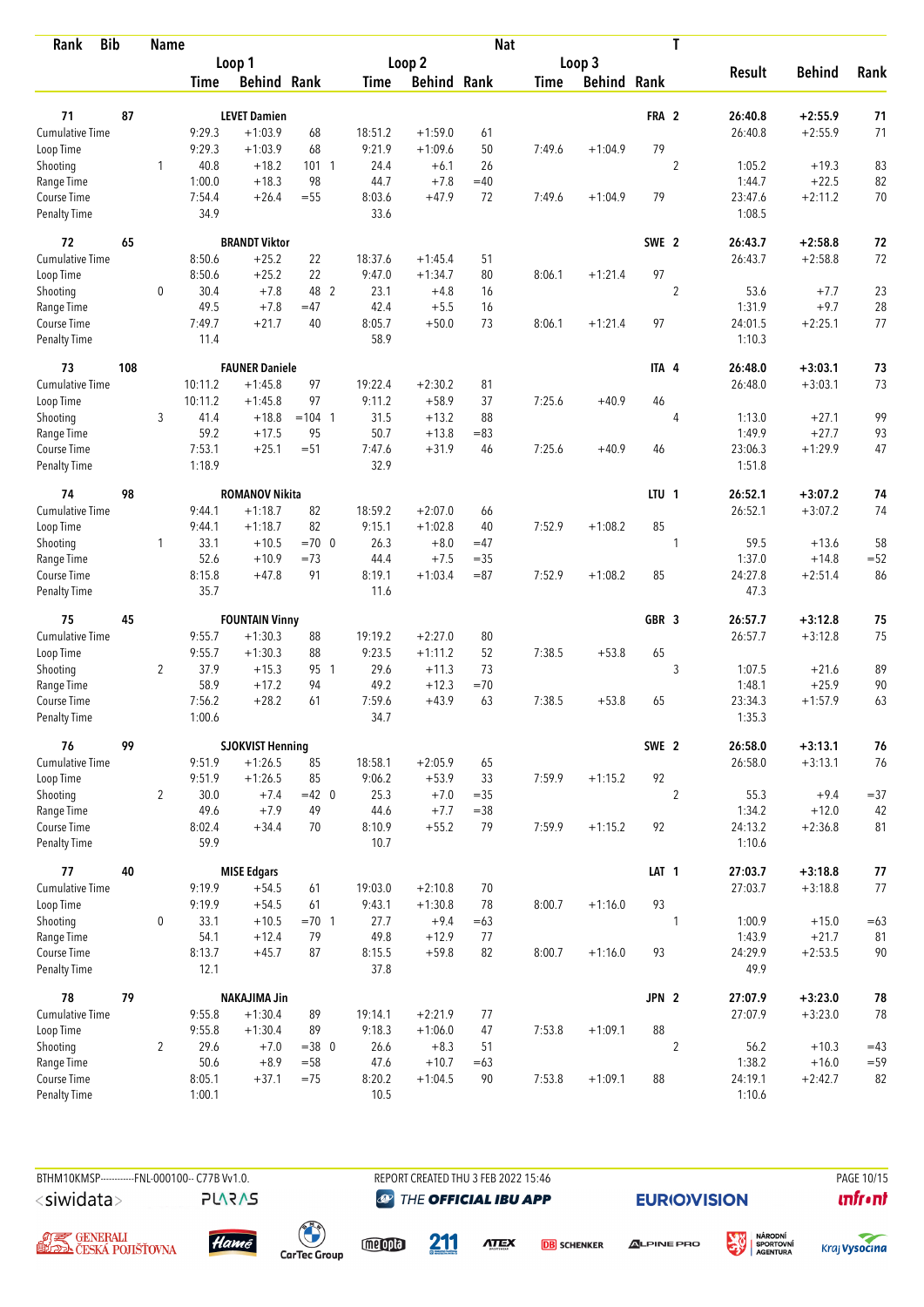| <b>Bib</b><br>Rank          |     | <b>Name</b>    |                |                            |                |                  |                    | <b>Nat</b>     |             |                    |                  | T              |                   |               |              |
|-----------------------------|-----|----------------|----------------|----------------------------|----------------|------------------|--------------------|----------------|-------------|--------------------|------------------|----------------|-------------------|---------------|--------------|
|                             |     |                |                | Loop 1                     |                |                  | Loop <sub>2</sub>  |                |             | Loop 3             |                  |                |                   |               |              |
|                             |     |                | <b>Time</b>    | <b>Behind Rank</b>         |                | Time             | <b>Behind Rank</b> |                | <b>Time</b> | <b>Behind Rank</b> |                  |                | <b>Result</b>     | <b>Behind</b> | Rank         |
|                             |     |                |                |                            |                |                  |                    |                |             |                    |                  |                |                   |               |              |
| 79                          | 31  |                |                | <b>NYKVIST Emil</b>        |                |                  |                    |                |             |                    | SWE 4            |                | 27:10.2           | $+3:25.3$     | 79           |
| <b>Cumulative Time</b>      |     |                | 9:17.6         | $+52.2$                    | 57             | 19:18.7          | $+2:26.5$          | 79             |             |                    |                  |                | 27:10.2           | $+3:25.3$     | 79           |
| Loop Time                   |     | 1              | 9:17.6<br>35.3 | $+52.2$<br>$+12.7$         | 57<br>$= 82$ 3 | 10:01.1<br>34.3  | $+1:48.8$          | 89<br>100      | 7:51.5      | $+1:06.8$          | 83               | 4              | 1:09.6            | $+23.7$       |              |
| Shooting<br>Range Time      |     |                | 55.1           | $+13.4$                    | 83             | 56.4             | $+16.0$<br>$+19.5$ | 100            |             |                    |                  |                | 1:51.5            | $+29.3$       | 93<br>96     |
| Course Time                 |     |                | 7:47.6         | $+19.6$                    | 35             | 7:38.8           | $+23.1$            | 21             | 7:51.5      | $+1:06.8$          | 83               |                | 23:17.9           | $+1:41.5$     | 53           |
| <b>Penalty Time</b>         |     |                | 34.9           |                            |                | 1:25.9           |                    |                |             |                    |                  |                | 2:00.8            |               |              |
| 80                          | 106 |                |                | <b>NEUMANN Michal</b>      |                |                  |                    |                |             |                    | <b>POL 1</b>     |                | 27:10.3           | $+3:25.4$     | 80           |
| Cumulative Time             |     |                | 9:45.9         | $+1:20.5$                  | 83             | 19:11.9          | $+2:19.7$          | 74             |             |                    |                  |                | 27:10.3           | $+3:25.4$     | 80           |
| Loop Time                   |     |                | 9:45.9         | $+1:20.5$                  | 83             | 9:26.0           | $+1:13.7$          | 56             | 7:58.4      | $+1:13.7$          | 90               |                |                   |               |              |
| Shooting                    |     | 1              | 30.8           | $+8.2$                     | 49 0           | 25.0             | $+6.7$             | 31             |             |                    |                  | 1              | 55.8              | $+9.9$        | $=40$        |
| Range Time                  |     |                | 51.1           | $+9.4$                     | $=64$          | 44.3             | $+7.4$             | $= 33$         |             |                    |                  |                | 1:35.4            | $+13.2$       | $=45$        |
| Course Time                 |     |                | 8:18.0         | $+50.0$                    | 93             | 8:31.5           | $+1:15.8$          | 99             | 7:58.4      | $+1:13.7$          | 90               |                | 24:47.9           | $+3:11.5$     | 97           |
| <b>Penalty Time</b>         |     |                | 36.8           |                            |                | 10.2             |                    |                |             |                    |                  |                | 47.0              |               |              |
| 81                          | 63  |                |                | <b>KODAMA Shohei</b>       |                |                  |                    |                |             |                    | JPN 4            |                | 27:13.5           | $+3:28.6$     | 81           |
| Cumulative Time             |     |                | 9:56.4         | $+1:31.0$                  | 90             | 19:38.5          | $+2:46.3$          | 86             |             |                    |                  |                | 27:13.5           | $+3:28.6$     | 81           |
| Loop Time                   |     |                | 9:56.4         | $+1:31.0$                  | 90             | 9:42.1           | $+1:29.8$          | 76             | 7:35.0      | $+50.3$            | $=61$            |                |                   |               |              |
| Shooting                    |     | $\overline{2}$ | 33.8           | $+11.2$                    | 79 2           | 23.5             | $+5.2$             | 18             |             |                    |                  | 4              | 57.4              | $+11.5$       | $= 52$       |
| Range Time                  |     |                | 53.2           | $+11.5$                    | 76             | 43.7             | $+6.8$             | $= 27$         |             |                    |                  |                | 1:36.9            | $+14.7$       | 51           |
| Course Time                 |     |                | 8:05.7         | $+37.7$                    | 79             | 8:02.4           | $+46.7$            | 69             | 7:35.0      | $+50.3$            | $=61$            |                | 23:43.1           | $+2:06.7$     | 67           |
| <b>Penalty Time</b>         |     |                | 57.5           |                            |                | 56.0             |                    |                |             |                    |                  |                | 1:53.5            |               |              |
| 82                          | 102 |                |                | <b>TELEN Serhiy</b>        |                |                  |                    |                |             |                    | UKR <sub>2</sub> |                | 27:16.6           | $+3:31.7$     | 82           |
| Cumulative Time             |     |                | 9:19.1         | $+53.7$                    | 59             | 19:25.5          | $+2:33.3$          | 82             |             |                    |                  |                | 27:16.6           | $+3:31.7$     | 82           |
| Loop Time                   |     |                | 9:19.1         | $+53.7$                    | 59             | 10:06.4          | $+1:54.1$          | 90             | 7:51.1      | $+1:06.4$          | 82               |                |                   |               |              |
| Shooting                    |     | $\mathbf 0$    | 31.9           | $+9.3$                     | 62 2           | 25.4             | $+7.1$             | $=37$          |             |                    |                  | $\overline{2}$ | 57.4              | $+11.5$       | $= 52$       |
| Range Time                  |     |                | 51.0           | $+9.3$                     | 63             | 44.4             | $+7.5$             | $=35$          |             |                    |                  |                | 1:35.4            | $+13.2$       | $=45$        |
| Course Time                 |     |                | 8:16.7         | $+48.7$                    | 92             | 8:21.2           | $+1:05.5$          | 92             | 7:51.1      | $+1:06.4$          | 82               |                | 24:29.0           | $+2:52.6$     | 87           |
| <b>Penalty Time</b>         |     |                | 11.4           |                            |                | 1:00.8           |                    |                |             |                    |                  |                | 1:12.2            |               |              |
| 83                          | 111 |                |                | <b>BUTA Florin-Catalin</b> |                |                  |                    |                |             |                    | ROU <sub>4</sub> |                | 27:18.6           | $+3:33.7$     | 83           |
| Cumulative Time             |     |                | 10:05.6        | $+1:40.2$                  | 94             | 19:30.5          | $+2:38.3$          | 84             |             |                    |                  |                | 27:18.6           | $+3:33.7$     | 83           |
| Loop Time                   |     |                | 10:05.6        | $+1:40.2$                  | 94             | 9:24.9           | $+1:12.6$          | $= 53$         | 7:48.1      | $+1:03.4$          | 77               |                |                   |               |              |
| Shooting                    |     | 3              | 35.9           | $+13.3$                    | $= 85$ 1       | 25.3             | $+7.0$             | $=35$          |             |                    |                  | 4              | 1:01.3            | $+15.4$       | $= 67$       |
| Range Time                  |     |                | 55.8           | $+14.1$                    | $= 85$         | 45.0             | $+8.1$             | 45             |             |                    |                  |                | 1:40.8            | $+18.6$       | 71           |
| Course Time                 |     |                | 7:50.0         | $+22.0$                    | $=41$          | 8:05.9           | $+50.2$            | 74             | 7:48.1      | $+1:03.4$          | 77               |                | 23:44.0           | $+2:07.6$     | 69           |
| <b>Penalty Time</b>         |     |                | 1:19.8         |                            |                | 34.0             |                    |                |             |                    |                  |                | 1:53.8            |               |              |
| 84                          | 33  |                |                | <b>TERENTJEV Stepan</b>    |                |                  |                    |                |             |                    | LTU <sub>2</sub> |                | 27:24.9           | $+3:40.0$     | 84           |
| <b>Cumulative Time</b>      |     |                | 9:10.2         | $+44.8$                    | 47             | 19:25.7          | $+2:33.5$          | 83             |             |                    |                  |                | 27:24.9           | $+3:40.0$     | 84           |
| Loop Time                   |     |                | 9:10.2         | $+44.8$                    | 47             | 10:15.5          | $+2:03.2$          | 94             | 7:59.2      | $+1:14.5$          | 91               |                |                   |               |              |
| Shooting                    |     | 0              | 33.1           | $+10.5$                    | $=70$ 2        | 31.3             | $+13.0$            | $= 84$         |             |                    |                  | $\overline{2}$ | 1:04.4            | $+18.5$       | $= 81$       |
| Range Time                  |     |                | 54.2           | $+12.5$                    | 80             | 54.5             | $+17.6$            | 98             |             |                    |                  |                | 1:48.7            | $+26.5$       | 92           |
| Course Time<br>Penalty Time |     |                | 8:04.4<br>11.6 | $+36.4$                    | 74             | 8:17.9<br>1:03.1 | $+1:02.2$          | 85             | 7:59.2      | $+1:14.5$          | 91               |                | 24:21.5<br>1:14.7 | $+2:45.1$     | 85           |
| 85                          | 15  |                |                | <b>CISAR Alex</b>          |                |                  |                    |                |             |                    | SLO 3            |                | 27:25.4           | $+3:40.5$     | 85           |
| Cumulative Time             |     |                | 9:42.4         | $+1:17.0$                  | 80             | 19:13.0          | $+2:20.8$          | 76             |             |                    |                  |                | 27:25.4           | $+3:40.5$     | 85           |
| Loop Time                   |     |                | 9:42.4         | $+1:17.0$                  | 80             | 9:30.6           | $+1:18.3$          | 58             | 8:12.4      | $+1:27.7$          | $=101$           |                |                   |               |              |
| Shooting                    |     | $\overline{2}$ | 25.5           | $+2.9$                     | $11 \quad 1$   | 24.1             | $+5.8$             | 22             |             |                    |                  | 3              | 49.6              | $+3.7$        | 10           |
| Range Time                  |     |                | 44.0           | $+2.3$                     | 10             | 38.2             | $+1.3$             | $\overline{2}$ |             |                    |                  |                | 1:22.2            | 0.0           | $\mathbf{1}$ |
| Course Time                 |     |                | 8:00.6         | $+32.6$                    | 66             | 8:16.1           | $+1:00.4$          | 84             | 8:12.4      | $+1:27.7$          | $=101$           |                | 24:29.1           | $+2:52.7$     | 88           |
| Penalty Time                |     |                | 57.8           |                            |                | 36.3             |                    |                |             |                    |                  |                | 1:34.1            |               |              |
| 86                          | 100 |                |                | <b>HOKKA Juho</b>          |                |                  |                    |                |             |                    | FIN 4            |                | 27:30.5           | $+3:45.6$     | 86           |
| <b>Cumulative Time</b>      |     |                | 9:57.6         | $+1:32.2$                  | 91             | 19:49.4          | $+2:57.2$          | 90             |             |                    |                  |                | 27:30.5           | $+3:45.6$     | 86           |
| Loop Time                   |     |                | 9:57.6         | $+1:32.2$                  | 91             | 9:51.8           | $+1:39.5$          | 85             | 7:41.1      | $+56.4$            | 70               |                |                   |               |              |
| Shooting                    |     | $\overline{2}$ | 35.3           | $+12.7$                    | $= 82$ 2       | 30.1             | $+11.8$            | $=76$          |             |                    |                  | 4              | 1:05.4            | $+19.5$       | 84           |
| Range Time                  |     |                | 56.2           | $+14.5$                    | $= 87$         | 51.1             | $+14.2$            | $= 86$         |             |                    |                  |                | 1:47.3            | $+25.1$       | 87           |
| Course Time                 |     |                | 8:03.6         | $+35.6$                    | 73             | 8:03.2           | $+47.5$            | $=70$          | 7:41.1      | $+56.4$            | 70               |                | 23:47.9           | $+2:11.5$     | 72           |
| Penalty Time                |     |                | 57.8           |                            |                | 57.5             |                    |                |             |                    |                  |                | 1:55.3            |               |              |

BTHM10KMSP-----------FNL-000100-- C77B Vv1.0. REPORT CREATED THU 3 FEB 2022 15:46 PAGE 11/15 <siwidata>

**@** THE OFFICIAL IBU APP

**EURIO)VISION** 

溪







**PLARAS** 

meona

211

**ATEX DB** SCHENKER



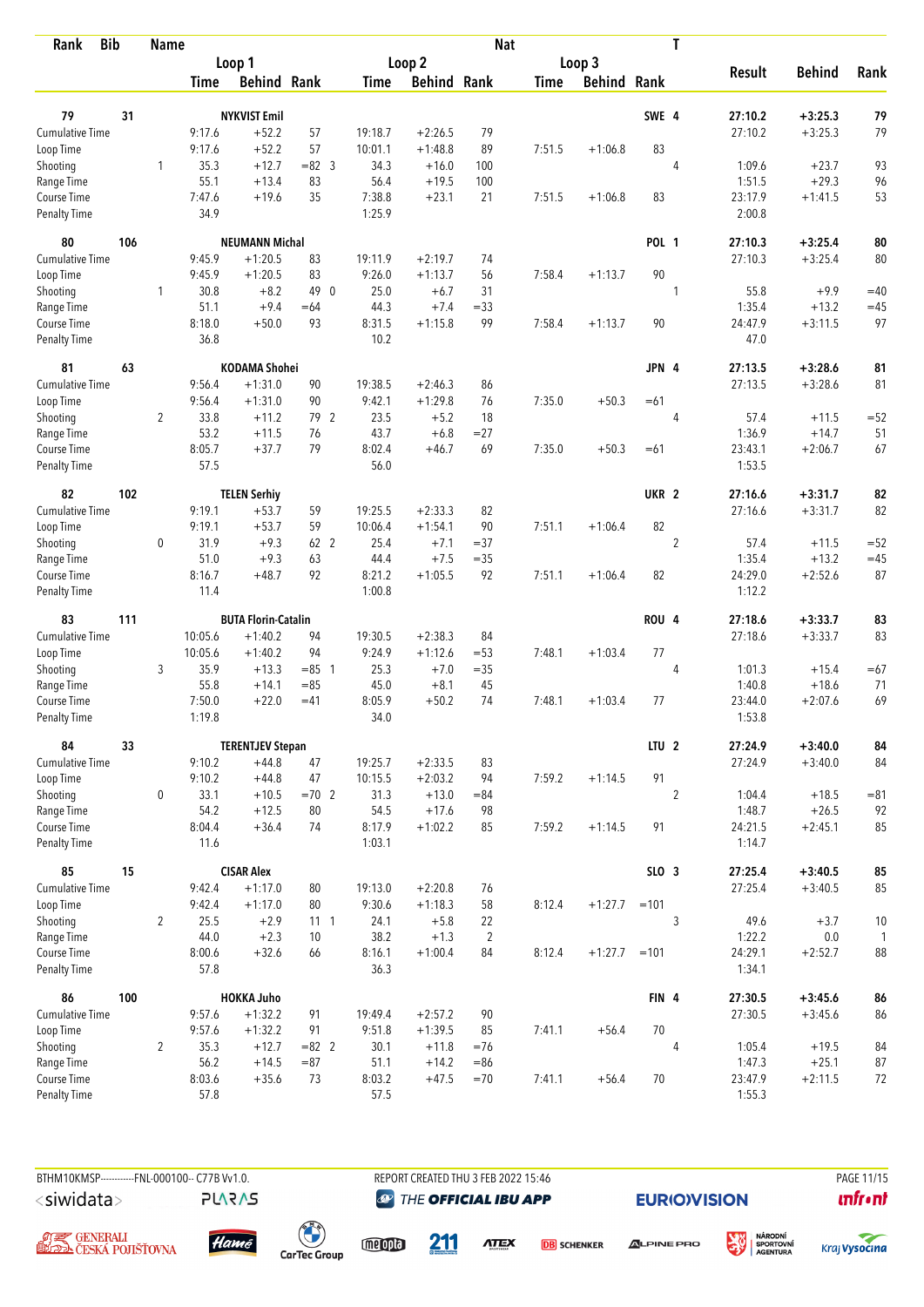| <b>Bib</b><br>Rank          |     | <b>Name</b>    |                |                           |           |                  |                    | <b>Nat</b> |             |                    |                  | $\mathbf T$    |                   |               |          |
|-----------------------------|-----|----------------|----------------|---------------------------|-----------|------------------|--------------------|------------|-------------|--------------------|------------------|----------------|-------------------|---------------|----------|
|                             |     |                |                | Loop 1                    |           |                  | Loop <sub>2</sub>  |            |             | Loop 3             |                  |                |                   |               |          |
|                             |     |                | <b>Time</b>    | <b>Behind Rank</b>        |           | Time             | <b>Behind Rank</b> |            | <b>Time</b> | <b>Behind Rank</b> |                  |                | <b>Result</b>     | <b>Behind</b> | Rank     |
| 87                          | 64  |                |                | <b>LACY Scott</b>         |           |                  |                    |            |             |                    | USA 3            |                | 27:32.9           | $+3:48.0$     |          |
| <b>Cumulative Time</b>      |     |                | 10:17.5        | $+1:52.1$                 | 99        | 19:56.2          | $+3:04.0$          | 91         |             |                    |                  |                | 27:32.9           | $+3:48.0$     | 87<br>87 |
|                             |     |                | 10:17.5        | $+1:52.1$                 | 99        | 9:38.7           | $+1:26.4$          | 71         | 7:36.7      | $+52.0$            | 63               |                |                   |               |          |
| Loop Time                   |     | $\overline{2}$ | 46.9           | $+24.3$                   | 109 1     | 37.9             | $+19.6$            | 104        |             |                    |                  | 3              | 1:24.9            | $+39.0$       | 107      |
| Shooting<br>Range Time      |     |                | 1:07.1         | $+25.4$                   | 109       | 57.0             | $+20.1$            | 102        |             |                    |                  |                | 2:04.1            | $+41.9$       | 107      |
| Course Time                 |     |                | 8:13.2         | $+45.2$                   | 85        | 8:08.6           | $+52.9$            | 77         | 7:36.7      | $+52.0$            | 63               |                | 23:58.5           | $+2:22.1$     | 75       |
| <b>Penalty Time</b>         |     |                | 57.2           |                           |           | 33.1             |                    |            |             |                    |                  |                | 1:30.3            |               |          |
| 88                          | 70  |                |                | <b>BELETSKIY Danil</b>    |           |                  |                    |            |             |                    | KAZ 4            |                | 27:33.6           | $+3:48.7$     | 88       |
| Cumulative Time             |     |                | 8:51.1         | $+25.7$                   | $= 23$    | 19:48.7          | $+2:56.5$          | 89         |             |                    |                  |                | 27:33.6           | $+3:48.7$     | 88       |
| Loop Time                   |     |                | 8:51.1         | $+25.7$                   | $= 23$    | 10:57.6          | $+2:45.3$          | 103        | 7:44.9      | $+1:00.2$          | 72               |                |                   |               |          |
| Shooting                    |     | 0              | 24.1           | $+1.5$                    | 54        | 26.1             | $+7.8$             | $=45$      |             |                    |                  | 4              | 50.3              | $+4.4$        | 13       |
| Range Time                  |     |                | 45.1           | $+3.4$                    | 14        | 48.3             | $+11.4$            | 66         |             |                    |                  |                | 1:33.4            | $+11.2$       | $= 38$   |
| Course Time                 |     |                | 7:55.4         | $+27.4$                   | 60        | 8:13.3           | $+57.6$            | 80         | 7:44.9      | $+1:00.2$          | 72               |                | 23:53.6           | $+2:17.2$     | 74       |
| <b>Penalty Time</b>         |     |                | 10.6           |                           |           | 1:56.0           |                    |            |             |                    |                  |                | 2:06.6            |               |          |
| 89                          | 69  |                |                | <b>MACKINE Jokubas</b>    |           |                  |                    |            |             |                    | LTU <sub>4</sub> |                | 27:34.0           | $+3:49.1$     | 89       |
| Cumulative Time             |     |                | 10:29.5        | $+2:04.1$                 | 104       | 20:04.5          | $+3:12.3$          | 93         |             |                    |                  |                | 27:34.0           | $+3:49.1$     | 89       |
| Loop Time                   |     |                | 10:29.5        | $+2:04.1$                 | 104       | 9:35.0           | $+1:22.7$          | 68         | 7:29.5      | $+44.8$            | 50               |                |                   |               |          |
| Shooting                    |     | 3              | 41.4           | $+18.8$                   | $= 104$ 1 | 33.5             | $+15.2$            | $= 97$     |             |                    |                  | 4              | 1:15.0            | $+29.1$       | $=102$   |
| Range Time                  |     |                | 1:02.1         | $+20.4$                   | 105       | 52.2             | $+15.3$            | 94         |             |                    |                  |                | 1:54.3            | $+32.1$       | 100      |
| Course Time                 |     |                | 8:05.2         | $+37.2$                   | 78        | 8:08.5           | $+52.8$            | 76         | 7:29.5      | $+44.8$            | 50               |                | 23:43.2           | $+2:06.8$     | 68       |
| <b>Penalty Time</b>         |     |                | 1:22.2         |                           |           | 34.3             |                    |            |             |                    |                  |                | 1:56.5            |               |          |
| 90                          | 20  |                |                | <b>TSOUREKAS Nikolaos</b> |           |                  |                    |            |             |                    | GRE 2            |                | 27:39.3           | $+3:54.4$     | 90       |
| Cumulative Time             |     |                | 9:41.5         | $+1:16.1$                 | 79        | 19:32.2          | $+2:40.0$          | 85         |             |                    |                  |                | 27:39.3           | $+3:54.4$     | 90       |
| Loop Time                   |     |                | 9:41.5         | $+1:16.1$                 | 79        | 9:50.7           | $+1:38.4$          | 84         | 8:07.1      | $+1:22.4$          | 98               |                |                   |               |          |
| Shooting                    |     | $\mathbf{1}$   | 33.1           | $+10.5$                   | $=70$ 1   | 28.3             | $+10.0$            | 68         |             |                    |                  | $\overline{2}$ | 1:01.5            | $+15.6$       | 69       |
| Range Time                  |     |                | 54.7           | $+13.0$                   | 82        | 50.1             | $+13.2$            | 80         |             |                    |                  |                | 1:44.8            | $+22.6$       | 83       |
| Course Time                 |     |                | 8:12.0         | $+44.0$                   | 83        | 8:24.6           | $+1:08.9$          | 95         | 8:07.1      | $+1:22.4$          | 98               |                | 24:43.7           | $+3:07.3$     | 94       |
| <b>Penalty Time</b>         |     |                | 34.8           |                           |           | 36.0             |                    |            |             |                    |                  |                | 1:10.8            |               |          |
| 91                          | 80  |                |                | <b>MELICHER Bruno</b>     |           |                  |                    |            |             |                    | SVK <sub>2</sub> |                | 27:40.9           | $+3:56.0$     | 91       |
| Cumulative Time             |     |                | 9:53.9         | $+1:28.5$                 | 87        | 19:47.5          | $+2:55.3$          | 87         |             |                    |                  |                | 27:40.9           | $+3:56.0$     | 91       |
| Loop Time                   |     |                | 9:53.9         | $+1:28.5$                 | 87        | 9:53.6           | $+1:41.3$          | 87         | 7:53.4      | $+1:08.7$          | 87               |                |                   |               |          |
| Shooting                    |     | $\mathbf{1}$   | 37.1           | $+14.5$                   | 91 1      | 27.0             | $+8.7$             | 55         |             |                    |                  | $\overline{2}$ | 1:04.1            | $+18.2$       | $=78$    |
| Range Time                  |     |                | 56.2           | $+14.5$                   | $= 87$    | 48.8             | $+11.9$            | $=67$      |             |                    |                  |                | 1:45.0            | $+22.8$       | 84       |
| Course Time                 |     |                | 8:22.9         | $+54.9$                   | 96        | 8:30.2           | $+1:14.5$          | 98         | 7:53.4      | $+1:08.7$          | 87               |                | 24:46.5           | $+3:10.1$     | 96       |
| <b>Penalty Time</b>         |     |                | 34.8           |                           |           | 34.6             |                    |            |             |                    |                  |                | 1:09.4            |               |          |
| 92                          | 91  |                |                | <b>VUKOVIC Aleksa</b>     |           |                  |                    |            |             |                    | BIH 0            |                | 27:41.1           | $+3:56.2$     | 92       |
| <b>Cumulative Time</b>      |     |                | 10:08.8        | $+1:43.4$                 | 95        | 19:48.1          | $+2:55.9$          | 88         |             |                    |                  |                | 27:41.1           | $+3:56.2$     | 92       |
| Loop Time                   |     |                | 10:08.8        | $+1:43.4$                 | 95        | 9:39.3           | $+1:27.0$          | $= 72$     | 7:53.0      | $+1:08.3$          | 86               |                |                   |               |          |
| Shooting                    |     | 0              | 46.5           | $+23.9$                   | 108 0     | 27.6             | $+9.3$             | 62         |             |                    |                  | $\mathbf{0}$   | 1:14.1            | $+28.2$       | 101      |
| Range Time                  |     |                | 1:06.8         | $+25.1$                   | 108       | 44.8             | $+7.9$             | $=42$      |             |                    |                  |                | 1:51.6            | $+29.4$       | 97       |
| Course Time                 |     |                | 8:50.0         | $+1:22.0$                 | 109       | 8:43.1           | $+1:27.4$          | 103        | 7:53.0      | $+1:08.3$          | 86               |                | 25:26.1           | $+3:49.7$     | 103      |
| Penalty Time                |     |                | 12.0           |                           |           | 11.4             |                    |            |             |                    |                  |                | 23.4              |               |          |
| 93                          | 114 |                |                | <b>BROWN Luke</b>         |           |                  |                    |            |             |                    | USA 4            |                | 27:45.7           | $+4:00.8$     | 93       |
| <b>Cumulative Time</b>      |     |                | 9:37.9         | $+1:12.5$                 | 76        | 20:02.4          | $+3:10.2$          | 92         |             |                    |                  |                | 27:45.7           | $+4:00.8$     | 93       |
| Loop Time                   |     |                | 9:37.9         | $+1:12.5$                 | 76        | 10:24.5          | $+2:12.2$          | 95         | 7:43.3      | $+58.6$            | 71               |                |                   |               |          |
| Shooting                    |     | $\mathbf{1}$   | 39.1           | $+16.5$                   | 97 3      | 38.8             | $+20.5$            | 106        |             |                    |                  | 4              | 1:17.9            | $+32.0$       | 105      |
| Range Time                  |     |                | 59.4           | $+17.7$                   | $= 96$    | 59.5             | $+22.6$            | 107        |             |                    |                  |                | 1:58.9            | $+36.7$       | 105      |
| Course Time<br>Penalty Time |     |                | 8:03.0<br>35.5 | $+35.0$                   | 71        | 8:01.5<br>1:23.5 | $+45.8$            | 66         | 7:43.3      | $+58.6$            | 71               |                | 23:47.8<br>1:59.0 | $+2:11.4$     | 71       |
| 94                          | 27  |                |                | <b>SIRIK Sergey</b>       |           |                  |                    |            |             |                    | KAZ 4            |                | 28:12.1           | $+4:27.2$     | 94       |
| <b>Cumulative Time</b>      |     |                | 9:31.8         | $+1:06.4$                 | 70        | 20:07.4          | $+3:15.2$          | 94         |             |                    |                  |                | 28:12.1           | $+4:27.2$     | 94       |
| Loop Time                   |     |                | 9:31.8         | $+1:06.4$                 | 70        | 10:35.6          | $+2:23.3$          | 97         | 8:04.7      | $+1:20.0$          | 95               |                |                   |               |          |
| Shooting                    |     | 1              | 32.0           | $+9.4$                    | $=63.3$   | 32.1             | $+13.8$            | 91         |             |                    |                  | 4              | 1:04.1            | $+18.2$       | $=78$    |
| Range Time                  |     |                | 51.4           | $+9.7$                    | 67        | 50.8             | $+13.9$            | 85         |             |                    |                  |                | 1:42.2            | $+20.0$       | $=75$    |
| Course Time                 |     |                | 8:06.2         | $+38.2$                   | 80        | 8:19.1           | $+1:03.4$          | $= 87$     | 8:04.7      | $+1:20.0$          | 95               |                | 24:30.0           | $+2:53.6$     | 91       |
| Penalty Time                |     |                | 34.2           |                           |           | 1:25.7           |                    |            |             |                    |                  |                | 1:59.9            |               |          |

BTHM10KMSP-----------FNL-000100-- C77B Vv1.0. REPORT CREATED THU 3 FEB 2022 15:46 PAGE 12/15 <siwidata>

**PLARAS** 

Hamé

 $\begin{pmatrix} 1 \\ 1 \end{pmatrix}$ <br>CarTec Group

**@** THE OFFICIAL IBU APP

**EURIO)VISION** 

溪



**DB** SCHENKER



**unfront** 

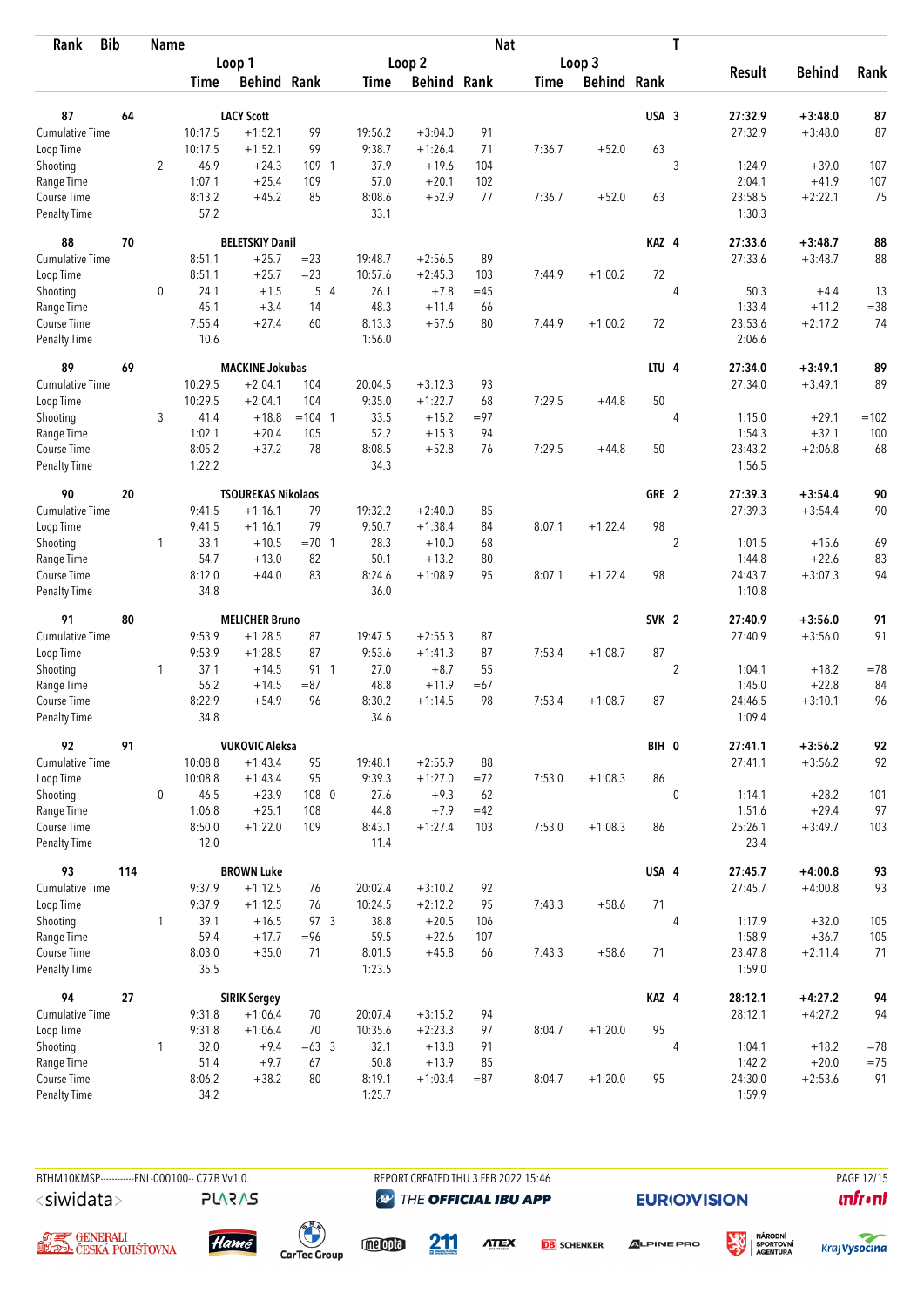| <b>Bib</b><br>Rank                 |                | Name           |                  |                                         |                 |                  |                    | <b>Nat</b>   |             |                    |                  | T              |                    |                        |            |
|------------------------------------|----------------|----------------|------------------|-----------------------------------------|-----------------|------------------|--------------------|--------------|-------------|--------------------|------------------|----------------|--------------------|------------------------|------------|
|                                    |                |                | Loop 1           |                                         |                 |                  | Loop 2             |              |             | Loop 3             |                  |                |                    |                        |            |
|                                    |                |                | Time             | <b>Behind Rank</b>                      |                 | <b>Time</b>      | <b>Behind Rank</b> |              | <b>Time</b> | <b>Behind Rank</b> |                  |                | <b>Result</b>      | <b>Behind</b>          | Rank       |
| 95                                 | $\overline{1}$ |                |                  | <b>JAKELIUNAS Lukas</b>                 |                 |                  |                    |              |             |                    | LTU <sub>3</sub> |                | 28:27.5            | $+4:42.6$              | 95         |
| Cumulative Time                    |                |                | 10:28.4          | $+2:03.0$                               | 103             | 20:24.0          | $+3:31.8$          | 96           |             |                    |                  |                | 28:27.5            | $+4:42.6$              | 95         |
| Loop Time                          |                |                | 10:28.4          | $+2:03.0$                               | 103             | 9:55.6           | $+1:43.3$          | 88           | 8:03.5      | $+1:18.8$          | 94               |                |                    |                        |            |
| Shooting                           |                | $\overline{2}$ | 39.9             | $+17.3$                                 | 98 1            | 31.7             | $+13.4$            | 89           |             |                    |                  | 3              | 1:11.7             | $+25.8$                | 95         |
|                                    |                |                | 1:00.3           | $+18.6$                                 | 99              | 51.1             | $+14.2$            | $= 86$       |             |                    |                  |                | 1:51.4             | $+29.2$                | $= 94$     |
| Range Time<br>Course Time          |                |                | 8:27.1           | $+59.1$                                 | 99              | 8:29.5           | $+1:13.8$          | 97           | 8:03.5      | $+1:18.8$          | 94               |                | 25:00.1            | $+3:23.7$              | 98         |
| <b>Penalty Time</b>                |                |                | 1:01.0           |                                         |                 | 35.0             |                    |              |             |                    |                  |                | 1:36.0             |                        |            |
| 96                                 | 42             |                |                  | <b>UHA Juri</b>                         |                 |                  |                    |              |             |                    | EST 4            |                | 28:29.1            | $+4:44.2$              | 96         |
| <b>Cumulative Time</b>             |                |                | 10:49.5          | $+2:24.1$                               | 106             | 20:37.4          | $+3:45.2$          | 98           |             |                    |                  |                | 28:29.1            | $+4:44.2$              | 96         |
| Loop Time                          |                |                | 10:49.5          | $+2:24.1$                               | 106             | 9:47.9           | $+1:35.6$          | 81           | 7:51.7      | $+1:07.0$          | 84               |                |                    |                        |            |
| Shooting                           |                | 3              | 32.1             | $+9.5$                                  | 65 1            | 26.4             | $+8.1$             | 49           |             |                    |                  | 4              | 58.6               | $+12.7$                | 57         |
| Range Time                         |                |                | 51.6             | $+9.9$                                  | 70              | 47.6             | $+10.7$            | $=63$        |             |                    |                  |                | 1:39.2             | $+17.0$                | 65         |
| Course Time                        |                |                | 8:31.0           | $+1:03.0$                               | 102             | 8:23.2           | $+1:07.5$          | 93           | 7:51.7      | $+1:07.0$          | 84               |                | 24:45.9            | $+3:09.5$              | 95         |
| <b>Penalty Time</b>                |                |                | 1:26.9           |                                         |                 | 37.1             |                    |              |             |                    |                  |                | 2:04.0             |                        |            |
| 97                                 | 107            |                |                  | <b>BAISHO Kazuki</b>                    |                 |                  |                    |              |             |                    | JPN 4            |                | 28:35.2            | $+4:50.3$              | 97         |
| <b>Cumulative Time</b>             |                |                | 9:52.3           | $+1:26.9$                               | 86              | 20:36.9          | $+3:44.7$          | 97           |             |                    |                  |                | 28:35.2            | $+4:50.3$              | 97         |
| Loop Time                          |                |                | 9:52.3           | $+1:26.9$                               | 86              | 10:44.6          | $+2:32.3$          | 99           | 7:58.3      | $+1:13.6$          | 89               |                |                    |                        |            |
| Shooting                           |                | 1              | 36.6             | $+14.0$                                 | $= 89$ 3        | 36.4             | $+18.1$            | 102          |             |                    |                  | 4              | 1:13.1             | $+27.2$                | 100        |
| Range Time                         |                |                | 1:01.3           | $+19.6$                                 | 103             | 57.4             | $+20.5$            | 103          |             |                    |                  |                | 1:58.7             | $+36.5$                | 104        |
| Course Time                        |                |                | 8:15.3           | $+47.3$                                 | 90              | 8:23.7           | $+1:08.0$          | 94           | 7:58.3      | $+1:13.6$          | 89               |                | 24:37.3            | $+3:00.9$              | 92         |
| <b>Penalty Time</b>                |                |                | 35.7             |                                         |                 | 1:23.5           |                    |              |             |                    |                  |                | 1:59.2             |                        |            |
| 98                                 | 89             |                |                  | <b>VANIAS Alexander</b>                 |                 |                  |                    |              |             |                    | GRE 5            |                | 28:41.0            | $+4:56.1$              | 98         |
| <b>Cumulative Time</b>             |                |                | 10:20.1          | $+1:54.7$                               | 101             | 20:53.4          | $+4:01.2$          | 100          |             |                    |                  |                | 28:41.0            | $+4:56.1$              | 98         |
| Loop Time                          |                |                | 10:20.1          | $+1:54.7$                               | 101             | 10:33.3          | $+2:21.0$          | 96           | 7:47.6      | $+1:02.9$          | 76               |                |                    |                        |            |
| Shooting                           |                | $\overline{2}$ | 37.8             | $+15.2$                                 | 94 3            | 30.2             | $+11.9$            | 78           |             |                    |                  | 5              | 1:08.0             | $+22.1$                | 90         |
| Range Time                         |                |                | 58.6             | $+16.9$                                 | 93              | 49.3             | $+12.4$            | 74           |             |                    |                  |                | 1:47.9             | $+25.7$                | 88         |
| Course Time                        |                |                | 8:23.4           | $+55.4$                                 | 98              | 8:18.4           | $+1:02.7$          | 86           | 7:47.6      | $+1:02.9$          | 76               |                | 24:29.4            | $+2:53.0$              | 89         |
| <b>Penalty Time</b>                |                |                | 58.1             |                                         |                 | 1:25.6           |                    |              |             |                    |                  |                | 2:23.7             |                        |            |
| 99                                 | 85             |                |                  | <b>PANYIK David</b>                     |                 |                  |                    |              |             |                    | HUN 4            |                | 29:15.3            | $+5:30.4$              | 99         |
| <b>Cumulative Time</b>             |                |                | 9:59.9           | $+1:34.5$                               | 92              | 21:07.1          | $+4:14.9$          | 101          |             |                    |                  |                | 29:15.3            | $+5:30.4$              | 99         |
| Loop Time                          |                |                | 9:59.9           | $+1:34.5$                               | 92              | 11:07.2          | $+2:54.9$          | 106          | 8:08.2      | $+1:23.5$          | 100              |                |                    |                        |            |
| Shooting                           |                | 1              | 32.8             | $+10.2$                                 | $=67.3$         | 35.7             | $+17.4$            | 101          |             |                    |                  | 4              | 1:08.6             | $+22.7$                | 92         |
| Range Time                         |                |                | 53.4             | $+11.7$                                 | 77              | 58.0             | $+21.1$            | 104          |             |                    |                  |                | 1:51.4             | $+29.2$                | $= 94$     |
| Course Time                        |                |                | 8:30.6           | $+1:02.6$                               | 101             | 8:37.8           | $+1:22.1$          | 100          | 8:08.2      | $+1:23.5$          | 100              |                | 25:16.6            | $+3:40.2$              | 100        |
| <b>Penalty Time</b>                |                |                | 35.9             |                                         |                 | 1:31.4           |                    |              |             |                    |                  |                | 2:07.3             |                        |            |
| 100                                | 66             |                |                  | <b>FASTER Markus</b>                    |                 |                  |                    |              |             |                    | EST <sub>2</sub> |                | 29:35.2            | $+5:50.3$              | 100        |
| <b>Cumulative Time</b>             |                |                | 9:51.3           | $+1:25.9$                               | 84              | 20:48.5          | $+3:56.3$          | 99           |             |                    |                  |                | 29:35.2            | $+5:50.3$              | 100        |
| Loop Time                          |                |                | 9:51.3           | $+1:25.9$                               | 84              | 10:57.2          | $+2:44.9$          | 102          | 8:46.7      | $+2:02.0$          | 106              |                |                    |                        |            |
| Shooting                           |                | $\mathbf 0$    | 36.3             | $+13.7$                                 | 88 2            | 30.0             | $+11.7$            | $=74$        |             |                    |                  | $\overline{2}$ | 1:06.4             | $+20.5$                | $= 87$     |
| Range Time                         |                |                | 57.3             | $+15.6$                                 | 92              | 50.7             | $+13.8$            | $=83$        |             |                    |                  |                | 1:48.0             | $+25.8$                | 89         |
| Course Time                        |                |                | 8:42.7           | $+1:14.7$                               | 107             | 8:59.5           | $+1:43.8$          | 105          | 8:46.7      | $+2:02.0$          | 106              |                | 26:28.9            | $+4:52.5$              | 106        |
| Penalty Time                       |                |                | 11.3             |                                         |                 | 1:07.0           |                    |              |             |                    |                  |                | 1:18.3             |                        |            |
| 101                                | 71             |                |                  | <b>VOZELJ Mark</b>                      |                 |                  |                    |              |             |                    | SLO 6            |                | 29:45.6            | $+6:00.7$              | 101        |
| <b>Cumulative Time</b>             |                |                | 11:18.0          | $+2:52.6$                               | 109             | 21:30.8          | $+4:38.6$          | 104          |             |                    |                  |                | 29:45.6            | $+6:00.7$              | 101        |
| Loop Time                          |                |                | 11:18.0          | $+2:52.6$                               | 109             | 10:12.8          | $+2:00.5$          | 93           | 8:14.8      | $+1:30.1$          | 103              |                |                    |                        |            |
| Shooting                           |                | 4              | 45.5             | $+22.9$                                 | 107 2           | 18.3             | 0.0                | $\mathbf{1}$ |             |                    |                  | 6              | 1:03.8             | $+17.9$                | 77         |
| Range Time                         |                |                | 1:04.1           | $+22.4$                                 | $=106$          | 38.6             | $+1.7$             | $=$ 3        |             |                    |                  |                | 1:42.7             | $+20.5$                | 77         |
| Course Time<br><b>Penalty Time</b> |                |                | 8:22.0<br>1:51.9 | $+54.0$                                 | 95              | 8:29.1<br>1:05.1 | $+1:13.4$          | 96           | 8:14.8      | $+1:30.1$          | 103              |                | 25:05.9<br>2:57.0  | $+3:29.5$              | 99         |
|                                    |                |                |                  |                                         |                 |                  |                    |              |             |                    |                  |                |                    |                        |            |
| 102<br><b>Cumulative Time</b>      | 104            |                | 9:28.3           | <b>TURLUBEKOV Bekentay</b><br>$+1:02.9$ | 66              | 20:22.9          | $+3:30.7$          | 95           |             |                    | KAZ <sub>2</sub> |                | 29:46.6<br>29:46.6 | $+6:01.7$<br>$+6:01.7$ | 102<br>102 |
| Loop Time                          |                |                | 9:28.3           | $+1:02.9$                               | 66              | 10:54.6          | $+2:42.3$          | 100          | 9:23.7      | $+2:39.0$          | 109              |                |                    |                        |            |
| Shooting                           |                | 0              | 33.6             | $+11.0$                                 | 77 <sub>2</sub> | 22.4             | $+4.1$             | 8            |             |                    |                  | $\overline{2}$ | 56.1               | $+10.2$                | 42         |
| Range Time                         |                |                | 55.3             | $+13.6$                                 | 84              | 45.2             | $+8.3$             | 47           |             |                    |                  |                | 1:40.5             | $+18.3$                | $=69$      |
| Course Time                        |                |                | 8:21.6           | $+53.6$                                 | 94              | 9:01.0           | $+1:45.3$          | 107          | 9:23.7      | $+2:39.0$          | 109              |                | 26:46.3            | $+5:09.9$              | 107        |
| <b>Penalty Time</b>                |                |                | 11.4             |                                         |                 | 1:08.4           |                    |              |             |                    |                  |                | 1:19.8             |                        |            |

BTHM10KMSP-----------FNL-000100-- C77B Vv1.0. REPORT CREATED THU 3 FEB 2022 15:46 PAGE 13/15 <siwidata>

**PLARAS** 

**@** THE OFFICIAL IBU APP

211

**EURIO)VISION** 

NÁRODNÍ<br>SPORTOVNÍ<br>AGENTURA





 $\begin{pmatrix} 1 \\ 1 \end{pmatrix}$ <br>CarTec Group

meona

**ATEX** 

**DB** SCHENKER





**unfront**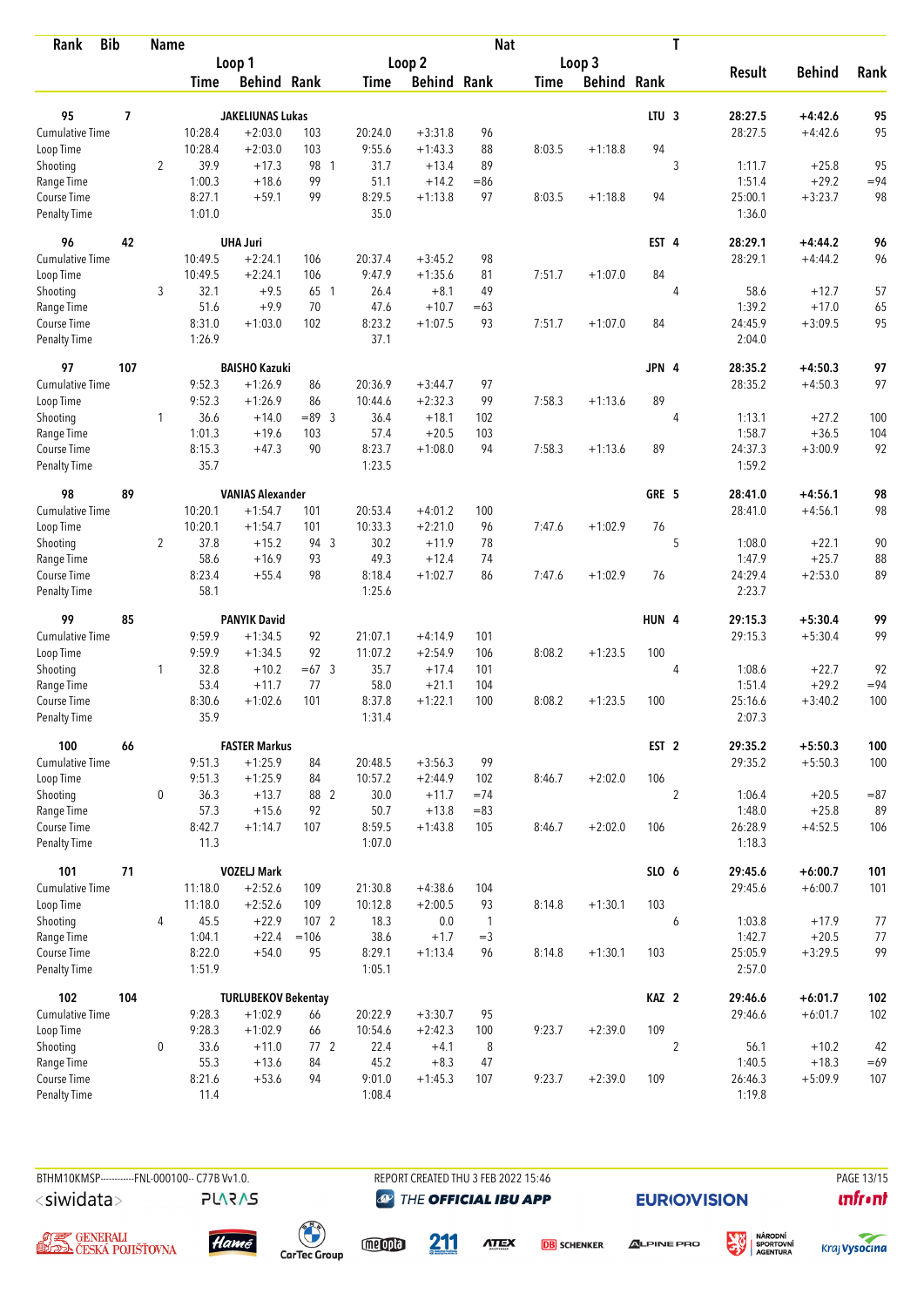| Rank                   | <b>Bib</b> | Name           |             | <b>Nat</b>              |                  |             |                    |        |             |               |                  | T              |               |               |       |
|------------------------|------------|----------------|-------------|-------------------------|------------------|-------------|--------------------|--------|-------------|---------------|------------------|----------------|---------------|---------------|-------|
|                        |            |                | Loop 1      |                         |                  |             | Loop 2             |        |             | Loop 3        |                  |                |               |               |       |
|                        |            |                | <b>Time</b> | <b>Behind Rank</b>      |                  | <b>Time</b> | <b>Behind Rank</b> |        | <b>Time</b> | <b>Behind</b> | Rank             |                | <b>Result</b> | <b>Behind</b> | Rank  |
| 103                    | 67         |                |             | <b>BUKI Adam</b>        |                  |             |                    |        |             |               | HUN <sub>5</sub> |                | 29:51.1       | $+6:06.2$     | 103   |
| <b>Cumulative Time</b> |            |                | 10:13.2     | $+1:47.8$               | 98               | 21:45.2     | $+4:53.0$          | 105    |             |               |                  |                | 29:51.1       | $+6:06.2$     | 103   |
| Loop Time              |            |                | 10:13.2     | $+1:47.8$               | 98               | 11:32.0     | $+3:19.7$          | 109    | 8:05.9      | $+1:21.2$     | 96               |                |               |               |       |
| Shooting               |            | 1              | 40.7        | $+18.1$                 | $= 99.4$         | 31.9        | $+13.6$            | 90     |             |               |                  | 5              | 1:12.7        | $+26.8$       | 98    |
| Range Time             |            |                | 1:00.9      | $+19.2$                 | 101              | 51.4        | $+14.5$            | $=89$  |             |               |                  |                | 1:52.3        | $+30.1$       | 98    |
| Course Time            |            |                | 8:34.7      | $+1:06.7$               | 103              | 8:40.5      | $+1:24.8$          | 102    | 8:05.9      | $+1:21.2$     | 96               |                | 25:21.1       | $+3:44.7$     | 101   |
| Penalty Time           |            |                | 37.6        |                         |                  | 2:00.1      |                    |        |             |               |                  |                | 2:37.7        |               |       |
| 104                    | 78         |                |             | <b>SENDREA Victor</b>   |                  |             |                    |        |             |               | MDA 4            |                | 30:02.4       | $+6:17.5$     | 104   |
| <b>Cumulative Time</b> |            |                | 10:17.7     | $+1:52.3$               | 100              | 21:29.7     | $+4:37.5$          | 103    |             |               |                  |                | 30:02.4       | $+6:17.5$     | 104   |
| Loop Time              |            |                | 10:17.7     | $+1:52.3$               | 100              | 11:12.0     | $+2:59.7$          | 107    | 8:32.7      | $+1:48.0$     | 104              |                |               |               |       |
| Shooting               |            | 1              | 41.3        | $+18.7$                 | 103 <sub>3</sub> | 40.2        | $+21.9$            | 107    |             |               |                  | 4              | 1:21.5        | $+35.6$       | 106   |
| Range Time             |            |                | 1:00.5      | $+18.8$                 | 100              | 59.4        | $+22.5$            | 106    |             |               |                  |                | 1:59.9        | $+37.7$       | 106   |
| Course Time            |            |                | 8:42.3      | $+1:14.3$               | 106              | 8:47.3      | $+1:31.6$          | 104    | 8:32.7      | $+1:48.0$     | 104              |                | 26:02.3       | $+4:25.9$     | 104   |
| Penalty Time           |            |                | 34.9        |                         |                  | 1:25.3      |                    |        |             |               |                  |                | 2:00.2        |               |       |
| 104                    | 109        |                |             | <b>CERNAK Adam</b>      |                  |             |                    |        |             |               | SVK 4            |                | 30:02.4       | $+6:17.5$     | 104   |
| <b>Cumulative Time</b> |            |                | 10:30.1     | $+2:04.7$               | 105              | 21:25.3     | $+4:33.1$          | 102    |             |               |                  |                | 30:02.4       | $+6:17.5$     | 104   |
| Loop Time              |            |                | 10:30.1     | $+2:04.7$               | 105              | 10:55.2     | $+2:42.9$          | 101    | 8:37.1      | $+1:52.4$     | 105              |                |               |               |       |
| Shooting               |            | $\overline{2}$ | 30.0        | $+7.4$                  | $=42$ 2          | 26.7        | $+8.4$             | $= 52$ |             |               |                  | 4              | 56.7          | $+10.8$       | $=45$ |
| Range Time             |            |                | 51.1        | $+9.4$                  | $=64$            | 46.4        | $+9.5$             | 56     |             |               |                  |                | 1:37.5        | $+15.3$       | 56    |
| Course Time            |            |                | 8:35.2      | $+1:07.2$               | 104              | 9:00.0      | $+1:44.3$          | 106    | 8:37.1      | $+1:52.4$     | 105              |                | 26:12.3       | $+4:35.9$     | 105   |
| <b>Penalty Time</b>    |            |                | 1:03.8      |                         |                  | 1:08.8      |                    |        |             |               |                  |                | 2:12.6        |               |       |
| 106                    | 76         |                |             | <b>ROSBO Jacob Weel</b> |                  |             |                    |        |             |               | DEN 6            |                | 30:05.5       | $+6:20.6$     | 106   |
| Cumulative Time        |            |                | 11:16.0     | $+2:50.6$               | 108              | 22:18.4     | $+5:26.2$          | 109    |             |               |                  |                | 30:05.5       | $+6:20.6$     | 106   |
| Loop Time              |            |                | 11:16.0     | $+2:50.6$               | 108              | 11:02.4     | $+2:50.1$          | 104    | 7:47.1      | $+1:02.4$     | 75               |                |               |               |       |
| Shooting               |            | 3              | 51.2        | $+28.6$                 | 110 <sub>3</sub> | 53.5        | $+35.2$            | 109    |             |               |                  | 6              | 1:44.7        | $+58.8$       | 109   |
| Range Time             |            |                | 1:13.1      | $+31.4$                 | 110              | 1:14.6      | $+37.7$            | 109    |             |               |                  |                | 2:27.7        | $+1:05.5$     | 109   |
| Course Time            |            |                | 8:35.7      | $+1:07.7$               | 105              | 8:20.4      | $+1:04.7$          | 91     | 7:47.1      | $+1:02.4$     | 75               |                | 24:43.2       | $+3:06.8$     | 93    |
| <b>Penalty Time</b>    |            |                | 1:27.2      |                         |                  | 1:27.4      |                    |        |             |               |                  |                | 2:54.6        |               |       |
| 107                    | 74         |                |             | <b>WEBB Marcus</b>      |                  |             |                    |        |             |               | GBR 6            |                | 30:10.3       | $+6:25.4$     | 107   |
| Cumulative Time        |            |                | 10:55.4     | $+2:30.0$               | 107              | 21:57.9     | $+5:05.7$          | 107    |             |               |                  |                | 30:10.3       | $+6:25.4$     | 107   |
| Loop Time              |            |                | 10:55.4     | $+2:30.0$               | 107              | 11:02.5     | $+2:50.2$          | 105    | 8:12.4      | $+1:27.7$     | $=101$           |                |               |               |       |
| Shooting               |            | 3              | 40.7        | $+18.1$                 | $= 99$ 3         | 31.3        | $+13.0$            | $= 84$ |             |               |                  | 6              | 1:12.1        | $+26.2$       | 97    |
| Range Time             |            |                | 1:01.2      | $+19.5$                 | 102              | 53.9        | $+17.0$            | 97     |             |               |                  |                | 1:55.1        | $+32.9$       | 102   |
| Course Time            |            |                | 8:28.8      | $+1:00.8$               | 100              | 8:40.2      | $+1:24.5$          | 101    | 8:12.4      | $+1:27.7$     | $=101$           |                | 25:21.4       | $+3:45.0$     | 102   |
| Penalty Time           |            |                | 1:25.4      |                         |                  | 1:28.4      |                    |        |             |               |                  |                | 2:53.8        |               |       |
| 108                    | 112        |                |             | <b>GAIDUC Nicolae</b>   |                  |             |                    |        |             |               | MDA 2            |                | 30:56.9       | $+7:12.0$     | 108   |
| Cumulative Time        |            |                | 10:22.3     | $+1:56.9$               | 102              | 21:45.7     | $+4:53.5$          | 106    |             |               |                  |                | 30:56.9       | $+7:12.0$     | 108   |
| Loop Time              |            |                | 10:22.3     | $+1:56.9$               | 102              | 11:23.4     | $+3:11.1$          | 108    | 9:11.2      | $+2:26.5$     | 108              |                |               |               |       |
| Shooting               |            | 0              | 44.1        | $+21.5$                 | 106 2            | 47.8        | $+29.5$            | 108    |             |               |                  | $\overline{c}$ | 1:32.0        | $+46.1$       | 108   |
| Range Time             |            |                | 1:04.1      | $+22.4$                 | $=106$           | 1:06.3      | $+29.4$            | 108    |             |               |                  |                | 2:10.4        | $+48.2$       | 108   |
| Course Time            |            |                | 9:06.9      | $+1:38.9$               | 110              | 9:13.3      | $+1:57.6$          | 108    | 9:11.2      | $+2:26.5$     | 108              |                | 27:31.4       | $+5:55.0$     | 109   |
| Penalty Time           |            |                | 11.3        |                         |                  | 1:03.8      |                    |        |             |               |                  |                | 1:15.1        |               |       |
| 109                    | 110        |                |             | <b>GYALLAI Soma</b>     |                  |             |                    |        |             |               | HUN 4            |                | 31:03.3       | $+7:18.4$     | 109   |
| <b>Cumulative Time</b> |            |                | 11:18.4     | $+2:53.0$               | 110              | 21:59.7     | $+5:07.5$          | 108    |             |               |                  |                | 31:03.3       | $+7:18.4$     | 109   |
| Loop Time              |            |                | 11:18.4     | $+2:53.0$               | 110              | 10:41.3     | $+2:29.0$          | 98     | 9:03.6      | $+2:18.9$     | 107              |                |               |               |       |
| Shooting               |            | 3              | 35.6        | $+13.0$                 | 84 1             | 27.7        | $+9.4$             | $=63$  |             |               |                  | 4              | 1:03.3        | $+17.4$       | $=74$ |
| Range Time             |            |                | 55.8        | $+14.1$                 | $= 85$           | 47.1        | $+10.2$            | 59     |             |               |                  |                | 1:42.9        | $+20.7$       | 78    |
| Course Time            |            |                | 8:48.9      | $+1:20.9$               | 108              | 9:17.9      | $+2:02.2$          | 109    | 9:03.6      | $+2:18.9$     | 107              |                | 27:10.4       | $+5:34.0$     | 108   |
| Penalty Time           |            |                | 1:33.7      |                         |                  | 36.3        |                    |        |             |               |                  |                | 2:10.0        |               |       |



**@** THE OFFICIAL IBU APP



溪













**ATEX DB** SCHENKER